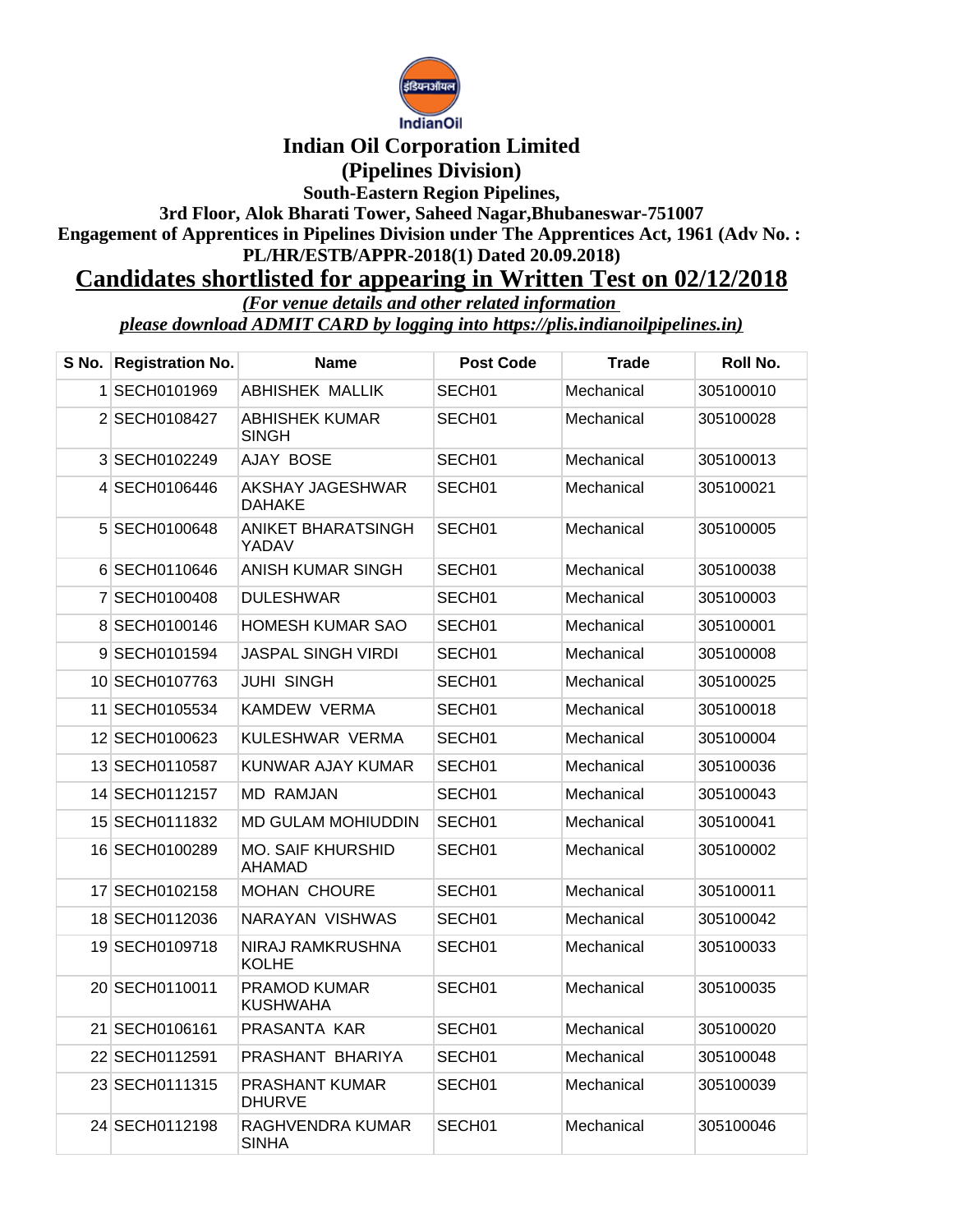| 25 SECH0112172 | RAHUL KUMAR                           | SECH01             | Mechanical | 305100044 |
|----------------|---------------------------------------|--------------------|------------|-----------|
| 26 SECH0109488 | RAJ KUMAR                             | SECH <sub>01</sub> | Mechanical | 305100031 |
| 27 SECH0109130 | RAJESH KUMAR SAH                      | SECH <sub>01</sub> | Mechanical | 305100029 |
| 28 SECH0105660 | RAKESH MAJHI                          | SECH01             | Mechanical | 305100019 |
| 29 SECH0108129 | <b>RANGEETA</b>                       | SECH <sub>01</sub> | Mechanical | 305100026 |
| 30 SECH0108319 | RAVI SHANKAR TIWARI                   | SECH <sub>01</sub> | Mechanical | 305100027 |
| 31 SECH0107336 | RUPESH KUMAR SAHU                     | SECH01             | Mechanical | 305100024 |
| 32 SECH0111432 | RUPLAL MULCHAND<br><b>SHENDE</b>      | SECH <sub>01</sub> | Mechanical | 305100040 |
| 33 SECH0100913 | <b>SACHIN DIPAK</b><br><b>MESHRAM</b> | SECH01             | Mechanical | 305100006 |
| 34 SECH0102212 | SAMRAT KUMAR PATLEY SECH01            |                    | Mechanical | 305100012 |
| 35 SECH0109156 | SANJOO DEWANGAN                       | SECH <sub>01</sub> | Mechanical | 305100030 |
| 36 SECH0103124 | SATYENDRA KUMAR                       | SECH <sub>01</sub> | Mechanical | 305100016 |
| 37 SECH0109954 | <b>SAURABH KUMAR</b>                  | SECH <sub>01</sub> | Mechanical | 305100034 |
| 38 SECH0112187 | SHAHJAD ALI                           | SECH <sub>01</sub> | Mechanical | 305100045 |
| 39 SECH0112302 | SHRADHA NIRMALKAR                     | SECH <sub>01</sub> | Mechanical | 305100047 |
| 40 SECH0101893 | <b>SIKU MANDAL</b>                    | SECH <sub>01</sub> | Mechanical | 305100009 |
| 41 SECH0103008 | SOUMYA RANJAN<br><b>SAMAL</b>         | SECH <sub>01</sub> | Mechanical | 305100015 |
| 42 SECH0109697 | SUSHEEL GUPTA                         | SECH01             | Mechanical | 305100032 |
| 43 SECH0107089 | <b>TUKENDRA SAHU</b>                  | SECH01             | Mechanical | 305100023 |
| 44 SECH0102792 | <b>VIDHYASAGAR</b><br><b>TRIPATHI</b> | SECH01             | Mechanical | 305100014 |
| 45 SECH0101275 | <b>VIJAY KUMAR KEWAT</b>              | SECH01             | Mechanical | 305100007 |
| 46 SECH0110613 | <b>VIKASH KUMAR SINGH</b>             | SECH01             | Mechanical | 305100037 |
| 47 SECH0106467 | Y VIJAY DURGA PRASAD                  | SECH01             | Mechanical | 305100022 |
| 48 SECH0103133 | YAMAN KUMAR                           | SECH01             | Mechanical | 305100017 |
| 49 SECH0203155 | AASHISH KUMAR                         | SECH <sub>02</sub> | Electrical | 305200007 |
| 50 SECH0200093 | <b>ANURAG SINGH</b>                   | SECH <sub>02</sub> | Electrical | 305200001 |
| 51 SECH0202785 | <b>ASHISH</b>                         | SECH <sub>02</sub> | Electrical | 305200006 |
| 52 SECH0211683 | DAYANAND LAHARE                       | SECH <sub>02</sub> | Electrical | 305200028 |
| 53 SECH0203616 | DHANANJAY KUMAR                       | SECH <sub>02</sub> | Electrical | 305200009 |
| 54 SECH0206075 | <b>DILIP KUMAR</b>                    | SECH <sub>02</sub> | Electrical | 305200014 |
| 55 SECH0200955 | DIVYANSHU SHARMA                      | SECH <sub>02</sub> | Electrical | 305200003 |
| 56 SECH0204537 | <b>DURGA RAM MEGHWAL</b>              | SECH <sub>02</sub> | Electrical | 305200012 |
| 57 SECH0203158 | <b>GAURAV KUMAR YADAV</b>             | SECH <sub>02</sub> | Electrical | 305200008 |
| 58 SECH0206152 | HIMANSHU GUPTA                        | SECH <sub>02</sub> | Electrical | 305200015 |
| 59 SECH0206634 | JAYPRAKASH VERMA                      | SECH <sub>02</sub> | Electrical | 305200017 |
| 60 SECH0205607 | KAUSHIK DEWANAND<br><b>SAUSAKHARE</b> | SECH <sub>02</sub> | Electrical | 305200013 |
| 61 SECH0206720 | KUNAL PRATIK THAKUR                   | SECH <sub>02</sub> | Electrical | 305200018 |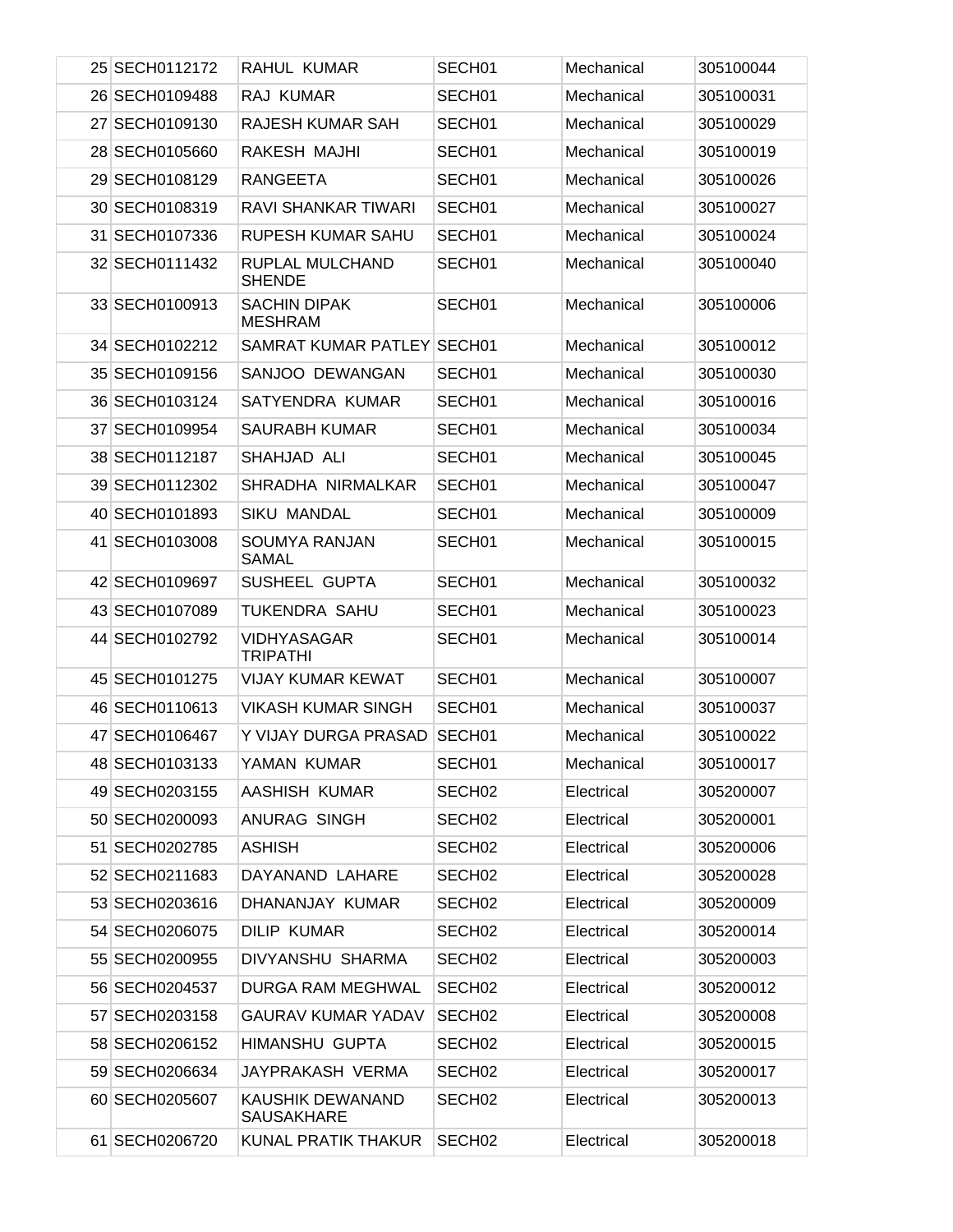| 62 SECH0201169 | NITISH KUMAR                              | SECH <sub>02</sub> | Electrical                   | 305200004 |
|----------------|-------------------------------------------|--------------------|------------------------------|-----------|
| 63 SECH0204484 | PRACHI ANIL IDPATE                        | SECH <sub>02</sub> | Electrical                   | 305200011 |
| 64 SECH0206547 | PRERNA SAHU                               | SECH <sub>02</sub> | Electrical                   | 305200016 |
| 65 SECH0207030 | RAJENDRA KUMAR<br><b>PATEL</b>            | SECH <sub>02</sub> | Electrical                   | 305200021 |
| 66 SECH0201840 | <b>RUPESH KUMAR</b>                       | SECH <sub>02</sub> | Electrical                   | 305200005 |
| 67 SECH0200578 | <b>SANDEEP KUMAR</b><br><b>DAHARE</b>     | SECH <sub>02</sub> | Electrical                   | 305200002 |
| 68 SECH0206793 | <b>SANDEEP KUMAR</b><br><b>KUSHWAHA</b>   | SECH <sub>02</sub> | Electrical                   | 305200019 |
| 69 SECH0208157 | <b>SANDEEP KUMAR</b><br><b>SAKET</b>      | SECH <sub>02</sub> | Electrical                   | 305200024 |
| 70 SECH0207695 | <b>SANDIP SUKHCHAND</b><br><b>BANEWAR</b> | SECH <sub>02</sub> | Electrical                   | 305200022 |
| 71 SECH0209684 | <b>SATISH KUMAR</b><br><b>KUSHWAHA</b>    | SECH <sub>02</sub> | Electrical                   | 305200026 |
| 72 SECH0203752 | SEEMA JAISWAL                             | SECH <sub>02</sub> | Electrical                   | 305200010 |
| 73 SECH0208841 | SHUBHAM YADAV                             | SECH <sub>02</sub> | Electrical                   | 305200025 |
| 74 SECH0206922 | <b>SHUBHAM ANANDRAO</b><br><b>BHOYAR</b>  | SECH <sub>02</sub> | Electrical                   | 305200020 |
| 75 SECH0211237 | <b>SUMIT KUMAR MAHESH</b>                 | SECH <sub>02</sub> | Electrical                   | 305200027 |
| 76 SECH0207743 | <b>VIKAS KUMAR GUPTA</b>                  | SECH <sub>02</sub> | Electrical                   | 305200023 |
| 77 SECH0303647 | DILEEP KUMAR                              | SECH <sub>03</sub> | Telecom &<br>Instrumentation | 305300001 |
| 78 SECH0304139 | <b>DULESHWAR PRASAD</b><br><b>PATEL</b>   | SECH <sub>03</sub> | Telecom &<br>Instrumentation | 305300002 |
| 79 SECH0307632 | <b>HARSHIT MISHRA</b>                     | SECH <sub>03</sub> | Telecom &<br>Instrumentation | 305300004 |
| 80 SECH0307020 | <b>HEMPAL</b>                             | SECH <sub>03</sub> | Telecom &<br>Instrumentation | 305300003 |
| 81 SECH0307998 | <b>JEETU KUMAR TANDON</b>                 | SECH <sub>03</sub> | Telecom &<br>Instrumentation | 305300005 |
| 82 SECH0308909 | <b>KIRAN SONI</b>                         | SECH <sub>03</sub> | Telecom &<br>Instrumentation | 305300007 |
| 83 SECH0308380 | <b>VIJAY KUMAR</b>                        | SECH <sub>03</sub> | Telecom &<br>Instrumentation | 305300006 |
| 84 SEJH0101191 | <b>ABHISHEK GOSWAMI</b>                   | SEJH01             | Mechanical                   | 311100003 |
| 85 SEJH0109492 | ABHISHEK KUMAR OJHA                       | SEJH01             | Mechanical                   | 311100029 |
| 86 SEJH0101463 | ADITYA KUMAR MISHRA                       | SEJH01             | Mechanical                   | 311100005 |
| 87 SEJH0105829 | AKASH CHOUDHARY                           | SEJH01             | Mechanical                   | 311100013 |
| 88 SEJH0103357 | <b>AMIT KUMAR DAS</b>                     | SEJH01             | Mechanical                   | 311100009 |
| 89 SEJH0109387 | ATISH KUMAR                               | SEJH01             | Mechanical                   | 311100027 |
| 90 SEJH0109082 | <b>BITU RAM KUSHWAHA</b>                  | SEJH01             | Mechanical                   | 311100025 |
| 91 SEJH0104257 | <b>CHANDAN KUMAR</b>                      | SEJH01             | Mechanical                   | 311100010 |
| 92 SEJH0102588 | <b>CHANDRASHEKHAR</b><br>YADAV            | SEJH01             | Mechanical                   | 311100006 |
| 93 SEJH0110006 | DHIRAJ KUMAR                              | SEJH01             | Mechanical                   | 311100031 |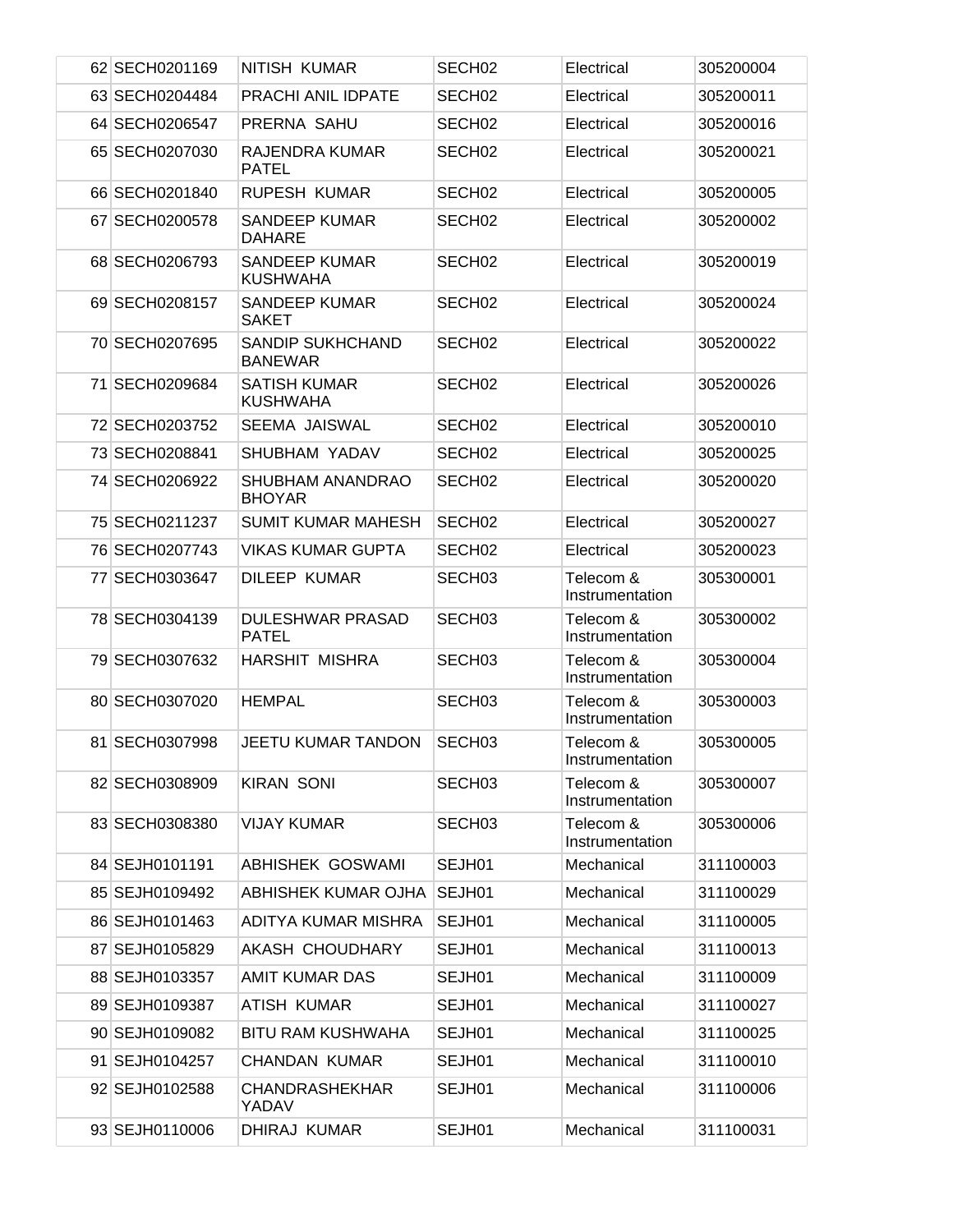| 94 SEJH0105854  | <b>KAMLESH PRASAD</b><br><b>KUSHWAHA</b> | SEJH01             | Mechanical | 311100014 |
|-----------------|------------------------------------------|--------------------|------------|-----------|
| 95 SEJH0103115  | KISHOR KUMAR NAYAK                       | SEJH01             | Mechanical | 311100008 |
| 96 SEJH0104727  | <b>MANOJ KUMAR</b>                       | SEJH01             | Mechanical | 311100012 |
| 97 SEJH0106832  | MAZHARULLAH                              | SEJH01             | Mechanical | 311100017 |
| 98 SEJH0106870  | <b>MILAN MANDAL</b>                      | SEJH01             | Mechanical | 311100019 |
| 99 SEJH0109518  | <b>MITHUN KUMAR</b><br><b>MONDAL</b>     | SEJH01             | Mechanical | 311100030 |
| 100 SEJH0108086 | <b>MOHAMMAD RIZWAN</b><br><b>ANSARI</b>  | SEJH01             | Mechanical | 311100023 |
| 101 SEJH0101417 | NAVIN BURNWAL                            | SEJH01             | Mechanical | 311100004 |
| 102 SEJH0110191 | NISHA KUMARI                             | SEJH01             | Mechanical | 311100032 |
| 103 SEJH0103063 | NURULLAH KHAN                            | SEJH01             | Mechanical | 311100007 |
| 104 SEJH0106233 | PRAHLAD PRIYUNG<br><b>HONHAGA</b>        | SEJH01             | Mechanical | 311100016 |
| 105 SEJH0106835 | <b>PRAVIR KUMAR</b><br><b>PRADHAN</b>    | SEJH01             | Mechanical | 311100018 |
| 106 SEJH0100170 | RAVI BARHA                               | SEJH01             | Mechanical | 311100001 |
| 107 SEJH0106992 | SALMAN AKHTAR                            | SEJH01             | Mechanical | 311100020 |
| 108 SEJH0108333 | SANJEEV PRASAD                           | SEJH01             | Mechanical | 311100024 |
| 109 SEJH0104288 | <b>SAROJ KUMAR</b>                       | SEJH01             | Mechanical | 311100011 |
| 110 SEJH0111589 | <b>SHAILORANJAN</b><br><b>MAHATO</b>     | SEJH01             | Mechanical | 311100033 |
| 111 SEJH0109480 | <b>SHOURAV KANT</b>                      | SEJH01             | Mechanical | 311100028 |
| 112 SEJH0106996 | SHUBHAM KUMAR DEV                        | SEJH01             | Mechanical | 311100021 |
| 113 SEJH0107218 | SHYAM KUMAR MAHTO                        | SEJH01             | Mechanical | 311100022 |
| 114 SEJH0101188 | SOURAV PARIA                             | SEJH01             | Mechanical | 311100002 |
| 115 SEJH0105931 | <b>SUMIT PRASAD PRASAD</b>               | SEJH01             | Mechanical | 311100015 |
| 116 SEJH0109314 | TINKU KUMAR TIWARY                       | SEJH01             | Mechanical | 311100026 |
| 117 SEJH0204048 | ANAL KUMAR JAISWAL                       | SEJH02             | Electrical | 311200011 |
| 118 SEJH0201321 | <b>BASANT KUMAR</b>                      | SEJH02             | Electrical | 311200002 |
| 119 SEJH0200274 | <b>BISWAJIT BOSE</b>                     | SEJH <sub>02</sub> | Electrical | 311200001 |
| 120 SEJH0201346 | <b>DEEPAK KUMAR SINGH</b>                | SEJH02             | Electrical | 311200003 |
| 121 SEJH0203461 | DEVENDRA SOREN                           | SEJH <sub>02</sub> | Electrical | 311200010 |
| 122 SEJH0210610 | <b>GAUTAM GUPTA</b>                      | SEJH <sub>02</sub> | Electrical | 311200021 |
| 123 SEJH0210562 | <b>GOPAL KUMAR</b>                       | SEJH <sub>02</sub> | Electrical | 311200020 |
| 124 SEJH0208331 | <b>GULSHAN PARWEEN</b>                   | SEJH <sub>02</sub> | Electrical | 311200016 |
| 125 SEJH0202947 | <b>KAJAL SINGH</b>                       | SEJH <sub>02</sub> | Electrical | 311200009 |
| 126 SEJH0202300 | <b>KISHOR KUMAR</b><br><b>MAHATO</b>     | SEJH <sub>02</sub> | Electrical | 311200006 |
| 127 SEJH0202533 | <b>MANISH KUMAR</b>                      | SEJH02             | Electrical | 311200007 |
| 128 SEJH0206630 | <b>MUKESH KUMAR</b>                      | SEJH <sub>02</sub> | Electrical | 311200015 |
| 129 SEJH0212149 | MUKESH KUMAR BHARTI SEJH02               |                    | Electrical | 311200022 |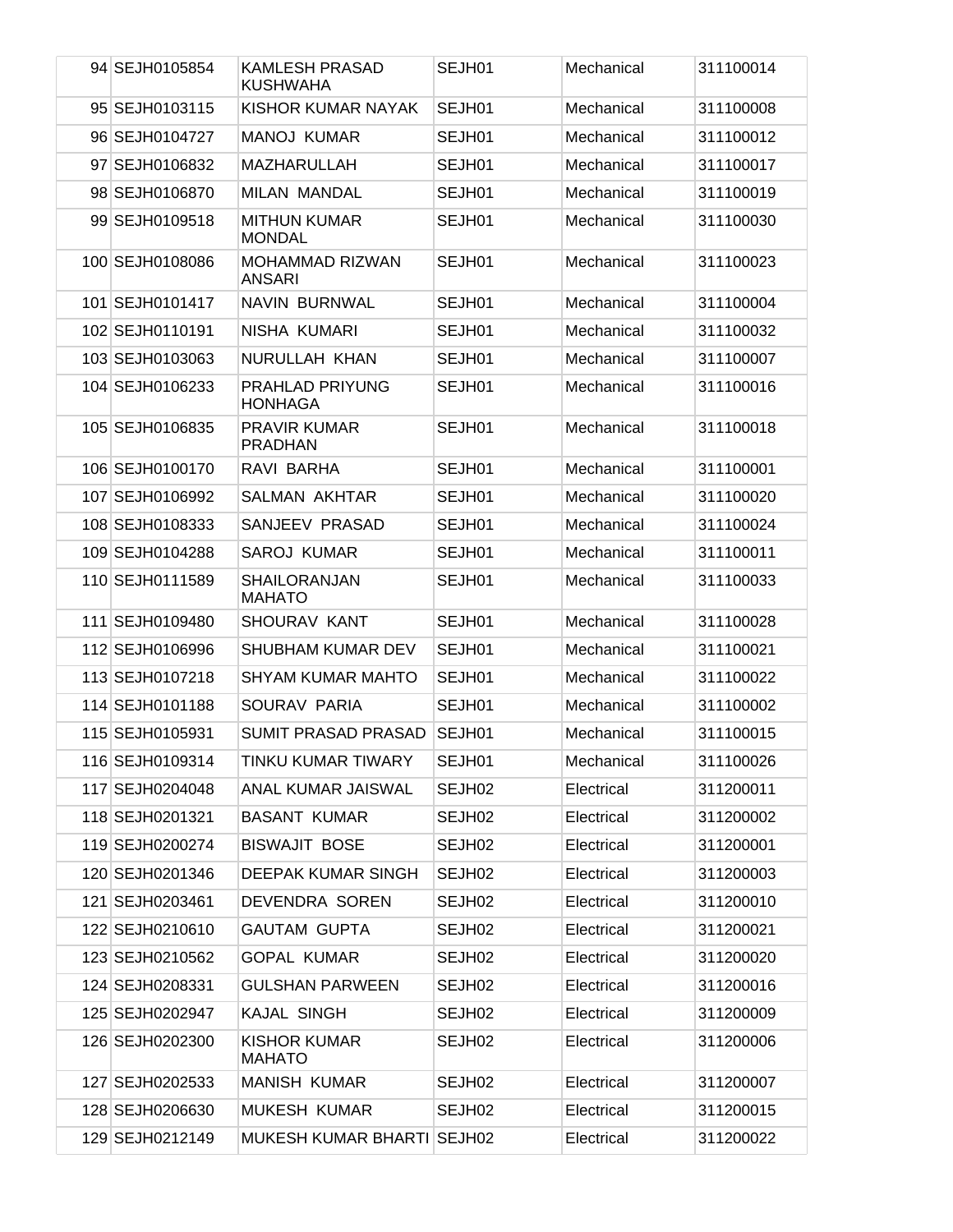| 130 SEJH0205439 | NABYENDU ROY                           | SEJH <sub>02</sub> | Electrical                   | 311200012 |
|-----------------|----------------------------------------|--------------------|------------------------------|-----------|
| 131 SEJH0209842 | <b>NILESH KUMAR</b>                    | SEJH02             | Electrical                   | 311200018 |
| 132 SEJH0206350 | PANKAJ KUMAR                           | SEJH <sub>02</sub> | Electrical                   | 311200014 |
| 133 SEJH0201637 | <b>QAIYUM MANZAR</b>                   | SEJH <sub>02</sub> | Electrical                   | 311200004 |
| 134 SEJH0212422 | <b>RAJAN KUMAR SAHU</b>                | SEJH <sub>02</sub> | Electrical                   | 311200023 |
| 135 SEJH0210421 | RAJESH KUMAR MAHTO                     | SEJH <sub>02</sub> | Electrical                   | 311200019 |
| 136 SEJH0208975 | RAJKUMAR MAHTO                         | SEJH <sub>02</sub> | Electrical                   | 311200017 |
| 137 SEJH0205520 | <b>RISHAV KUMAR</b>                    | SEJH02             | Electrical                   | 311200013 |
| 138 SEJH0201776 | SHASHIKALA LAKRA                       | SEJH <sub>02</sub> | Electrical                   | 311200005 |
| 139 SEJH0202846 | <b>SWETA KUMARI</b>                    | SEJH <sub>02</sub> | Electrical                   | 311200008 |
| 140 SEJH0306618 | <b>ALOK RANJAN</b>                     | SEJH03             | Telecom &<br>Instrumentation | 311300006 |
| 141 SEJH0307230 | <b>BHAGIRATH MAHATO</b>                | SEJH03             | Telecom &<br>Instrumentation | 311300007 |
| 142 SEJH0304108 | <b>GARIKAPARTHI</b><br><b>NIKHITHA</b> | SEJH03             | Telecom &<br>Instrumentation | 311300005 |
| 143 SEJH0301898 | <b>MANNU KUMAR RANA</b>                | SEJH03             | Telecom &<br>Instrumentation | 311300001 |
| 144 SEJH0303404 | NISHA KUMARI                           | SEJH03             | Telecom &<br>Instrumentation | 311300004 |
| 145 SEJH0311278 | PAWAN KUMAR                            | SEJH03             | Telecom &<br>Instrumentation | 311300008 |
| 146 SEJH0302278 | PRITY KUMARI                           | SEJH03             | Telecom &<br>Instrumentation | 311300002 |
| 147 SEJH0302650 | SHIKHA KUMARI                          | SEJH03             | Telecom &<br>Instrumentation | 311300003 |
| 148 SEOD0108354 | A PAPAYA PATRA                         | SEOD01             | Mechanical                   | 320100170 |
| 149 SEOD0104022 | ABHIJEET LO                            | SEOD01             | Mechanical                   | 320100086 |
| 150 SEOD0110458 | <b>ABHIJEET MISHRA</b>                 | SEOD01             | Mechanical                   | 320100219 |
| 151 SEOD0106373 | ABHIJIT BAG                            | SEOD01             | Mechanical                   | 320100132 |
| 152 SEOD0103456 | ABHIMANYU BEHERA                       | SEOD01             | Mechanical                   | 320100079 |
| 153 SEOD0102974 | ABHISEK SAMANTA                        | SEOD01             | Mechanical                   | 320100074 |
| 154 SEOD0107097 | ABHISHEK DUTTA                         | SEOD01             | Mechanical                   | 320100143 |
| 155 SEOD0101727 | ABINASH NAYAK                          | SEOD01             | Mechanical                   | 320100039 |
| 156 SEOD0104499 | <b>ABINASH SAHOO</b>                   | SEOD01             | Mechanical                   | 320100097 |
| 157 SEOD0100051 | ABINASH SWAIN                          | SEOD01             | Mechanical                   | 320100004 |
| 158 SEOD0108741 | ABINASH ABANI KUMAR                    | SEOD01             | Mechanical                   | 320100174 |
| 159 SEOD0110490 | AJAY KUMAR MANJHI                      | SEOD01             | Mechanical                   | 320100221 |
| 160 SEOD0102552 | AJAYA KUMAR<br><b>MAHAPATRA</b>        | SEOD01             | Mechanical                   | 320100061 |
| 161 SEOD0103110 | AJAYA KUMAR MISHRA                     | SEOD01             | Mechanical                   | 320100075 |
| 162 SEOD0102534 | AJIT MAHANANDA                         | SEOD01             | Mechanical                   | 320100059 |
| 163 SEOD0108796 | <b>ALOK KUMAR SAHOO</b>                | SEOD01             | Mechanical                   | 320100178 |
| 164 SEOD0111380 | AMAN RAJ                               | SEOD01             | Mechanical                   | 320100237 |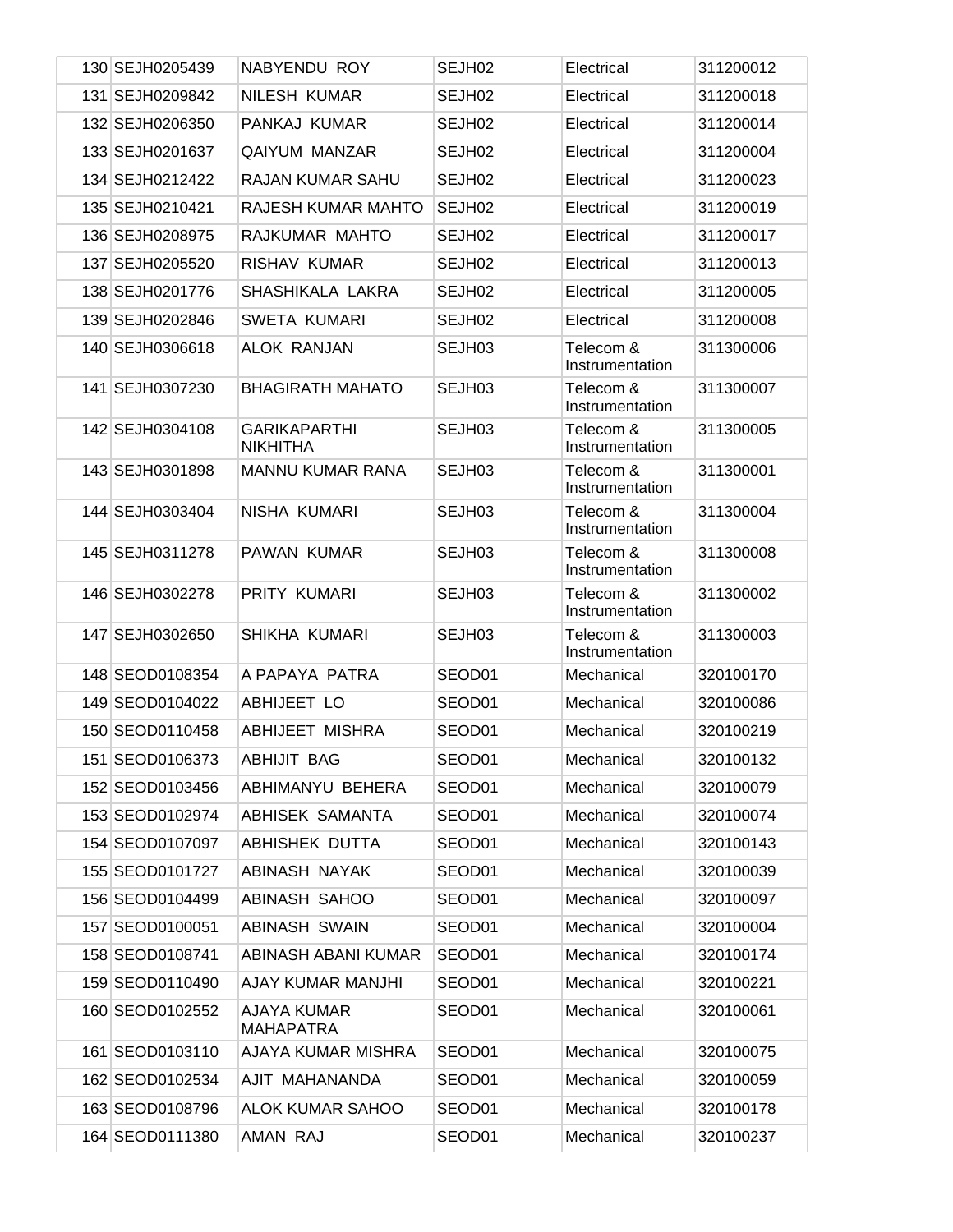| 165 SEOD0100640 | AMLAN NAGASYA                         | SEOD01 | Mechanical | 320100015 |
|-----------------|---------------------------------------|--------|------------|-----------|
| 166 SEOD0102225 | ANANDA DAS                            | SEOD01 | Mechanical | 320100053 |
| 167 SEOD0100028 | <b>ANIL LUGUN</b>                     | SEOD01 | Mechanical | 320100003 |
| 168 SEOD0107337 | <b>ANIL KUMAR TUDU</b>                | SEOD01 | Mechanical | 320100147 |
| 169 SEOD0111496 | <b>ANJAN KUMAR</b><br><b>MOHANTY</b>  | SEOD01 | Mechanical | 320100239 |
| 170 SEOD0108025 | ANKUSH CHOWDHURY                      | SEOD01 | Mechanical | 320100157 |
| 171 SEOD0101971 | ANUJ KUMAR                            | SEOD01 | Mechanical | 320100046 |
| 172 SEOD0101627 | ARABINDA MAHALA                       | SEOD01 | Mechanical | 320100034 |
| 173 SEOD0105397 | ARKAPRAVA DAS                         | SEOD01 | Mechanical | 320100114 |
| 174 SEOD0104507 | <b>ARPIT BADING</b>                   | SEOD01 | Mechanical | 320100098 |
| 175 SEOD0104482 | ARUN KUMAR MAJHI                      | SEOD01 | Mechanical | 320100096 |
| 176 SEOD0111783 | <b>ASHIRBAD PARIJA</b>                | SEOD01 | Mechanical | 320100245 |
| 177 SEOD0110384 | <b>ASHIS KHILLAR</b>                  | SEOD01 | Mechanical | 320100217 |
| 178 SEOD0103866 | <b>ASHOK KUMAR PATRA</b>              | SEOD01 | Mechanical | 320100083 |
| 179 SEOD0106504 | ASHRITA XAXA                          | SEOD01 | Mechanical | 320100133 |
| 180 SEOD0101994 | <b>ASIS KUMAR BEHERA</b>              | SEOD01 | Mechanical | 320100048 |
| 181 SEOD0102067 | <b>ASIT KUMAR DEY</b>                 | SEOD01 | Mechanical | 320100050 |
| 182 SEOD0107823 | <b>ASIT KUMAR DUNG</b>                | SEOD01 | Mechanical | 320100154 |
| 183 SEOD0105341 | <b>ASNA SHEERIN</b>                   | SEOD01 | Mechanical | 320100113 |
| 184 SEOD0109759 | <b>ATANU MAITY</b>                    | SEOD01 | Mechanical | 320100200 |
| 185 SEOD0112450 | <b>AVNIT KUMAR</b>                    | SEOD01 | Mechanical | 320100252 |
| 186 SEOD0106260 | <b>BADAL KUMAR ROUTA</b>              | SEOD01 | Mechanical | 320100129 |
| 187 SEOD0110067 | <b>BAIDHARA SINGH</b>                 | SEOD01 | Mechanical | 320100208 |
| 188 SEOD0104686 | <b>BALARAM DALAI</b>                  | SEOD01 | Mechanical | 320100104 |
| 189 SEOD0101895 | <b>BALARAM SAHU</b>                   | SEOD01 | Mechanical | 320100042 |
| 190 SEOD0101923 | <b>BANAMBER KANDI</b>                 | SEOD01 | Mechanical | 320100043 |
| 191 SEOD0111782 | <b>BARUN MAHALIK</b>                  | SEOD01 | Mechanical | 320100244 |
| 192 SEOD0110148 | <b>BASANTA KUMAR TUDU</b>             | SEOD01 | Mechanical | 320100211 |
| 193 SEOD0104317 | <b>BASEN HANSDAH</b>                  | SEOD01 | Mechanical | 320100095 |
| 194 SEOD0112666 | <b>BHIMSEN MURMU</b>                  | SEOD01 | Mechanical | 320100257 |
| 195 SEOD0111369 | <b>BHUBANESH SHA</b>                  | SEOD01 | Mechanical | 320100236 |
| 196 SEOD0102262 | BIDYADHARA PADHAN                     | SEOD01 | Mechanical | 320100054 |
| 197 SEOD0101375 | <b>BIKASH DHAL</b>                    | SEOD01 | Mechanical | 320100029 |
| 198 SEOD0103724 | <b>BIKASH SAMAL</b>                   | SEOD01 | Mechanical | 320100082 |
| 199 SEOD0111500 | <b>BIKASH MALAYA</b><br><b>BEHERA</b> | SEOD01 | Mechanical | 320100240 |
| 200 SEOD0108227 | BIKRAM MARTHA                         | SEOD01 | Mechanical | 320100163 |
| 201 SEOD0110989 | <b>BIKRAM KESHARI</b><br>NANDA        | SEOD01 | Mechanical | 320100229 |
| 202 SEOD0109184 | <b>BINAYABHUSAN</b><br>MARTHI         | SEOD01 | Mechanical | 320100184 |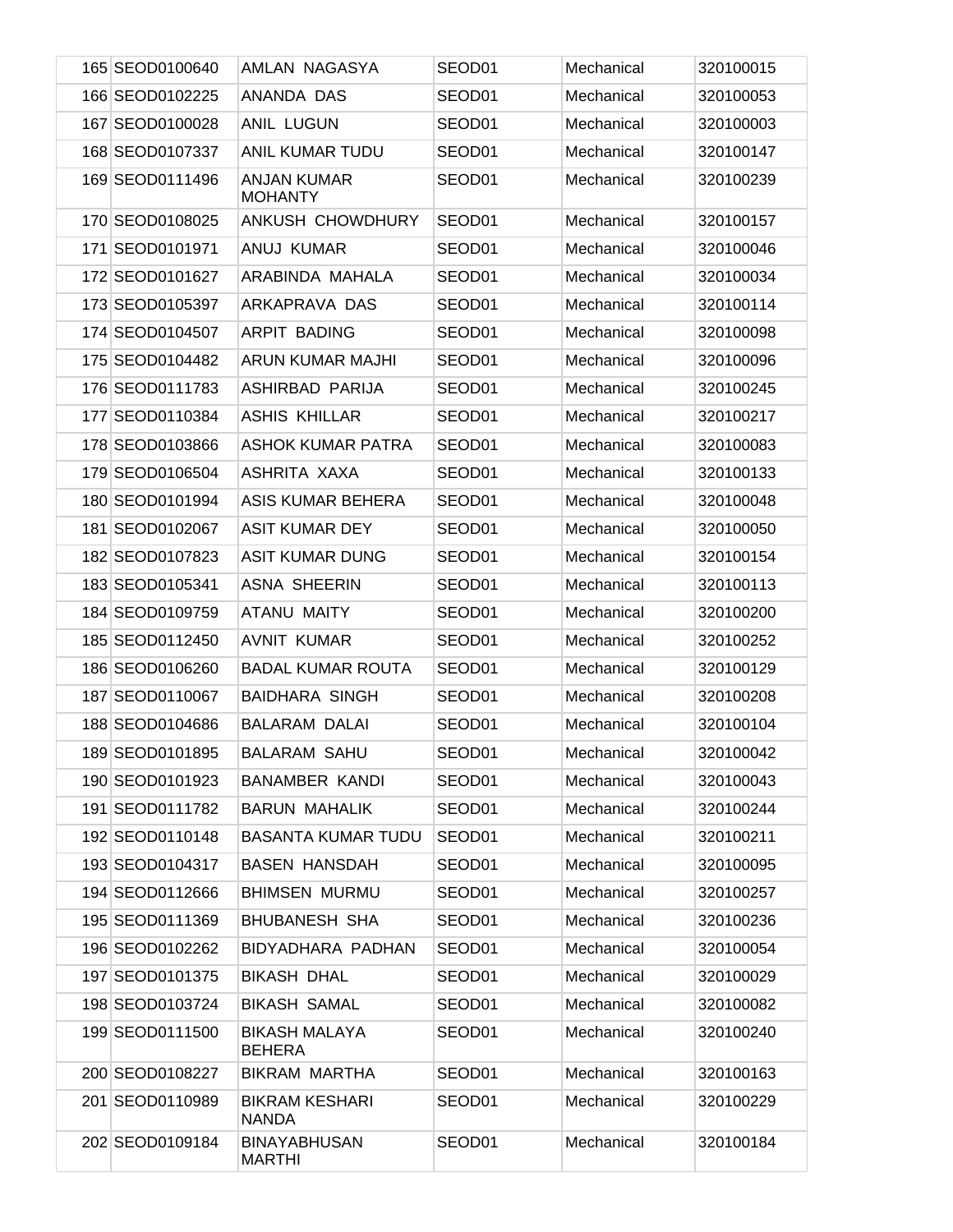| 203 SEOD0103209 | <b>BIRENDRA MARNDI</b>                 | SEOD01 | Mechanical | 320100076 |
|-----------------|----------------------------------------|--------|------------|-----------|
| 204 SEOD0112371 | <b>BISHWAJIT BASA</b>                  | SEOD01 | Mechanical | 320100249 |
| 205 SEOD0109129 | <b>BISWA GOURAB SETHI</b>              | SEOD01 | Mechanical | 320100183 |
| 206 SEOD0110049 | <b>BISWAJEET PATRA</b>                 | SEOD01 | Mechanical | 320100207 |
| 207 SEOD0101652 | <b>BISWAJEET RATH</b>                  | SEOD01 | Mechanical | 320100036 |
| 208 SEOD0109299 | <b>BISWAJIT BISWAL</b>                 | SEOD01 | Mechanical | 320100189 |
| 209 SEOD0106290 | <b>BISWAJIT PADHIARY</b>               | SEOD01 | Mechanical | 320100131 |
| 210 SEOD0104234 | <b>BISWAJIT SAHU</b>                   | SEOD01 | Mechanical | 320100092 |
| 211 SEOD0103964 | <b>BISWAJIT SAMAL</b>                  | SEOD01 | Mechanical | 320100084 |
| 212 SEOD0108284 | <b>BISWARANJAN SAMAL</b>               | SEOD01 | Mechanical | 320100167 |
| 213 SEOD0107990 | CHANDAN RAI                            | SEOD01 | Mechanical | 320100155 |
| 214 SEOD0100948 | CHHABILA PRADHAN                       | SEOD01 | Mechanical | 320100017 |
| 215 SEOD0102715 | CHINMAY MOHANTY                        | SEOD01 | Mechanical | 320100068 |
| 216 SEOD0105456 | CHINMAYA KUMAR<br><b>PADHI</b>         | SEOD01 | Mechanical | 320100115 |
| 217 SEOD0105942 | <b>CHOURA CHANDRA</b><br><b>SETHI</b>  | SEOD01 | Mechanical | 320100124 |
| 218 SEOD0109494 | DEBABRATA TRIPATHY                     | SEOD01 | Mechanical | 320100194 |
| 219 SEOD0110095 | <b>DEBASHISH KANSA</b>                 | SEOD01 | Mechanical | 320100209 |
| 220 SEOD0110329 | <b>DEBASHISH PATRA</b>                 | SEOD01 | Mechanical | 320100215 |
| 221 SEOD0112539 | <b>DEEPAK</b>                          | SEOD01 | Mechanical | 320100255 |
| 222 SEOD0103542 | DEEPAK KUMAR BOSA                      | SEOD01 | Mechanical | 320100081 |
| 223 SEOD0100027 | DEEPAK KUMAR JENA                      | SEOD01 | Mechanical | 320100002 |
| 224 SEOD0112255 | DHANIRAM SINGH                         | SEOD01 | Mechanical | 320100246 |
| 225 SEOD0102038 | <b>DHARMA PRAKASH</b><br><b>ROUT</b>   | SEOD01 | Mechanical | 320100049 |
| 226 SEOD0105828 | DHARMA RANJAN<br><b>MOHARANA</b>       | SEOD01 | Mechanical | 320100121 |
| 227 SEOD0106906 | DIBYA JYOTI NAYAK                      | SEOD01 | Mechanical | 320100140 |
| 228 SEOD0105952 | <b>DODA ANKETESU</b><br><b>REDDY</b>   | SEOD01 | Mechanical | 320100125 |
| 229 SEOD0105542 | <b>GANESH KUMAR</b><br><b>MAHATO</b>   | SEOD01 | Mechanical | 320100117 |
| 230 SEOD0111763 | <b>GARDI NAIK</b>                      | SEOD01 | Mechanical | 320100242 |
| 231 SEOD0109709 | <b>GURU CHARAN MALLIK</b>              | SEOD01 | Mechanical | 320100198 |
| 232 SEOD0102891 | <b>HARISH CHANDRA</b><br><b>LAGURI</b> | SEOD01 | Mechanical | 320100071 |
| 233 SEOD0101175 | HATAKISHORE SAMAL                      | SEOD01 | Mechanical | 320100020 |
| 234 SEOD0106962 | <b>HIMANSHU SEKHAR</b><br><b>NAYAK</b> | SEOD01 | Mechanical | 320100141 |
| 235 SEOD0101688 | <b>IMRAN KHAN</b>                      | SEOD01 | Mechanical | 320100037 |
| 236 SEOD0101255 | JAGABANDHU DAS                         | SEOD01 | Mechanical | 320100025 |
| 237 SEOD0104858 | JAGAN BEHERA                           | SEOD01 | Mechanical | 320100105 |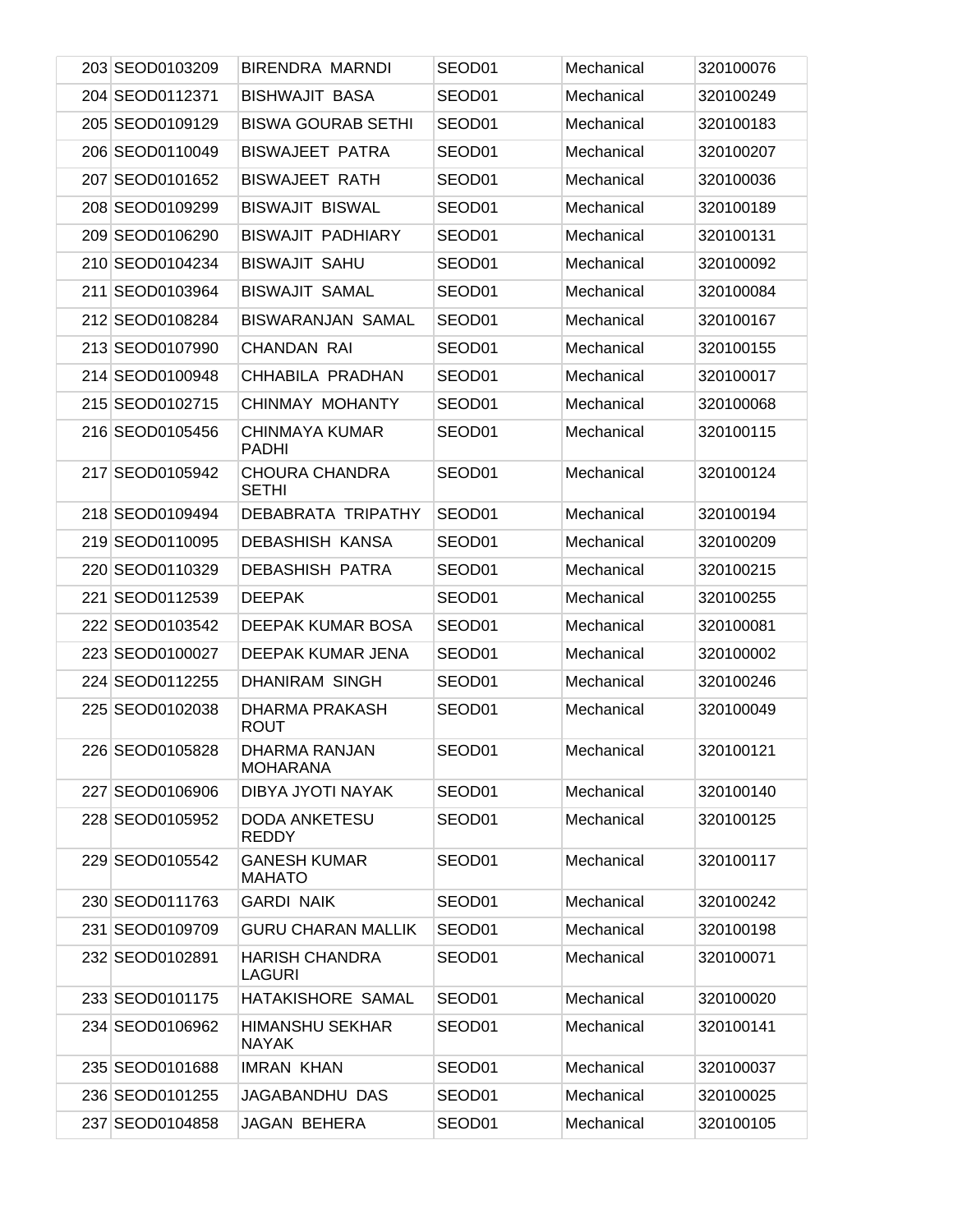| 238 SEOD0110536 | <b>JAGANNATH</b><br><b>MOHAPATRA</b>    | SEOD01             | Mechanical | 320100223 |
|-----------------|-----------------------------------------|--------------------|------------|-----------|
| 239 SEOD0101236 | <b>JAIN KUMAR</b>                       | SEOD01             | Mechanical | 320100023 |
| 240 SEOD0100214 | JAYADEV BEHERA                          | SEOD01             | Mechanical | 320100007 |
| 241 SEOD0100727 | JAYANTA KUMAR NAYAK SEOD01              |                    | Mechanical | 320100016 |
| 242 SEOD0102568 | <b>JIBANJYOTI NAYAK</b>                 | SEOD01             | Mechanical | 320100062 |
| 243 SEOD0110104 | <b>JITEN MALLICK</b>                    | SEOD01             | Mechanical | 320100210 |
| 244 SEOD0108780 | <b>JOSEPH KUJUR</b>                     | SEOD01             | Mechanical | 320100176 |
| 245 SEOD0104994 | <b>JOSHABANTA SAHU</b>                  | SEOD <sub>01</sub> | Mechanical | 320100108 |
| 246 SEOD0112386 | JYOTIPRAKASH SAHOO                      | SEOD01             | Mechanical | 320100251 |
| 247 SEOD0108784 | JYOTIRMAYA DASH                         | SEOD01             | Mechanical | 320100177 |
| 248 SEOD0110183 | KALIPRASAD<br><b>GOCHHAYAT</b>          | SEOD01             | Mechanical | 320100212 |
| 249 SEOD0108170 | KALPATARU MALIK                         | SEOD01             | Mechanical | 320100161 |
| 250 SEOD0110545 | KAUSHAL KUMAR RAY                       | SEOD01             | Mechanical | 320100224 |
| 251 SEOD0102639 | <b>KISHAN NAIK</b>                      | SEOD01             | Mechanical | 320100064 |
| 252 SEOD0100338 | KISHOR KUMAR MURMU                      | SEOD <sub>01</sub> | Mechanical | 320100008 |
| 253 SEOD0108145 | KISHORE CHANDRA<br><b>SAHOO</b>         | SEOD01             | Mechanical | 320100160 |
| 254 SEOD0112349 | <b>KRISHNA PRASAD DAS</b>               | SEOD01             | Mechanical | 320100248 |
| 255 SEOD0100619 | <b>KRUPASINDHU BISWAL</b>               | SEOD01             | Mechanical | 320100013 |
| 256 SEOD0108127 | <b>KSHEMRAJ SA</b>                      | SEOD01             | Mechanical | 320100158 |
| 257 SEOD0103540 | LAXMIPRIYA SAHOO                        | SEOD01             | Mechanical | 320100080 |
| 258 SEOD0110795 | LIPSA TARAI                             | SEOD01             | Mechanical | 320100226 |
| 259 SEOD0102647 | LOKANATH MAJHI                          | SEOD01             | Mechanical | 320100065 |
| 260 SEOD0104245 | <b>MAHAVIR DASH</b>                     | SEOD01             | Mechanical | 320100093 |
| 261 SEOD0109057 | MAHESWAR LAKRA                          | SEOD01             | Mechanical | 320100182 |
| 262 SEOD0106981 | <b>MANAS RANJAN SAHOO</b>               | SEOD01             | Mechanical | 320100142 |
| 263 SEOD0108291 | MANJIT KUMAR PANDA                      | SEOD01             | Mechanical | 320100168 |
| 264 SEOD0108863 | <b>MANOJ MARANDI</b>                    | SEOD01             | Mechanical | 320100180 |
| 265 SEOD0100109 | MANOJ MUNDA                             | SEOD01             | Mechanical | 320100006 |
| 266 SEOD0109298 | <b>MANOJ KUMAR ROUT</b>                 | SEOD01             | Mechanical | 320100188 |
| 267 SEOD0102091 | MANORANJAN PANDA                        | SEOD01             | Mechanical | 320100051 |
| 268 SEOD0107457 | MANORANJAN SENDA                        | SEOD01             | Mechanical | 320100150 |
| 269 SEOD0102927 | MANTU JENA                              | SEOD01             | Mechanical | 320100073 |
| 270 SEOD0110394 | <b>MANTU KUMAR</b>                      | SEOD01             | Mechanical | 320100218 |
| 271 SEOD0107153 | <b>MANTU KUMAR YADAV</b>                | SEOD01             | Mechanical | 320100144 |
| 272 SEOD0111178 | <b>MAZHAR IQBAL</b><br><b>SIDDIQUEE</b> | SEOD01             | Mechanical | 320100233 |
| 273 SEOD0109977 | MD DANISH                               | SEOD01             | Mechanical | 320100206 |
| 274 SEOD0109899 | MD DILNAWAZ                             | SEOD01             | Mechanical | 320100205 |
| 275 SEOD0102366 | MD ABDUL QADIR KHAN                     | SEOD01             | Mechanical | 320100055 |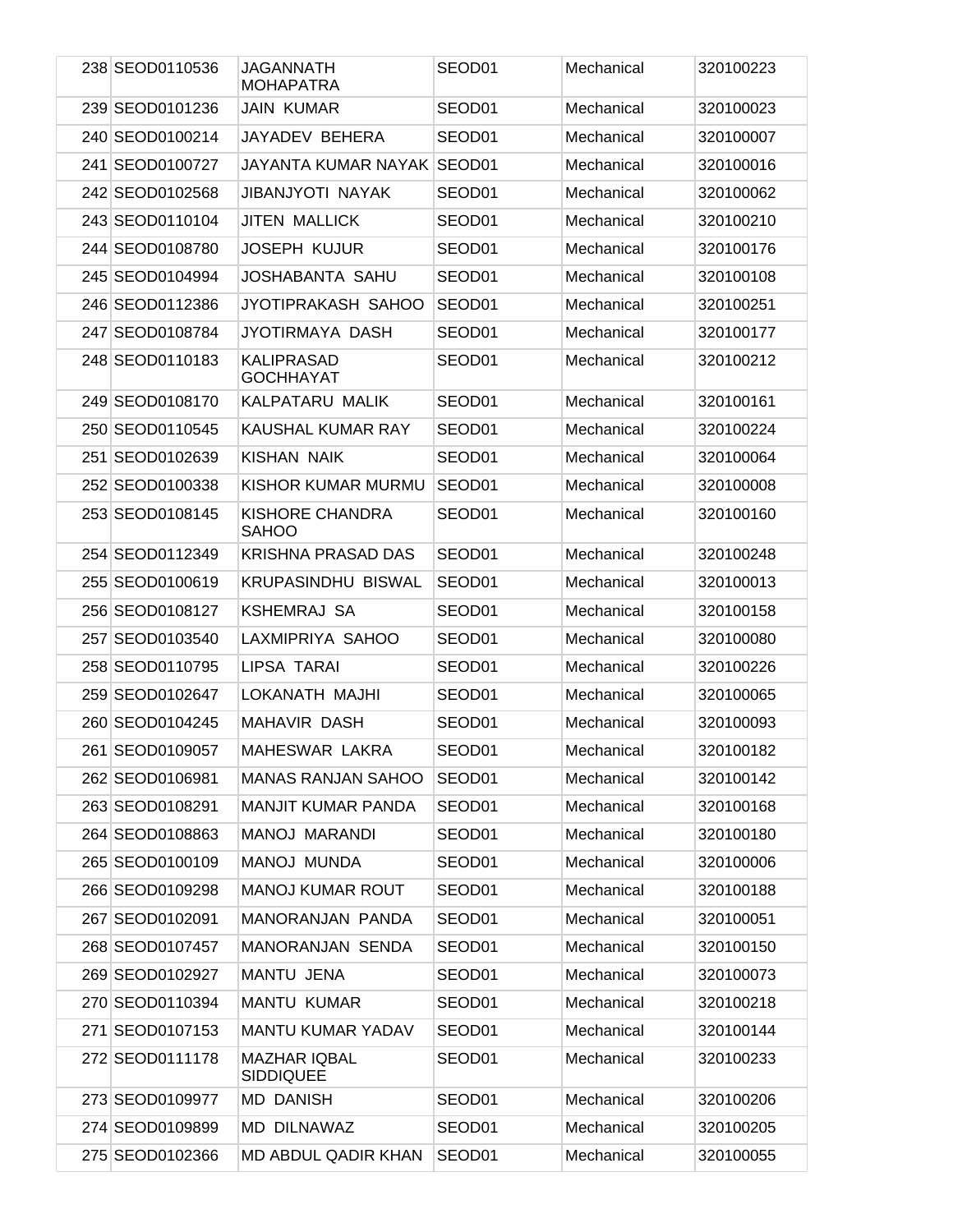| 276 SEOD0101810 | <b>MD ALFARHAN AKHTAR</b>             | SEOD01 | Mechanical | 320100040 |
|-----------------|---------------------------------------|--------|------------|-----------|
| 277 SEOD0112458 | <b>MD ALI RAZA</b>                    | SEOD01 | Mechanical | 320100253 |
| 278 SEOD0106756 | <b>MD KALIM ULLAH</b>                 | SEOD01 | Mechanical | 320100137 |
| 279 SEOD0110302 | MEGHANAD BEHERA                       | SEOD01 | Mechanical | 320100214 |
| 280 SEOD0104054 | <b>MILAN SETHY</b>                    | SEOD01 | Mechanical | 320100087 |
| 281 SEOD0109307 | MILAN KUMAR SAHOO                     | SEOD01 | Mechanical | 320100191 |
| 282 SEOD0106238 | <b>MILU ROULA</b>                     | SEOD01 | Mechanical | 320100128 |
| 283 SEOD0101452 | <b>MUKESH KUMAR HATI</b>              | SEOD01 | Mechanical | 320100031 |
| 284 SEOD0108024 | MUKTIKANTA POTHAL                     | SEOD01 | Mechanical | 320100156 |
| 285 SEOD0101335 | MUKUNDA MURARI<br>NAYAK               | SEOD01 | Mechanical | 320100028 |
| 286 SEOD0102402 | <b>NABA KISHORE</b><br><b>PRADHAN</b> | SEOD01 | Mechanical | 320100056 |
| 287 SEOD0109386 | NANDLAL KUMAR YADAV SEOD01            |        | Mechanical | 320100192 |
| 288 SEOD0109421 | NILAMANI SA                           | SEOD01 | Mechanical | 320100193 |
| 289 SEOD0108339 | NIRANJAN JAL                          | SEOD01 | Mechanical | 320100169 |
| 290 SEOD0106876 | PABITRA KUMAR SAHU                    | SEOD01 | Mechanical | 320100138 |
| 291 SEOD0107588 | PADMALOCHAN<br><b>BEHERA</b>          | SEOD01 | Mechanical | 320100151 |
| 292 SEOD0109301 | PARAMANANDA BARIK                     | SEOD01 | Mechanical | 320100190 |
| 293 SEOD0109843 | PINKISMITA<br>SAMANTARAY              | SEOD01 | Mechanical | 320100204 |
| 294 SEOD0111773 | <b>PRABHAT RANJAN DASH SEOD01</b>     |        | Mechanical | 320100243 |
| 295 SEOD0107431 | PRADEEP KUMAR<br><b>BEHERA</b>        | SEOD01 | Mechanical | 320100149 |
| 296 SEOD0111607 | PRADIPTA KUNDU                        | SEOD01 | Mechanical | 320100241 |
| 297 SEOD0108184 | PRADOSH DAS                           | SEOD01 | Mechanical | 320100162 |
| 298 SEOD0108726 | PRAKASH ROHIDAS                       | SEOD01 | Mechanical | 320100173 |
| 299 SEOD0108229 | PRAKASH CHANDRA<br>SAMAL              | SEOD01 | Mechanical | 320100164 |
| 300 SEOD0104555 | <b>PRAMIT KUMAR SWAIN</b>             | SEOD01 | Mechanical | 320100101 |
| 301 SEOD0102716 | PRAMOD KUMAR OJHA                     | SEOD01 | Mechanical | 320100069 |
| 302 SEOD0105058 | PRASANNA PARIDA                       | SEOD01 | Mechanical | 320100109 |
| 303 SEOD0101493 | PRASANTA MOHANTA                      | SEOD01 | Mechanical | 320100032 |
| 304 SEOD0109791 | <b>PRATAP KUMAR SAHOO</b>             | SEOD01 | Mechanical | 320100202 |
| 305 SEOD0101220 | PRATAP RANJAN SWAIN                   | SEOD01 | Mechanical | 320100021 |
| 306 SEOD0111266 | PRAVANJAN SWAIN                       | SEOD01 | Mechanical | 320100235 |
| 307 SEOD0110793 | PRIYABRATA DASH                       | SEOD01 | Mechanical | 320100225 |
| 308 SEOD0101004 | PRIYABRATA SAHOO                      | SEOD01 | Mechanical | 320100019 |
| 309 SEOD0111161 | PRIYABRATA SAHOO                      | SEOD01 | Mechanical | 320100232 |
| 310 SEOD0102432 | R S KRISHNA                           | SEOD01 | Mechanical | 320100057 |
| 311 SEOD0110471 | RABINDRA HEMBRAM                      | SEOD01 | Mechanical | 320100220 |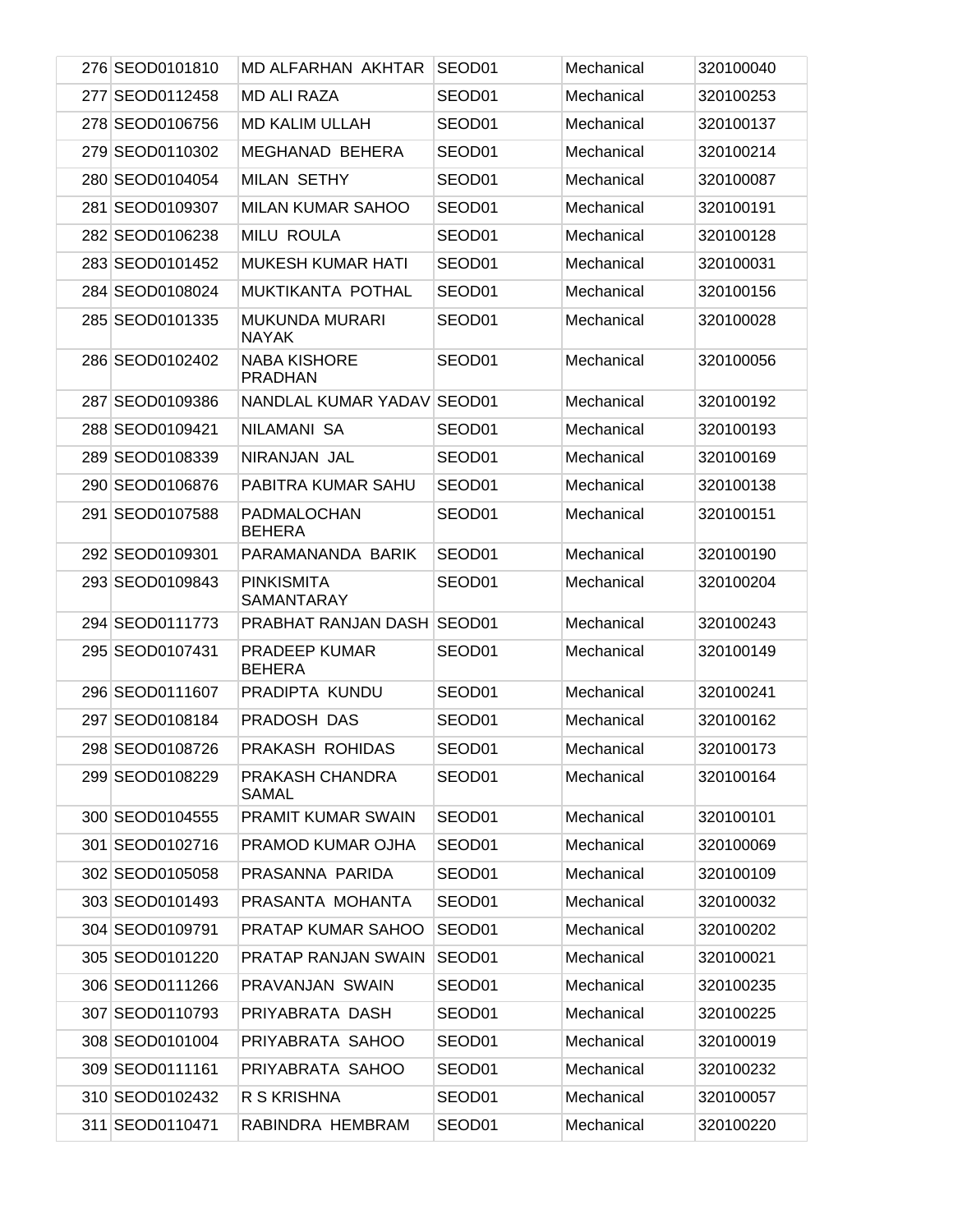| 312 SEOD0101708 | RAGHUNADHABATLA SAI SEOD01<br><b>KIRAN</b> |                    | Mechanical | 320100038 |
|-----------------|--------------------------------------------|--------------------|------------|-----------|
| 313 SEOD0109220 | RAGHUNATH BIRUA                            | SEOD01             | Mechanical | 320100187 |
| 314 SEOD0103347 | RAGHUNATH ROUT                             | SEOD01             | Mechanical | 320100078 |
| 315 SEOD0112517 | RAHUL CHIRMAKO                             | SEOD01             | Mechanical | 320100254 |
| 316 SEOD0104532 | <b>RAIMON MURMU</b>                        | SEOD01             | Mechanical | 320100099 |
| 317 SEOD0105157 | RAJ RANJAN SAHOO                           | SEOD01             | Mechanical | 320100110 |
| 318 SEOD0112377 | RAJA MAHALI                                | SEOD01             | Mechanical | 320100250 |
| 319 SEOD0110802 | <b>RAJAN KUMAR</b><br><b>KUSHWAHA</b>      | SEOD01             | Mechanical | 320100227 |
| 320 SEOD0107310 | RAJENDA RAUTO                              | SEOD01             | Mechanical | 320100146 |
| 321 SEOD0106276 | RAJESH KUMAR SAHOO                         | SEOD01             | Mechanical | 320100130 |
| 322 SEOD0105590 | RAJIB KUMAR BARIK                          | SEOD01             | Mechanical | 320100118 |
| 323 SEOD0106887 | RAJIV NAYAK                                | SEOD01             | Mechanical | 320100139 |
| 324 SEOD0104917 | RAJKUMAR BEHERA                            | SEOD01             | Mechanical | 320100106 |
| 325 SEOD0110924 | RAKESH JAMUDA                              | SEOD01             | Mechanical | 320100228 |
| 326 SEOD0107204 | <b>RAKESH KUMAR</b>                        | SEOD <sub>01</sub> | Mechanical | 320100145 |
| 327 SEOD0108281 | RAKESH KUMAR DAS                           | SEOD01             | Mechanical | 320100166 |
| 328 SEOD0106729 | RAKESH KUMAR<br><b>PRUSTY</b>              | SEOD01             | Mechanical | 320100135 |
| 329 SEOD0106211 | RANJIB KUMAR SAHOO                         | SEOD01             | Mechanical | 320100127 |
| 330 SEOD0102894 | <b>RANJIT KUMAR NAIK</b>                   | SEOD01             | Mechanical | 320100072 |
| 331 SEOD0109781 | RASHMI RANJAN SAHOO                        | SEOD01             | Mechanical | 320100201 |
| 332 SEOD0111055 | RASMI RANJAN BEHERA                        | SEOD01             | Mechanical | 320100231 |
| 333 SEOD0100540 | RAVI KUMAR                                 | SEOD01             | Mechanical | 320100011 |
| 334 SEOD0111046 | REETA ORAM                                 | SEOD01             | Mechanical | 320100230 |
| 335 SEOD0104561 | RIPUN KUMAR SETHY                          | SEOD01             | Mechanical | 320100103 |
| 336 SEOD0104120 | ROHIT KUMAR<br><b>MUNDARY</b>              | SEOD01             | Mechanical | 320100088 |
| 337 SEOD0108994 | ROUSHAN KUMAR                              | SEOD01             | Mechanical | 320100181 |
| 338 SEOD0107729 | RUDRA NARAYAN SAHU                         | SEOD01             | Mechanical | 320100153 |
| 339 SEOD0102686 | RUPA KISAN                                 | SEOD01             | Mechanical | 320100066 |
| 340 SEOD0104193 | SABYASACHI MOHANTY                         | SEOD01             | Mechanical | 320100090 |
| 341 SEOD0105329 | <b>SACHIN MOHANTY</b>                      | SEOD01             | Mechanical | 320100112 |
| 342 SEOD0101957 | SAGAR KUMAR NAHAK                          | SEOD01             | Mechanical | 320100045 |
| 343 SEOD0102780 | SAMBIT KUMAR DASH                          | SEOD01             | Mechanical | 320100070 |
| 344 SEOD0108828 | SAMEER TUDU                                | SEOD01             | Mechanical | 320100179 |
| 345 SEOD0105541 | <b>SAMPAD KUJUR</b>                        | SEOD01             | Mechanical | 320100116 |
| 346 SEOD0108492 | SAMPADA BEHURA                             | SEOD01             | Mechanical | 320100171 |
| 347 SEOD0109210 | SAMRATRAJ NAYAK                            | SEOD01             | Mechanical | 320100185 |
| 348 SEOD0101418 | SAMSTABREZ KHAN                            | SEOD01             | Mechanical | 320100030 |
| 349 SEOD0100462 | SANDEEP KUMAR                              | SEOD01             | Mechanical | 320100010 |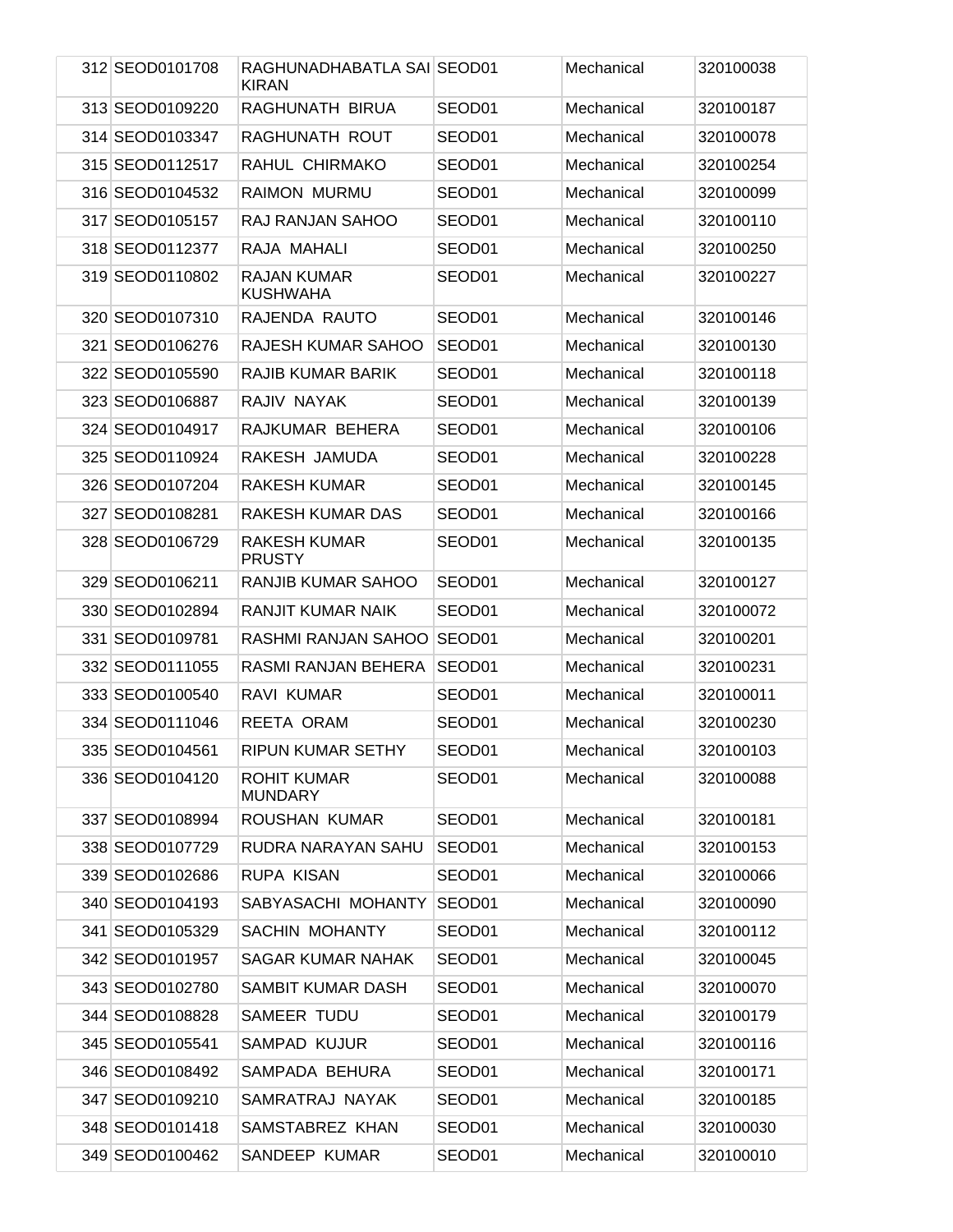| 350 SEOD0104552 | <b>SANGRAM BARIK</b>                      | SEOD01 | Mechanical | 320100100 |
|-----------------|-------------------------------------------|--------|------------|-----------|
| 351 SEOD0108580 | <b>SANGRAM KISHORE</b><br><b>ROUT</b>     | SEOD01 | Mechanical | 320100172 |
| 352 SEOD0104556 | SANJAY XESS                               | SEOD01 | Mechanical | 320100102 |
| 353 SEOD0105718 | SANTOSH KUMAR SAHU                        | SEOD01 | Mechanical | 320100119 |
| 354 SEOD0112265 | SANU MAJHI                                | SEOD01 | Mechanical | 320100247 |
| 355 SEOD0110369 | SATYABRATA DAS                            | SEOD01 | Mechanical | 320100216 |
| 356 SEOD0101287 | SATYABRATA TARAI                          | SEOD01 | Mechanical | 320100026 |
| 357 SEOD0107623 | SATYAJIT BARIK                            | SEOD01 | Mechanical | 320100152 |
| 358 SEOD0105917 | SATYAJIT SAHOO                            | SEOD01 | Mechanical | 320100122 |
| 359 SEOD0101243 | SATYAPRAKASH DAS                          | SEOD01 | Mechanical | 320100024 |
| 360 SEOD0109810 | <b>SATYAPRAKASH</b><br><b>MOHAPATRA</b>   | SEOD01 | Mechanical | 320100203 |
| 361 SEOD0111257 | <b>SATYAPRAKASH</b><br><b>MOHAPATRA</b>   | SEOD01 | Mechanical | 320100234 |
| 362 SEOD0102541 | SHAKTI PRASAD PARIDA SEOD01               |        | Mechanical | 320100060 |
| 363 SEOD0105820 | <b>SHAKTI PRASAD ROUT</b>                 | SEOD01 | Mechanical | 320100120 |
| 364 SEOD0106740 | <b>SHANKAR SOREN</b>                      | SEOD01 | Mechanical | 320100136 |
| 365 SEOD0109568 | SHANTANU KUMAR                            | SEOD01 | Mechanical | 320100196 |
| 366 SEOD0104935 | <b>SHASHANK KUMAR</b><br><b>PRAJAPATI</b> | SEOD01 | Mechanical | 320100107 |
| 367 SEOD0101993 | SHASHIBHUSAN LENKA                        | SEOD01 | Mechanical | 320100047 |
| 368 SEOD0101924 | SHIBU SOREN                               | SEOD01 | Mechanical | 320100044 |
| 369 SEOD0100542 | SHISHIRA ROUT                             | SEOD01 | Mechanical | 320100012 |
| 370 SEOD0104134 | SHUBHASHIS DAS                            | SEOD01 | Mechanical | 320100089 |
| 371 SEOD0101226 | SIBAPRASAD SAHOO                          | SEOD01 | Mechanical | 320100022 |
| 372 SEOD0109530 | SIDHESWAR SOREN                           | SEOD01 | Mechanical | 320100195 |
| 373 SEOD0112552 | SIDHILAL HANSDAH                          | SEOD01 | Mechanical | 320100256 |
| 374 SEOD0100638 | SIPU SETHY                                | SEOD01 | Mechanical | 320100014 |
| 375 SEOD0101648 | <b>SMRUTI RANJAN</b><br><b>ACHARYA</b>    | SEOD01 | Mechanical | 320100035 |
| 376 SEOD0103984 | SONU PARIDA                               | SEOD01 | Mechanical | 320100085 |
| 377 SEOD0102482 | <b>SOUMYA RANJAN</b><br><b>PRADHAN</b>    | SEOD01 | Mechanical | 320100058 |
| 378 SEOD0110261 | SOUMYARANJAN<br><b>PRADHAN</b>            | SEOD01 | Mechanical | 320100213 |
| 379 SEOD0108769 | SRINIBASH GHADAI                          | SEOD01 | Mechanical | 320100175 |
| 380 SEOD0112863 | <b>SRITAM KHATUA</b>                      | SEOD01 | Mechanical | 320100258 |
| 381 SEOD0102693 | SUBASH MINZ                               | SEOD01 | Mechanical | 320100067 |
| 382 SEOD0107384 | SUBHAM DAS                                | SEOD01 | Mechanical | 320100148 |
| 383 SEOD0102097 | <b>SUBRAT SOREN</b>                       | SEOD01 | Mechanical | 320100052 |
| 384 SEOD0101288 | <b>SUBRAT KUMAR SWAIN</b>                 | SEOD01 | Mechanical | 320100027 |
| 385 SEOD0110500 | <b>SUDEEPTA KUMAR</b><br><b>SATPATHI</b>  | SEOD01 | Mechanical | 320100222 |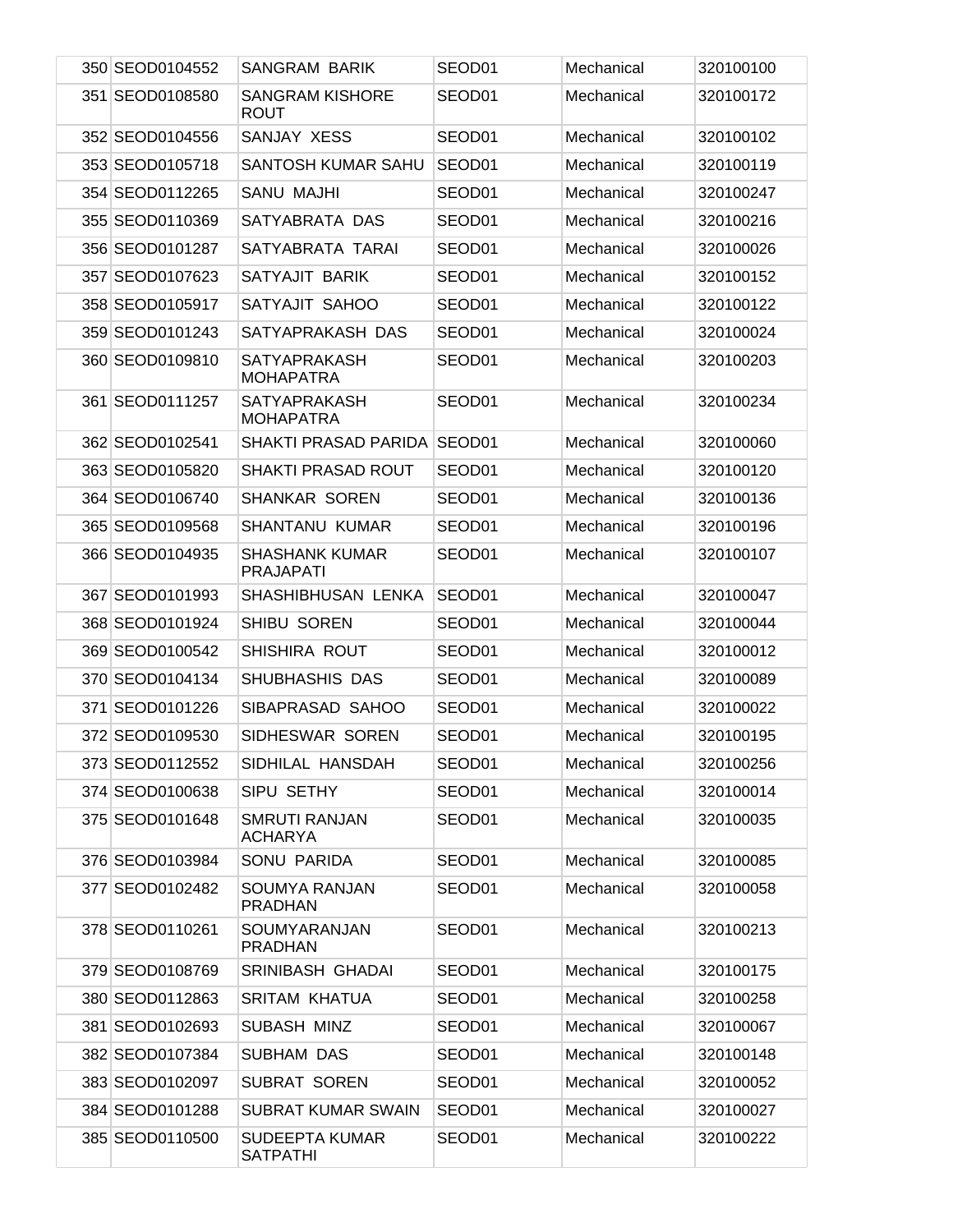| 386 SEOD0109211 | SUJEET KUMAR KISKU                       | SEOD01             | Mechanical | 320100186 |
|-----------------|------------------------------------------|--------------------|------------|-----------|
| 387 SEOD0100026 | SUKALYANA SIYA                           | SEOD01             | Mechanical | 320100001 |
| 388 SEOD0104266 | <b>SUNIL BARLA</b>                       | SEOD01             | Mechanical | 320100094 |
| 389 SEOD0101887 | <b>SUNIL KUMAR HO</b>                    | SEOD01             | Mechanical | 320100041 |
| 390 SEOD0102636 | <b>SUNIL KUMAR SAHOO</b>                 | SEOD01             | Mechanical | 320100063 |
| 391 SEOD0103321 | <b>SUNITA BEHERA</b>                     | SEOD01             | Mechanical | 320100077 |
| 392 SEOD0106645 | SURENDRA HANSADAH                        | SEOD01             | Mechanical | 320100134 |
| 393 SEOD0101497 | SURYAKANTA JENA                          | SEOD01             | Mechanical | 320100033 |
| 394 SEOD0108130 | SURYAPRASAD SAHOO                        | SEOD01             | Mechanical | 320100159 |
| 395 SEOD0109730 | <b>SUSANT KUMAR SAHOO</b>                | SEOD01             | Mechanical | 320100199 |
| 396 SEOD0100354 | <b>SUSANTA RONG</b>                      | SEOD01             | Mechanical | 320100009 |
| 397 SEOD0104229 | <b>SUSANTA KUMAR</b><br><b>BEHERA</b>    | SEOD01             | Mechanical | 320100091 |
| 398 SEOD0108258 | SWAGAT KUMAR NAYAK                       | SEOD01             | Mechanical | 320100165 |
| 399 SEOD0100092 | <b>TAPAS KUMAR LENKA</b>                 | SEOD01             | Mechanical | 320100005 |
| 400 SEOD0109636 | <b>TAPASH RANJAN PAL</b>                 | SEOD01             | Mechanical | 320100197 |
| 401 SEOD0100994 | <b>TARANI KUMAR PING</b>                 | SEOD01             | Mechanical | 320100018 |
| 402 SEOD0105286 | TRINATH NAG                              | SEOD01             | Mechanical | 320100111 |
| 403 SEOD0111441 | UTTAM PRADHAN                            | SEOD01             | Mechanical | 320100238 |
| 404 SEOD0106044 | <b>VIVEK ABHISHEK</b><br><b>ABHISHEK</b> | SEOD01             | Mechanical | 320100126 |
| 405 SEOD0105925 | YUDHISTHIRA GAGARAI                      | SEOD01             | Mechanical | 320100123 |
| 406 SEOD0204610 | ABANI KUMAR BEHERA                       | SEOD <sub>02</sub> | Electrical | 320200082 |
| 407 SEOD0204127 | ABANIKANTA<br><b>MAHARANA</b>            | SEOD <sub>02</sub> | Electrical | 320200071 |
| 408 SEOD0202004 | ABHAY KUMAR<br>KANAUJIYA                 | SEOD02             | Electrical | 320200033 |
| 409 SEOD0202586 | ABHIJIT ROUT                             | SEOD <sub>02</sub> | Electrical | 320200039 |
| 410 SEOD0206376 | <b>ABHISHEK KUMAR</b>                    | SEOD02             | Electrical | 320200120 |
| 411 SEOD0209847 | ABHISHEK KUMAR                           | SEOD02             | Electrical | 320200206 |
| 412 SEOD0210699 | <b>ABHISHEK SWAIN</b>                    | SEOD02             | Electrical | 320200218 |
| 413 SEOD0201326 | ABHISHEK KUMAR ROY                       | SEOD02             | Electrical | 320200014 |
| 414 SEOD0208316 | ABINASH DAS                              | SEOD02             | Electrical | 320200170 |
| 415 SEOD0207951 | ABINASH NAYAK                            | SEOD02             | Electrical | 320200158 |
| 416 SEOD0209015 | ABINASH SAHOO                            | SEOD02             | Electrical | 320200182 |
| 417 SEOD0208705 | <b>AJAY SOREN</b>                        | SEOD02             | Electrical | 320200176 |
| 418 SEOD0211530 | AJAY KUMAR TOPPO                         | SEOD02             | Electrical | 320200240 |
| 419 SEOD0208246 | AKASH BEHERA                             | SEOD02             | Electrical | 320200168 |
| 420 SEOD0207667 | AKASH KUMAR MALLIK                       | SEOD02             | Electrical | 320200150 |
| 421 SEOD0200708 | AKHAYA KUMAR ROUT                        | SEOD02             | Electrical | 320200009 |
| 422 SEOD0209596 | AKHILESH KUMAR                           | SEOD02             | Electrical | 320200196 |
| 423 SEOD0203983 | ALOK MOHAPATRA                           | SEOD02             | Electrical | 320200067 |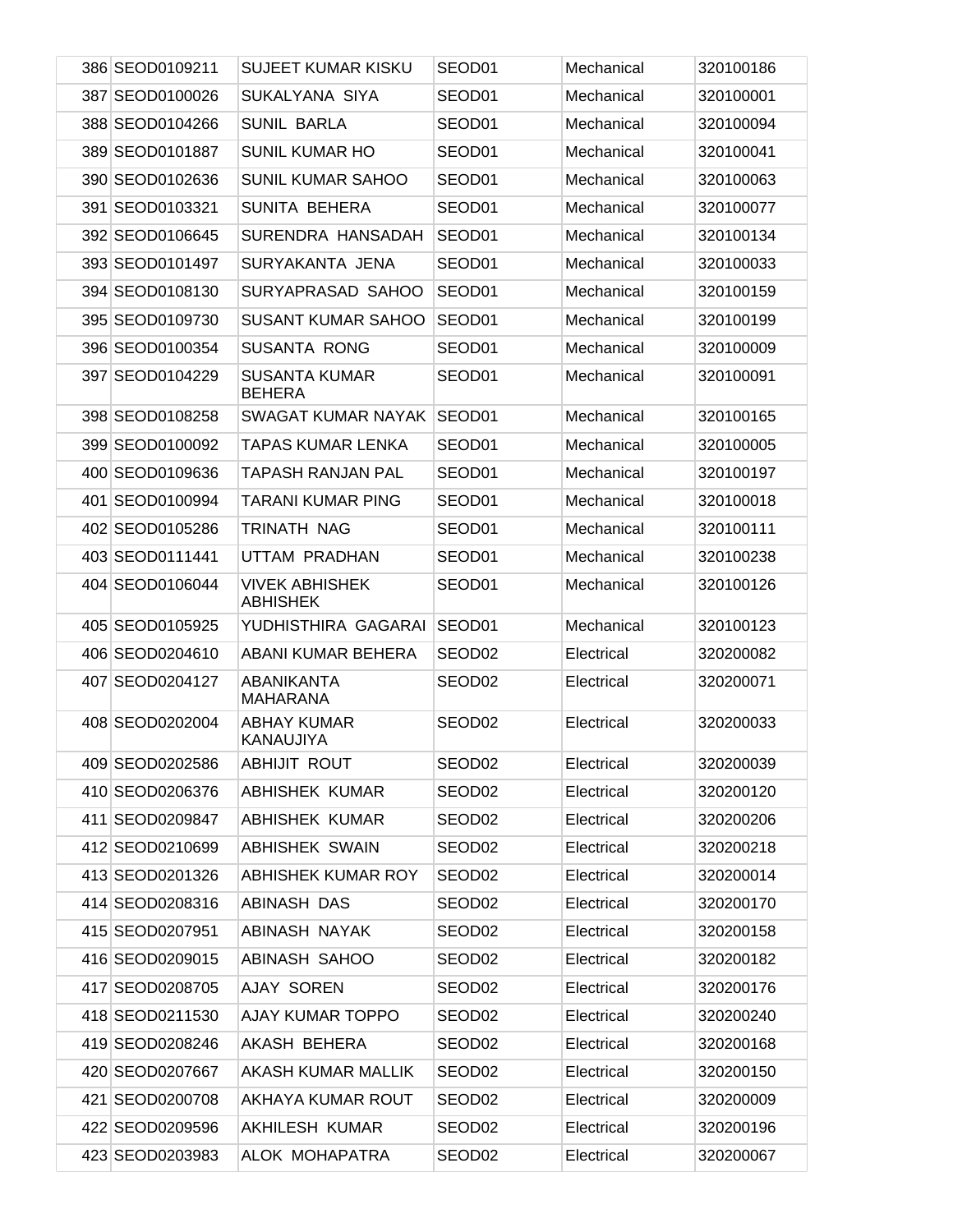| 424 SEOD0207733 | AMARENDRA SENAPATI                          | SEOD <sub>02</sub> | Electrical | 320200151 |
|-----------------|---------------------------------------------|--------------------|------------|-----------|
| 425 SEOD0208390 | AMIYA SHIT                                  | SEOD <sub>02</sub> | Electrical | 320200172 |
| 426 SEOD0200081 | <b>AMLAN AMALENDU</b><br><b>BHUYAN</b>      | SEOD <sub>02</sub> | Electrical | 320200002 |
| 427 SEOD0210000 | AMULYA BEHERA                               | SEOD02             | Electrical | 320200207 |
| 428 SEOD0202946 | ANIRUDDHA KUMAR<br><b>GOND</b>              | SEOD02             | Electrical | 320200046 |
| 429 SEOD0203339 | ANUP KUMAR NAYAK                            | SEOD <sub>02</sub> | Electrical | 320200050 |
| 430 SEOD0210411 | ANURAG MISHRA                               | SEOD <sub>02</sub> | Electrical | 320200214 |
| 431 SEOD0205902 | ARUN KUMAR CHAND                            | SEOD <sub>02</sub> | Electrical | 320200107 |
| 432 SEOD0209619 | ARUN KUMAR GOUDA                            | SEOD <sub>02</sub> | Electrical | 320200198 |
| 433 SEOD0206656 | ARUN KUMAR SAHU                             | SEOD <sub>02</sub> | Electrical | 320200124 |
| 434 SEOD0209830 | <b>ASHADEEP ASHIS</b><br><b>KUMAR BARIK</b> | SEOD02             | Electrical | 320200205 |
| 435 SEOD0207774 | <b>ASHIS KUMAR SAHOO</b>                    | SEOD <sub>02</sub> | Electrical | 320200152 |
| 436 SEOD0204918 | ASHISH KUMAR PANDA                          | SEOD <sub>02</sub> | Electrical | 320200085 |
| 437 SEOD0207127 | ASHUTOSH SAHU                               | SEOD <sub>02</sub> | Electrical | 320200135 |
| 438 SEOD0212786 | <b>BAJINATH SOREN</b>                       | SEOD02             | Electrical | 320200259 |
| 439 SEOD0203507 | BALARAMA MAJHI                              | SEOD02             | Electrical | 320200056 |
| 440 SEOD0201636 | <b>BASUDEB DINDA</b>                        | SEOD02             | Electrical | 320200023 |
| 441 SEOD0206555 | <b>BENJAMIN BENJAMIN</b>                    | SEOD <sub>02</sub> | Electrical | 320200122 |
| 442 SEOD0208502 | <b>BHABANISHANKAR</b><br><b>BEHERA</b>      | SEOD02             | Electrical | 320200174 |
| 443 SEOD0204126 | BHABESWAR BEHERA                            | SEOD <sub>02</sub> | Electrical | 320200070 |
| 444 SEOD0201487 | <b>BHADU TUDU</b>                           | SEOD02             | Electrical | 320200017 |
| 445 SEOD0207367 | <b>BHARGABA SWAIN</b>                       | SEOD02             | Electrical | 320200145 |
| 446 SEOD0209799 | <b>BIJAY KUMAR PANDA</b>                    | SEOD02             | Electrical | 320200203 |
| 447 SEOD0207264 | <b>BIKAS KUMAR SAHOO</b>                    | SEOD02             | Electrical | 320200139 |
| 448 SEOD0201606 | <b>BIKASH KUMAR NAYAK</b>                   | SEOD02             | Electrical | 320200021 |
| 449 SEOD0211163 | <b>BIKASH RAJ MAHAKUL</b>                   | SEOD02             | Electrical | 320200231 |
| 450 SEOD0206573 | <b>BINAYA CHARAN SWAIN</b>                  | SEOD02             | Electrical | 320200123 |
| 451 SEOD0211088 | <b>BINAYAK DAS</b>                          | SEOD02             | Electrical | 320200229 |
| 452 SEOD0203621 | <b>BIPLAB SARDAR</b>                        | SEOD02             | Electrical | 320200059 |
| 453 SEOD0207188 | <b>BISWAJIT DAS</b>                         | SEOD02             | Electrical | 320200137 |
| 454 SEOD0212498 | <b>BISWAJIT JATI</b>                        | SEOD02             | Electrical | 320200254 |
| 455 SEOD0208729 | <b>BISWAJIT KUMAR</b>                       | SEOD02             | Electrical | 320200177 |
| 456 SEOD0211806 | <b>BRAJA KISHORE</b><br><b>BEHERA</b>       | SEOD02             | Electrical | 320200245 |
| 457 SEOD0207864 | BYASADEV PANDA                              | SEOD02             | Electrical | 320200153 |
| 458 SEOD0201438 | <b>BYOMAKESH SAMAL</b>                      | SEOD02             | Electrical | 320200016 |
| 459 SEOD0205849 | <b>CHINMAY KUMAR</b><br><b>PARIDA</b>       | SEOD02             | Electrical | 320200104 |
| 460 SEOD0202838 | CHINMAYA PANDA                              | SEOD02             | Electrical | 320200044 |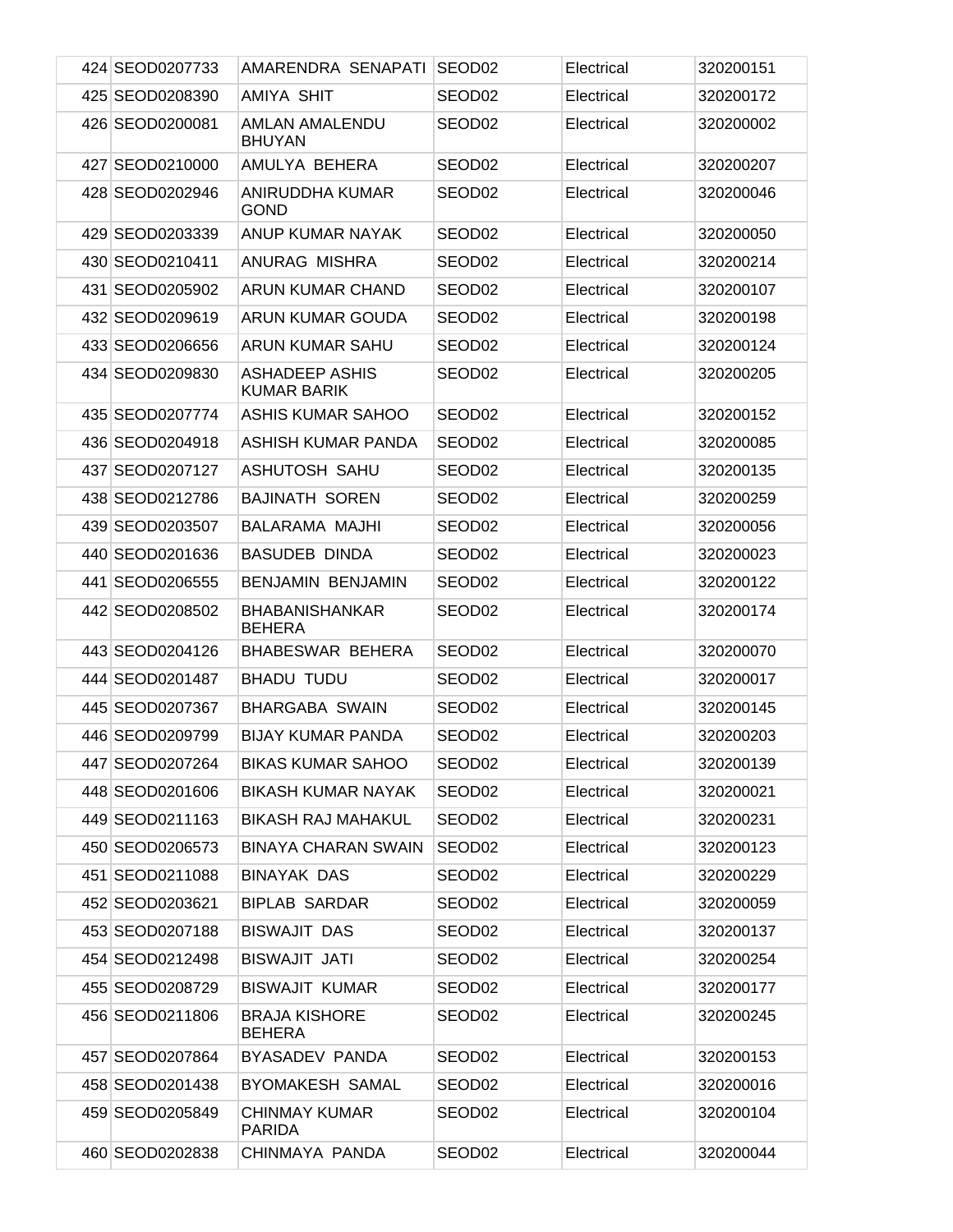|     | 461 SEOD0203358 | <b>DAMBARUDHAR</b><br><b>CHHATAR</b>  | SEOD02             | Electrical | 320200051 |
|-----|-----------------|---------------------------------------|--------------------|------------|-----------|
|     | 462 SEOD0210839 | DASMAT MARNDI                         | SEOD <sub>02</sub> | Electrical | 320200224 |
|     | 463 SEOD0200304 | DEBABRATA BERA                        | SEOD02             | Electrical | 320200005 |
|     | 464 SEOD0206116 | DEBADATTA JENA                        | SEOD <sub>02</sub> | Electrical | 320200109 |
|     | 465 SEOD0209163 | DEBANANDA BARIK                       | SEOD02             | Electrical | 320200186 |
|     | 466 SEOD0202141 | <b>DEBAPRASAD MALIK</b>               | SEOD <sub>02</sub> | Electrical | 320200037 |
|     | 467 SEOD0205280 | <b>DEBAPRASAD</b><br><b>MOHARANA</b>  | SEOD02             | Electrical | 320200096 |
|     | 468 SEOD0211196 | <b>DEEPAK KUMAR</b><br><b>BEHERA</b>  | SEOD02             | Electrical | 320200232 |
|     | 469 SEOD0201809 | DHARMENDRA GHADEI                     | SEOD <sub>02</sub> | Electrical | 320200030 |
|     | 470 SEOD0206262 | <b>DIBYARAJ PURTY</b>                 | SEOD02             | Electrical | 320200117 |
| 471 | SEOD0211101     | <b>DILIP KUMAR BARIK</b>              | SEOD <sub>02</sub> | Electrical | 320200230 |
|     | 472 SEOD0203743 | <b>DILLIP KUMAR MALLICK</b>           | SEOD02             | Electrical | 320200062 |
|     | 473 SEOD0202022 | <b>DILLIP KUMAR PAL</b>               | SEOD <sub>02</sub> | Electrical | 320200035 |
|     | 474 SEOD0203870 | <b>DINAMANI MANDAL</b>                | SEOD02             | Electrical | 320200065 |
|     | 475 SEOD0201547 | <b>DINESH KUMAR SAHOO</b>             | SEOD <sub>02</sub> | Electrical | 320200019 |
|     | 476 SEOD0210566 | DIPTIPRIYA BHOI                       | SEOD02             | Electrical | 320200216 |
|     | 477 SEOD0211419 | DIPTISH RANJAN BARAL                  | SEOD <sub>02</sub> | Electrical | 320200237 |
|     | 478 SEOD0207352 | DURGA PRASAD MANJHI                   | SEOD <sub>02</sub> | Electrical | 320200144 |
|     | 479 SEOD0208332 | DURGA PRASAD OJHA                     | SEOD02             | Electrical | 320200171 |
|     | 480 SEOD0207342 | E KHAGESWAR                           | SEOD <sub>02</sub> | Electrical | 320200143 |
| 481 | SEOD0207546     | <b>FEDRIC DUNGDUNG</b>                | SEOD <sub>02</sub> | Electrical | 320200147 |
|     | 482 SEOD0208730 | <b>GAMBHIR PRAMANIK</b>               | SEOD02             | Electrical | 320200178 |
|     | 483 SEOD0209039 | <b>GANESH LAKRA</b>                   | SEOD <sub>02</sub> | Electrical | 320200184 |
|     | 484 SEOD0211221 | <b>GAUTAM KUMAR JENA</b>              | SEOD02             | Electrical | 320200235 |
|     | 485 SEOD0207938 | <b>GAUTTAM SAMAL</b>                  | SEOD02             | Electrical | 320200156 |
|     | 486 SEOD0203648 | <b>GAVAS SING</b>                     | SEOD02             | Electrical | 320200060 |
|     | 487 SEOD0206252 | <b>GULU SETHI</b>                     | SEOD02             | Electrical | 320200116 |
|     | 488 SEOD0208078 | <b>GUNUKULA SAI</b><br><b>SUMANYA</b> | SEOD <sub>02</sub> | Electrical | 320200162 |
|     | 489 SEOD0202637 | <b>GYANA RANJAN DAS</b>               | SEOD02             | Electrical | 320200041 |
|     | 490 SEOD0202876 | <b>GYANARANJAN</b><br><b>MOHARANA</b> | SEOD02             | Electrical | 320200045 |
|     | 491 SEOD0205004 | <b>HARISH TANTY</b>                   | SEOD02             | Electrical | 320200090 |
|     | 492 SEOD0210263 | <b>HEMANT KUMAR</b>                   | SEOD <sub>02</sub> | Electrical | 320200211 |
|     | 493 SEOD0211202 | <b>HEMANT XESS</b>                    | SEOD02             | Electrical | 320200234 |
|     | 494 SEOD0209238 | <b>HEMSINGH LATHIYA</b>               | SEOD <sub>02</sub> | Electrical | 320200188 |
|     | 495 SEOD0208035 | HIMANSHU SEKHAR<br><b>BHOI</b>        | SEOD02             | Electrical | 320200160 |
|     | 496 SEOD0209616 | <b>HIMANSU ROUT</b>                   | SEOD02             | Electrical | 320200197 |
|     | 497 SEOD0210777 | <b>INDRAJIT MAJI</b>                  | SEOD02             | Electrical | 320200222 |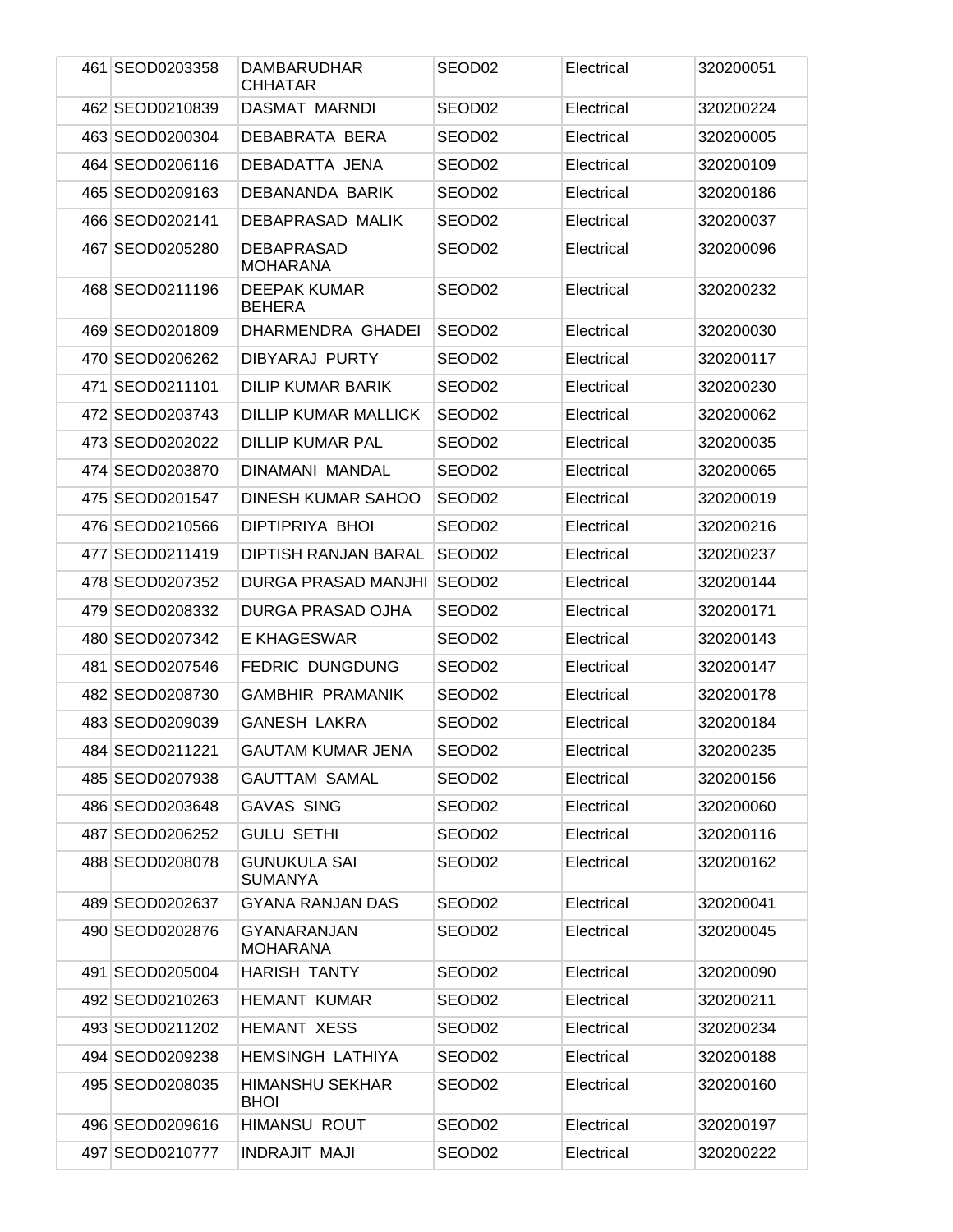| 498 SEOD0208890 | JAGABANDHU BEHERA                       | SEOD <sub>02</sub> | Electrical | 320200180 |
|-----------------|-----------------------------------------|--------------------|------------|-----------|
| 499 SEOD0201804 | <b>JAGAN MALLICK</b>                    | SEOD <sub>02</sub> | Electrical | 320200029 |
| 500 SEOD0209544 | JAGANNATH MANNA                         | SEOD <sub>02</sub> | Electrical | 320200195 |
| 501 SEOD0207231 | <b>JAGYASENI BEHERA</b>                 | SEOD <sub>02</sub> | Electrical | 320200138 |
| 502 SEOD0209707 | <b>JANGYADUTTA SWAIN</b>                | SEOD <sub>02</sub> | Electrical | 320200200 |
| 503 SEOD0212115 | JANMEJAY MANDAL                         | SEOD <sub>02</sub> | Electrical | 320200249 |
| 504 SEOD0204930 | <b>JASIM ANSARI</b>                     | SEOD02             | Electrical | 320200086 |
| 505 SEOD0209377 | <b>JAYA SINGH</b>                       | SEOD02             | Electrical | 320200191 |
| 506 SEOD0201800 | JAYADEBA PRUSTY                         | SEOD <sub>02</sub> | Electrical | 320200027 |
| 507 SEOD0210875 | <b>JAYAPRAKASH</b><br><b>MOHAPATRA</b>  | SEOD02             | Electrical | 320200225 |
| 508 SEOD0208241 | <b>JITENDRA KUMAR</b><br><b>SWAIN</b>   | SEOD <sub>02</sub> | Electrical | 320200167 |
| 509 SEOD0205173 | <b>JNANA RANJAN</b><br><b>CHOUDHURY</b> | SEOD02             | Electrical | 320200094 |
| 510 SEOD0209516 | <b>JNANARANJAN SETHY</b>                | SEOD <sub>02</sub> | Electrical | 320200193 |
| 511 SEOD0204952 | <b>K RATIRANJAN PRUSTY</b>              | SEOD <sub>02</sub> | Electrical | 320200087 |
| 512 SEOD0203522 | KALIYAN TUDU                            | SEOD02             | Electrical | 320200057 |
| 513 SEOD0209268 | <b>KASHINATH ROUL</b>                   | SEOD02             | Electrical | 320200189 |
| 514 SEOD0204008 | KIRAN KUMAR BAIKAR                      | SEOD <sub>02</sub> | Electrical | 320200069 |
| 515 SEOD0208036 | KISANPRAKASH DAS                        | SEOD02             | Electrical | 320200161 |
| 516 SEOD0212343 | KISHAN KUMAR PANDEY                     | SEOD <sub>02</sub> | Electrical | 320200251 |
| 517 SEOD0208016 | <b>KSHIROD KUMAR</b><br><b>DUDHSAR</b>  | SEOD02             | Electrical | 320200159 |
| 518 SEOD0203841 | <b>KUMAR GAURAV</b>                     | SEOD <sub>02</sub> | Electrical | 320200064 |
| 519 SEOD0204292 | KUNDAN KUMAR SAHOO                      | SEOD <sub>02</sub> | Electrical | 320200073 |
| 520 SEOD0203044 | LAXMAN HANSDA                           | SEOD <sub>02</sub> | Electrical | 320200047 |
| 521 SEOD0212429 | LILU PRADHAN                            | SEOD02             | Electrical | 320200253 |
| 522 SEOD0210380 | LUTAN NAYAK                             | SEOD02             | Electrical | 320200213 |
| 523 SEOD0205503 | MADHUSMAYA SAHU                         | SEOD <sub>02</sub> | Electrical | 320200101 |
| 524 SEOD0212538 | <b>MADHUSMITA MISHRA</b>                | SEOD02             | Electrical | 320200255 |
| 525 SEOD0204656 | <b>MAHAMMED AKEEB</b><br><b>JAWAID</b>  | SEOD02             | Electrical | 320200083 |
| 526 SEOD0202301 | MAMATA BHUMIJ                           | SEOD02             | Electrical | 320200038 |
| 527 SEOD0203149 | <b>MANAS KUMAR SAHOO</b>                | SEOD <sub>02</sub> | Electrical | 320200049 |
| 528 SEOD0208474 | <b>MANAS RANJAN MATIA</b>               | SEOD02             | Electrical | 320200173 |
| 529 SEOD0211556 | <b>MANAS RANJAN</b><br><b>NISANKA</b>   | SEOD02             | Electrical | 320200241 |
| 530 SEOD0203364 | <b>MANIK CHANDRA TIU</b>                | SEOD02             | Electrical | 320200052 |
| 531 SEOD0207928 | <b>MANISH KIRO</b>                      | SEOD <sub>02</sub> | Electrical | 320200155 |
| 532 SEOD0203389 | <b>MANISH SETH</b>                      | SEOD02             | Electrical | 320200053 |
| 533 SEOD0203700 | <b>MANOJ DAS</b>                        | SEOD02             | Electrical | 320200061 |
| 534 SEOD0207441 | <b>MANOJ KUMAR DAS</b>                  | SEOD02             | Electrical | 320200146 |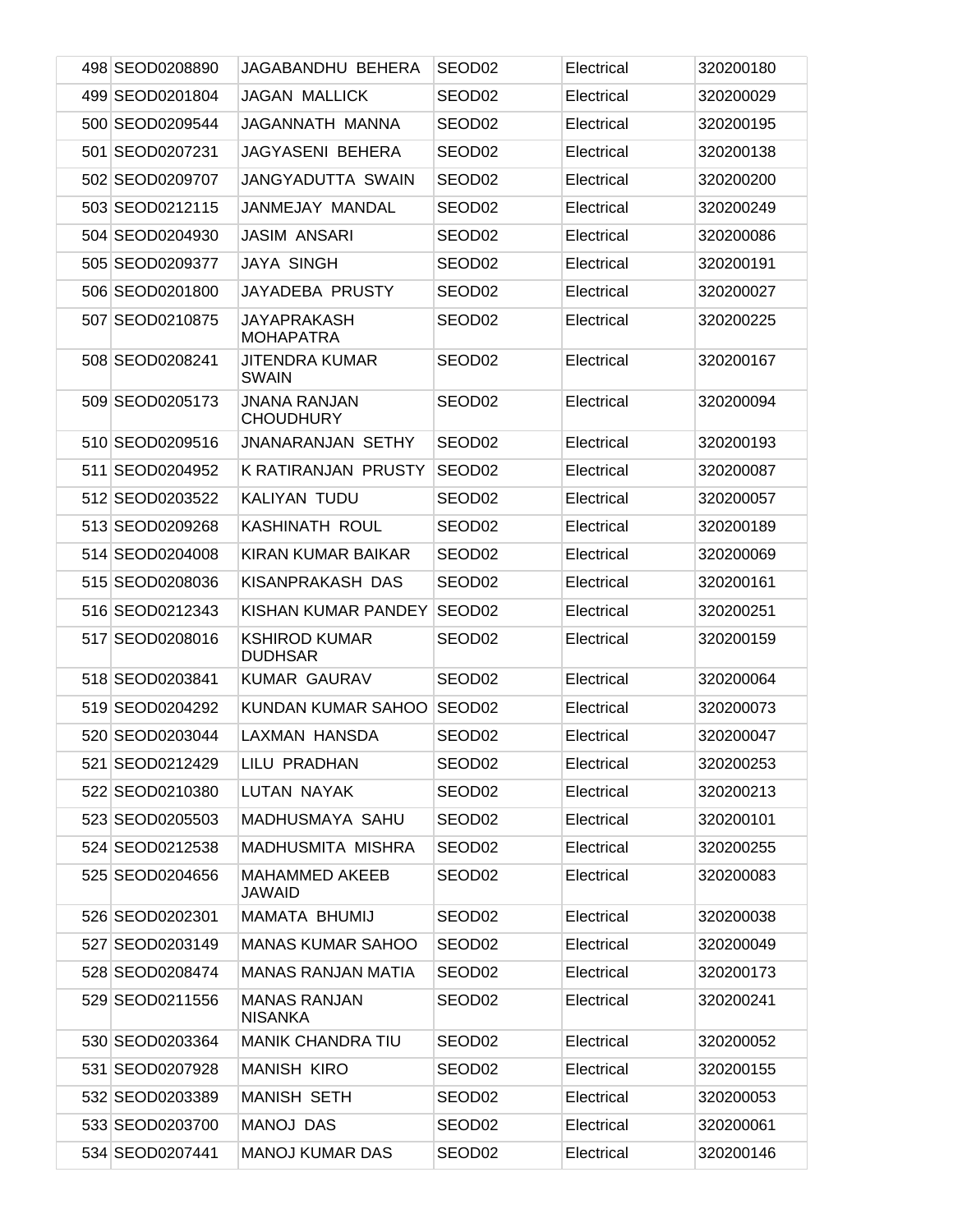| 535 SEOD0202695 | <b>MANOJ KUMAR SETHI</b>                | SEOD <sub>02</sub> | Electrical | 320200042 |
|-----------------|-----------------------------------------|--------------------|------------|-----------|
| 536 SEOD0206302 | <b>MD AFSAR ALI</b>                     | SEOD <sub>02</sub> | Electrical | 320200119 |
| 537 SEOD0204414 | MIRZA AZIM BAIG                         | SEOD <sub>02</sub> | Electrical | 320200077 |
| 538 SEOD0211777 | MISHALI SATAPATHY                       | SEOD <sub>02</sub> | Electrical | 320200244 |
| 539 SEOD0210754 | <b>MOUSUMI DAS</b>                      | SEOD <sub>02</sub> | Electrical | 320200221 |
| 540 SEOD0200303 | <b>MRINAL KANTI MAITY</b>               | SEOD <sub>02</sub> | Electrical | 320200004 |
| 541 SEOD0207074 | MRUTYUNJAY MALIK                        | SEOD <sub>02</sub> | Electrical | 320200133 |
| 542 SEOD0209232 | <b>MUKESH DEEP</b>                      | SEOD <sub>02</sub> | Electrical | 320200187 |
| 543 SEOD0207290 | <b>MUKTESWAR DAS</b>                    | SEOD <sub>02</sub> | Electrical | 320200141 |
| 544 SEOD0201210 | NARAYAN DASH                            | SEOD <sub>02</sub> | Electrical | 320200013 |
| 545 SEOD0200227 | NARAYAN MUKHI                           | SEOD <sub>02</sub> | Electrical | 320200003 |
| 546 SEOD0212689 | NIRANJAN SAHOO                          | SEOD <sub>02</sub> | Electrical | 320200258 |
| 547 SEOD0201023 | <b>NIRMAL KUMAR</b><br><b>MOHANTA</b>   | SEOD <sub>02</sub> | Electrical | 320200011 |
| 548 SEOD0205393 | NIRMALA BEHERA                          | SEOD02             | Electrical | 320200098 |
| 549 SEOD0200964 | NISHIKANTA DASH                         | SEOD <sub>02</sub> | Electrical | 320200010 |
| 550 SEOD0201380 | OM SUBHAM MALIK                         | SEOD02             | Electrical | 320200015 |
| 551 SEOD0208141 | PANKAJ MAHTO MAHTO                      | SEOD02             | Electrical | 320200165 |
| 552 SEOD0208307 | PITAMBARA SETHY                         | SEOD02             | Electrical | 320200169 |
| 553 SEOD0200519 | <b>PRADEEP KUMAR</b><br><b>MAHARANA</b> | SEOD02             | Electrical | 320200008 |
| 554 SEOD0206540 | PRAKASH MALIK                           | SEOD <sub>02</sub> | Electrical | 320200121 |
| 555 SEOD0208583 | PRAMOD KUMAR NANDI                      | SEOD <sub>02</sub> | Electrical | 320200175 |
| 556 SEOD0201904 | <b>PRAVAT KUMAR SAHOO</b>               | SEOD <sub>02</sub> | Electrical | 320200031 |
| 557 SEOD0209829 | <b>PRAVEEN KUMAR</b><br><b>MUNDA</b>    | SEOD <sub>02</sub> | Electrical | 320200204 |
| 558 SEOD0202050 | PREETAM DAS                             | SEOD <sub>02</sub> | Electrical | 320200036 |
| 559 SEOD0203882 | <b>PRITESH KUMAR</b><br><b>BEHERA</b>   | SEOD <sub>02</sub> | Electrical | 320200066 |
| 560 SEOD0206662 | PRITISH DWIBEDI                         | SEOD02             | Electrical | 320200125 |
| 561 SEOD0205032 | PRIYA DARSANI SAHOO                     | SEOD02             | Electrical | 320200092 |
| 562 SEOD0210717 | PUJA SINHA                              | SEOD <sub>02</sub> | Electrical | 320200219 |
| 563 SEOD0208080 | <b>PUSPA KUMAR</b><br><b>BADAJENA</b>   | SEOD <sub>02</sub> | Electrical | 320200163 |
| 564 SEOD0210797 | PUSPALATA BEHERA                        | SEOD <sub>02</sub> | Electrical | 320200223 |
| 565 SEOD0210039 | RADHASHYAM SWAIN                        | SEOD <sub>02</sub> | Electrical | 320200208 |
| 566 SEOD0209018 | RAJENDRA SAMAL                          | SEOD02             | Electrical | 320200183 |
| 567 SEOD0206224 | RAJESH MOHANTY                          | SEOD <sub>02</sub> | Electrical | 320200114 |
| 568 SEOD0211201 | RAJESWAR MALLICK                        | SEOD <sub>02</sub> | Electrical | 320200233 |
| 569 SEOD0209753 | RAMA SHANKAR<br><b>HAIBURU</b>          | SEOD02             | Electrical | 320200201 |
| 570 SEOD0206718 | RAMESH KUMAR<br><b>MOHALIK</b>          | SEOD02             | Electrical | 320200126 |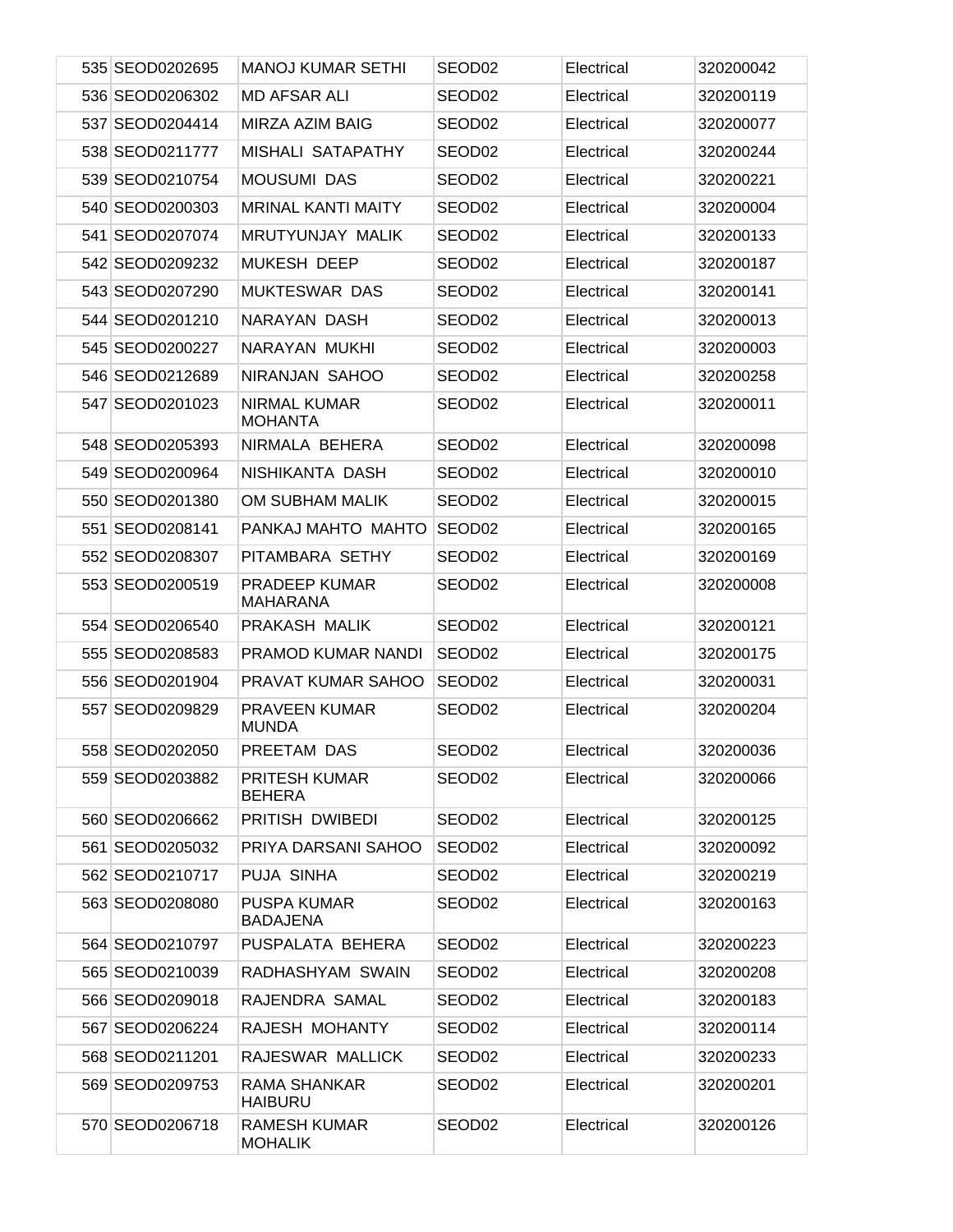| 571 SEOD0205263 | RAMKRUSHNA MISHRA                         | SEOD <sub>02</sub> | Electrical | 320200095 |
|-----------------|-------------------------------------------|--------------------|------------|-----------|
| 572 SEOD0204201 | RANJEET BEHERA                            | SEOD <sub>02</sub> | Electrical | 320200072 |
| 573 SEOD0204472 | RANJEET MONDAL                            | SEOD <sub>02</sub> | Electrical | 320200078 |
| 574 SEOD0206190 | RANJIT GHADEI                             | SEOD <sub>02</sub> | Electrical | 320200113 |
| 575 SEOD0210940 | RASHMI RANJAN RAY                         | SEOD <sub>02</sub> | Electrical | 320200226 |
| 576 SEOD0206145 | <b>RASHMIRANJAN</b><br><b>ROUTRAY</b>     | SEOD02             | Electrical | 320200110 |
| 577 SEOD0202617 | RAVIKUMAR KUMAR                           | SEOD <sub>02</sub> | Electrical | 320200040 |
| 578 SEOD0211428 | RINKU PATRA                               | SEOD02             | Electrical | 320200238 |
| 579 SEOD0210732 | <b>RITU MAITI</b>                         | SEOD02             | Electrical | 320200220 |
| 580 SEOD0209294 | RUDRAMANI SAHOO                           | SEOD02             | Electrical | 320200190 |
| 581 SEOD0204321 | <b>RUNA SAHU</b>                          | SEOD02             | Electrical | 320200074 |
| 582 SEOD0211993 | SACHIN KUMAR PADHEE                       | SEOD <sub>02</sub> | Electrical | 320200248 |
| 583 SEOD0209390 | SADHAN SWAIN                              | SEOD02             | Electrical | 320200192 |
| 584 SEOD0206803 | SAI PRAKASH MISHRA                        | SEOD02             | Electrical | 320200128 |
| 585 SEOD0212646 | SALGE SOREN                               | SEOD02             | Electrical | 320200256 |
| 586 SEOD0201682 | SAMAR MANDAL                              | SEOD02             | Electrical | 320200024 |
| 587 SEOD0206286 | SAMARENDRA NAYAK                          | SEOD02             | Electrical | 320200118 |
| 588 SEOD0207913 | SANDEEP ORAON                             | SEOD02             | Electrical | 320200154 |
| 589 SEOD0206852 | SANGRAM MOHAPATRA                         | SEOD <sub>02</sub> | Electrical | 320200130 |
| 590 SEOD0204373 | <b>SANGRAM NAIK</b>                       | SEOD02             | Electrical | 320200075 |
| 591 SEOD0206811 | SANGRAM SAHOO                             | SEOD02             | Electrical | 320200129 |
| 592 SEOD0200456 | <b>SANGRAM SAHU</b>                       | SEOD02             | Electrical | 320200007 |
| 593 SEOD0209533 | <b>SANJAY KUMAR MALLIK</b>                | SEOD02             | Electrical | 320200194 |
| 594 SEOD0205428 | SANJAYA KUMAR<br><b>BEHERA</b>            | SEOD02             | Electrical | 320200100 |
| 595 SEOD0206151 | SANJEET KUMAR                             | SEOD02             | Electrical | 320200112 |
| 596 SEOD0207561 | SANJIV KUMAR NAYAK                        | SEOD <sub>02</sub> | Electrical | 320200148 |
| 597 SEOD0201631 | <b>SANKALPA KUMAR</b><br><b>CHHOTORAY</b> | SEOD02             | Electrical | 320200022 |
| 598 SEOD0210414 | SANTANU KUMAR RANA                        | SEOD <sub>02</sub> | Electrical | 320200215 |
| 599 SEOD0204995 | SANTOSH NAYAK                             | SEOD02             | Electrical | 320200088 |
| 600 SEOD0211865 | SARADA PRASAD<br><b>MOHANTY</b>           | SEOD02             | Electrical | 320200247 |
| 601 SEOD0202010 | SARASWATI MAJHI                           | SEOD02             | Electrical | 320200034 |
| 602 SEOD0205326 | SARBESWAR SAHOO                           | SEOD02             | Electrical | 320200097 |
| 603 SEOD0204549 | SARITA BEHERA                             | SEOD02             | Electrical | 320200080 |
| 604 SEOD0204890 | SATYA PRAKASH<br><b>SHARMA</b>            | SEOD <sub>02</sub> | Electrical | 320200084 |
| 605 SEOD0212299 | SATYA PRAKASH<br><b>SUNDARAY</b>          | SEOD02             | Electrical | 320200250 |
| 606 SEOD0206146 | SATYAJIT MALIK                            | SEOD02             | Electrical | 320200111 |
| 607 SEOD0206246 | SAURAV SWAIN                              | SEOD02             | Electrical | 320200115 |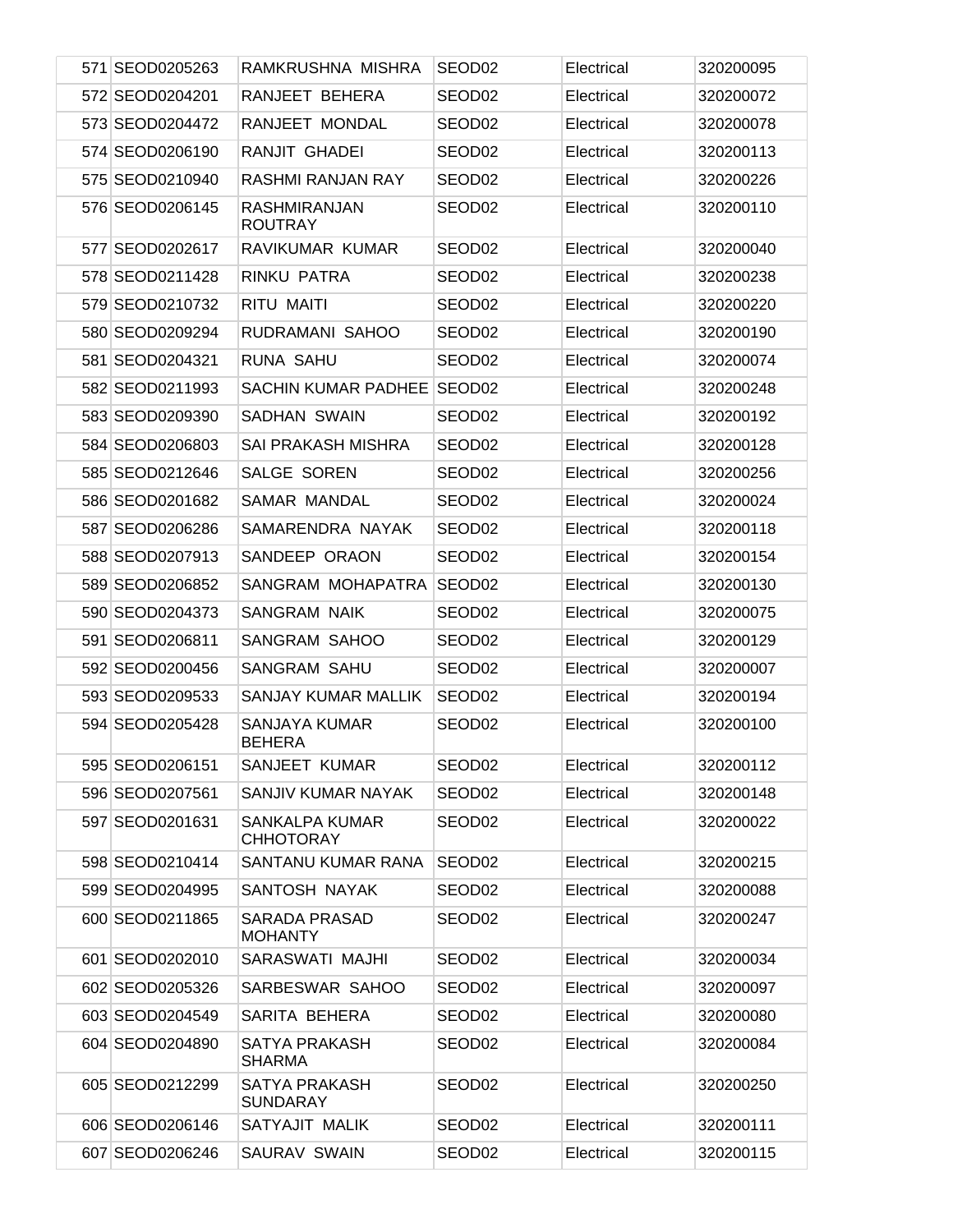| 608 SEOD0206771 | SAYED HAARISHBIN<br>MOZAMMIL                | SEOD <sub>02</sub> | Electrical | 320200127 |
|-----------------|---------------------------------------------|--------------------|------------|-----------|
| 609 SEOD0203464 | <b>SHASHANK SEKHAR</b><br><b>PATRA</b>      | SEOD <sub>02</sub> | Electrical | 320200055 |
| 610 SEOD0203999 | SHASWAJIT PANDA                             | SEOD <sub>02</sub> | Electrical | 320200068 |
| 611 SEOD0205009 | SHIBANANDA SAHOO                            | SEOD02             | Electrical | 320200091 |
| 612 SEOD0200043 | SHUBHAM KUMAR SA                            | SEOD <sub>02</sub> | Electrical | 320200001 |
| 613 SEOD0210295 | <b>SHYAMSUNDAR</b><br><b>HEMBRAM</b>        | SEOD02             | Electrical | 320200212 |
| 614 SEOD0201526 | <b>SIBA PRASAD NAYAK</b>                    | SEOD <sub>02</sub> | Electrical | 320200018 |
| 615 SEOD0207155 | SIDHANTA SETHY                              | SEOD <sub>02</sub> | Electrical | 320200136 |
| 616 SEOD0207054 | SIDHANTA TRIPATHY                           | SEOD02             | Electrical | 320200132 |
| 617 SEOD0209671 | <b>SIKALU MURALI</b><br><b>KRUSHNA DORA</b> | SEOD <sub>02</sub> | Electrical | 320200199 |
| 618 SEOD0203112 | SISIRA KUMAR SETHI                          | SEOD <sub>02</sub> | Electrical | 320200048 |
| 619 SEOD0208095 | <b>SMRUTI RANJAN BARAL</b>                  | SEOD <sub>02</sub> | Electrical | 320200164 |
| 620 SEOD0207637 | SMRUTIREKHA BARIK                           | SEOD <sub>02</sub> | Electrical | 320200149 |
| 621 SEOD0202701 | SOMALINI SAHOO                              | SEOD <sub>02</sub> | Electrical | 320200043 |
| 622 SEOD0211721 | SOMANATH TUDU                               | SEOD02             | Electrical | 320200243 |
| 623 SEOD0206103 | <b>SONU BADAIK</b>                          | SEOD <sub>02</sub> | Electrical | 320200108 |
| 624 SEOD0201802 | <b>SONU KUMARI</b>                          | SEOD02             | Electrical | 320200028 |
| 625 SEOD0205871 | SOUMYA RANJAN BAI                           | SEOD <sub>02</sub> | Electrical | 320200105 |
| 626 SEOD0205629 | <b>SOUMYA RANJAN</b><br><b>BEHERA</b>       | SEOD02             | Electrical | 320200102 |
| 627 SEOD0204997 | SOUMYA RANJAN SETHI                         | SEOD02             | Electrical | 320200089 |
| 628 SEOD0205400 | SRIKRISHNAMAYA JENA SEOD02                  |                    | Electrical | 320200099 |
| 629 SEOD0210044 | SRIPRAKASH SAHOO                            | SEOD02             | Electrical | 320200209 |
| 630 SEOD0209138 | SUBHAM MAHALI                               | SEOD02             | Electrical | 320200185 |
| 631 SEOD0212428 | SUBHASIS MAHAPATRA SEOD02                   |                    | Electrical | 320200252 |
| 632 SEOD0203547 | SUBHASISH MALIK                             | SEOD <sub>02</sub> | Electrical | 320200058 |
| 633 SEOD0208204 | <b>SUBRATA BISWAS</b>                       | SEOD02             | Electrical | 320200166 |
| 634 SEOD0211083 | <b>SUDAM MALLIK</b>                         | SEOD <sub>02</sub> | Electrical | 320200228 |
| 635 SEOD0207950 | SUDARSAN PARIDA                             | SEOD02             | Electrical | 320200157 |
| 636 SEOD0201600 | SUDARSAN SAMAL                              | SEOD <sub>02</sub> | Electrical | 320200020 |
| 637 SEOD0211482 | <b>SUJIT SWAIN</b>                          | SEOD02             | Electrical | 320200239 |
| 638 SEOD0207298 | SUKUMARI TUDU                               | SEOD <sub>02</sub> | Electrical | 320200142 |
| 639 SEOD0205891 | <b>SUMAN SOURAV</b>                         | SEOD02             | Electrical | 320200106 |
| 640 SEOD0211572 | SUNIL SETHY                                 | SEOD <sub>02</sub> | Electrical | 320200242 |
| 641 SEOD0201739 | <b>SUNIL KUMAR NAYAK</b>                    | SEOD02             | Electrical | 320200026 |
| 642 SEOD0211365 | SUNIL KUMAR PRADHAN SEOD02                  |                    | Electrical | 320200236 |
| 643 SEOD0212683 | SURESH JENA                                 | SEOD02             | Electrical | 320200257 |
| 644 SEOD0206864 | SURYAKANTA BEHERA                           | SEOD02             | Electrical | 320200131 |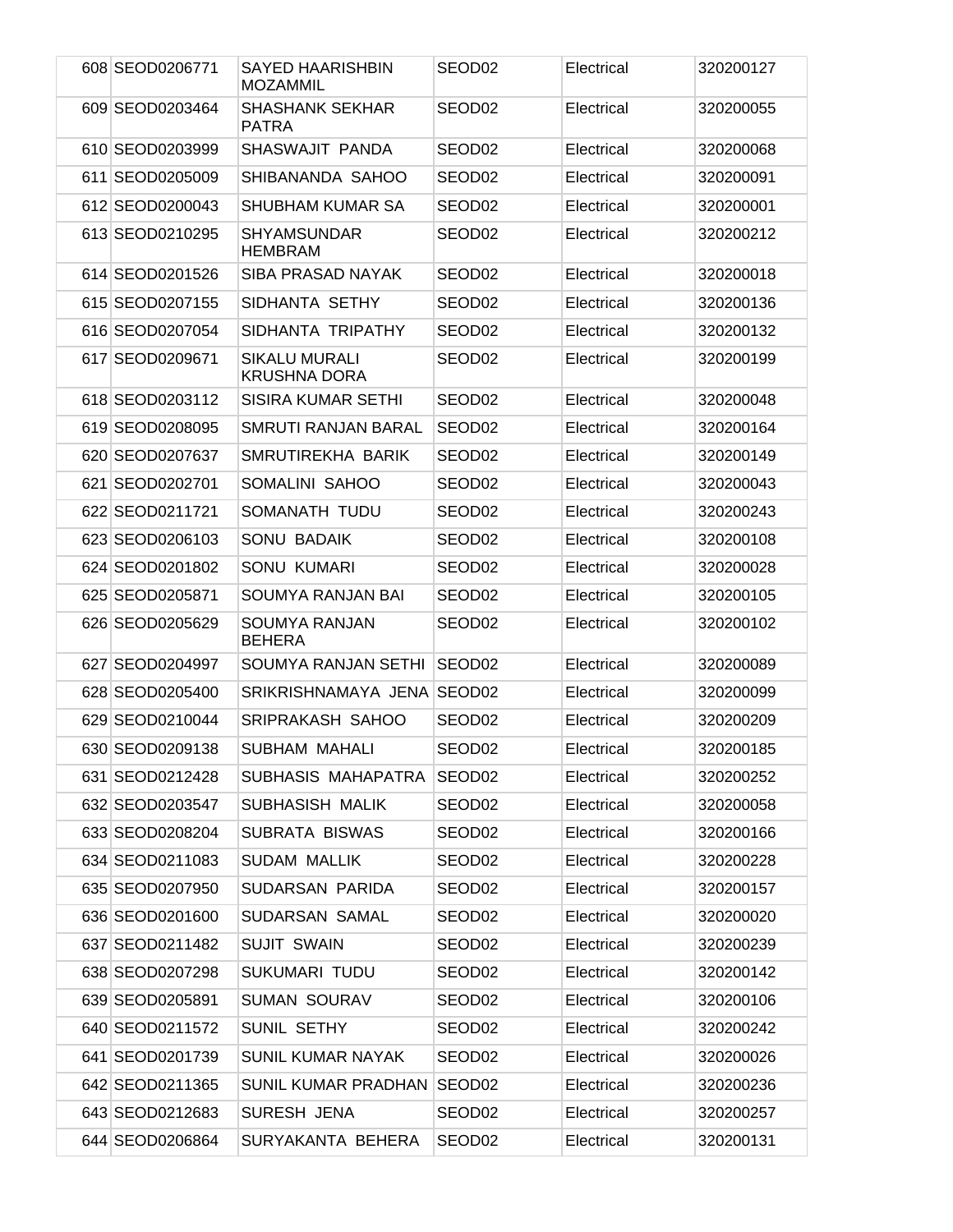| 645 SEOD0203455 | <b>SUSANT HORO</b>                      | SEOD <sub>02</sub> | Electrical                   | 320200054 |
|-----------------|-----------------------------------------|--------------------|------------------------------|-----------|
| 646 SEOD0207124 | SUSANTA BAINSIA                         | SEOD <sub>02</sub> | Electrical                   | 320200134 |
| 647 SEOD0203781 | SUSANTA BEHERA                          | SEOD <sub>02</sub> | Electrical                   | 320200063 |
| 648 SEOD0200397 | SUSANTA MOHANTA                         | SEOD <sub>02</sub> | Electrical                   | 320200006 |
| 649 SEOD0201711 | <b>SUSANTA KUMAR</b><br><b>GARNAYAK</b> | SEOD <sub>02</sub> | Electrical                   | 320200025 |
| 650 SEOD0205075 | SUSOVAN MONDAL                          | SEOD <sub>02</sub> | Electrical                   | 320200093 |
| 651 SEOD0201130 | <b>SUSOVAN MONDAL</b>                   | SEOD <sub>02</sub> | Electrical                   | 320200012 |
| 652 SEOD0211042 | <b>SWAROOPA NANDINI</b><br><b>SAHOO</b> | SEOD02             | Electrical                   | 320200227 |
| 653 SEOD0211858 | <b>SWARUP CHAND</b>                     | SEOD <sub>02</sub> | Electrical                   | 320200246 |
| 654 SEOD0207289 | <b>TANMAY KISHORE</b><br><b>MOHANTA</b> | SEOD02             | Electrical                   | 320200140 |
| 655 SEOD0208982 | TAPAN KUMAR HANSDA                      | SEOD <sub>02</sub> | Electrical                   | 320200181 |
| 656 SEOD0201991 | TAPAS PRADHAN                           | SEOD <sub>02</sub> | Electrical                   | 320200032 |
| 657 SEOD0204407 | <b>TAPAS ROUT</b>                       | SEOD <sub>02</sub> | Electrical                   | 320200076 |
| 658 SEOD0210661 | <b>TARUN TUDU</b>                       | SEOD <sub>02</sub> | Electrical                   | 320200217 |
| 659 SEOD0208787 | <b>TRIDEV RAJHANS</b>                   | SEOD <sub>02</sub> | Electrical                   | 320200179 |
| 660 SEOD0204568 | U KIRON KUMARI                          | SEOD <sub>02</sub> | Electrical                   | 320200081 |
| 661 SEOD0210238 | <b>VIKASH SHARMA</b>                    | SEOD <sub>02</sub> | Electrical                   | 320200210 |
| 662 SEOD0205779 | <b>VIKKI BHASKAR GHADSE</b>             | SEOD <sub>02</sub> | Electrical                   | 320200103 |
| 663 SEOD0204487 | VISHWAJEET PAUL                         | SEOD <sub>02</sub> | Electrical                   | 320200079 |
| 664 SEOD0209798 | YOGESHWAR BESRA                         | SEOD <sub>02</sub> | Electrical                   | 320200202 |
| 665 SEOD0307237 | <b>ABHILIPSA SWAIN</b>                  | SEOD <sub>03</sub> | Telecom &<br>Instrumentation | 320300025 |
| 666 SEOD0301795 | <b>ALOK MINZ</b>                        | SEOD <sub>03</sub> | Telecom &<br>Instrumentation | 320300006 |
| 667 SEOD0309942 | AMULYA RATAN<br><b>SAMANTARAY</b>       | SEOD03             | Telecom &<br>Instrumentation | 320300032 |
| 668 SEOD0309067 | <b>ANANDI SOY</b>                       | SEOD03             | Telecom &<br>Instrumentation | 320300028 |
| 669 SEOD0306040 | <b>ARVIND KUMAR</b>                     | SEOD03             | Telecom &<br>Instrumentation | 320300019 |
| 670 SEOD0306704 | <b>ASHIS KUMAR</b><br><b>MAHARANA</b>   | SEOD03             | Telecom &<br>Instrumentation | 320300022 |
| 671 SEOD0307344 | <b>ASWINI KUMAR SUTAR</b>               | SEOD03             | Telecom &<br>Instrumentation | 320300026 |
| 672 SEOD0302347 | <b>BHAKTI VIJAY MORE</b>                | SEOD03             | Telecom &<br>Instrumentation | 320300011 |
| 673 SEOD0311234 | <b>BIBEK SAHU</b>                       | SEOD03             | Telecom &<br>Instrumentation | 320300038 |
| 674 SEOD0305500 | <b>BUDHESHWAR BASKEY</b>                | SEOD <sub>03</sub> | Telecom &<br>Instrumentation | 320300017 |
| 675 SEOD0305591 | <b>DEBASIS ROUT</b>                     | SEOD03             | Telecom &<br>Instrumentation | 320300018 |
| 676 SEOD0302170 | DHARMENDRA KUMAR<br><b>MAHTO</b>        | SEOD03             | Telecom &<br>Instrumentation | 320300008 |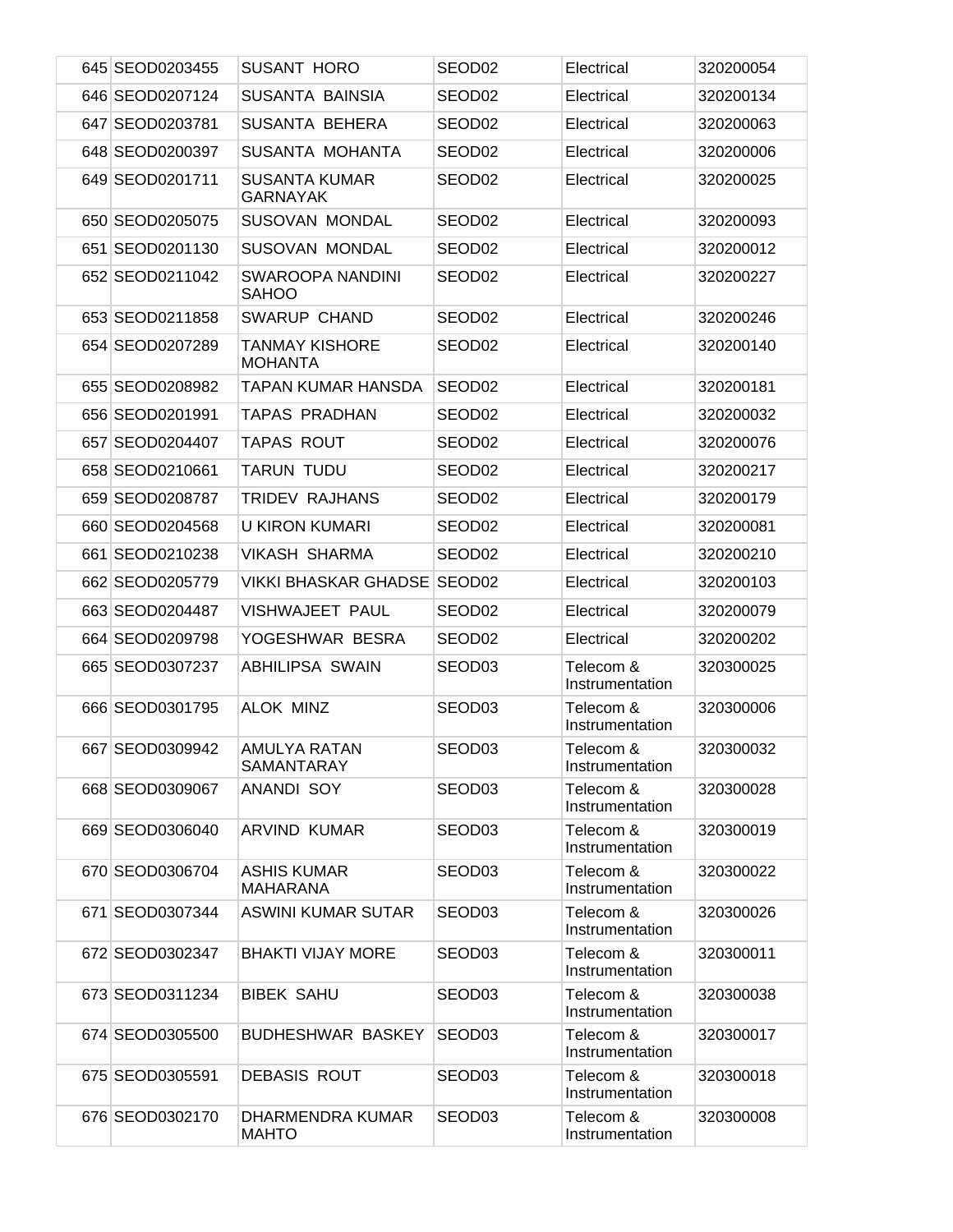| 677 SEOD0307108 | HIMANSU SAHOO                          | SEOD <sub>03</sub> | Telecom &<br>Instrumentation | 320300024 |
|-----------------|----------------------------------------|--------------------|------------------------------|-----------|
| 678 SEOD0311158 | <b>HRUSIKESH BARIK</b>                 | SEOD <sub>03</sub> | Telecom &<br>Instrumentation | 320300037 |
| 679 SEOD0311502 | <b>KHUSHBU GUPTA</b>                   | SEOD <sub>03</sub> | Telecom &<br>Instrumentation | 320300040 |
| 680 SEOD0300814 | KRISHN KUMAR JHARIYA SEOD03            |                    | Telecom &<br>Instrumentation | 320300002 |
| 681 SEOD0302183 | <b>KUSHAL KUMAR</b>                    | SEOD <sub>03</sub> | Telecom &<br>Instrumentation | 320300009 |
| 682 SEOD0311425 | LAXMAN KUMAR MAJHI                     | SEOD <sub>03</sub> | Telecom &<br>Instrumentation | 320300039 |
| 683 SEOD0303179 | LIPSA MAYEE MUDULI                     | SEOD <sub>03</sub> | Telecom &<br>Instrumentation | 320300013 |
| 684 SEOD0310086 | MOITRAYEE SARDAR                       | SEOD <sub>03</sub> | Telecom &<br>Instrumentation | 320300034 |
| 685 SEOD0311785 | <b>MUKESH PURTY</b>                    | SEOD <sub>03</sub> | Telecom &<br>Instrumentation | 320300041 |
| 686 SEOD0305241 | NANDINI GIRI                           | SEOD <sub>03</sub> | Telecom &<br>Instrumentation | 320300016 |
| 687 SEOD0310701 | <b>OSAMA KHAN</b>                      | SEOD <sub>03</sub> | Telecom &<br>Instrumentation | 320300036 |
| 688 SEOD0302732 | <b>PRASAD KUMAR MISHRA SEOD03</b>      |                    | Telecom &<br>Instrumentation | 320300012 |
| 689 SEOD0300557 | PRASANTA MAHATO                        | SEOD <sub>03</sub> | Telecom &<br>Instrumentation | 320300001 |
| 690 SEOD0309359 | <b>PRATIK BAG</b>                      | SEOD <sub>03</sub> | Telecom &<br>Instrumentation | 320300030 |
| 691 SEOD0300897 | RAJESH KUMAR SAHU                      | SEOD <sub>03</sub> | Telecom &<br>Instrumentation | 320300003 |
| 692 SEOD0310267 | <b>RAM RAJESH SHENDE</b>               | SEOD <sub>03</sub> | Telecom &<br>Instrumentation | 320300035 |
| 693 SEOD0312659 | <b>SAMBHU NATH GIRI</b>                | SEOD <sub>03</sub> | Telecom &<br>Instrumentation | 320300042 |
| 694 SEOD0301081 | SAPTA RANJAN SINGH                     | SEOD03             | Telecom &<br>Instrumentation | 320300004 |
| 695 SEOD0304811 | <b>SATULURI NAVEEN</b><br><b>KUMAR</b> | SEOD03             | Telecom &<br>Instrumentation | 320300015 |
| 696 SEOD0306781 | <b>SATYA NARAYAN</b><br><b>MISHRA</b>  | SEOD03             | Telecom &<br>Instrumentation | 320300023 |
| 697 SEOD0301967 | <b>SHAKTIKANTA</b><br><b>MOHANTY</b>   | SEOD03             | Telecom &<br>Instrumentation | 320300007 |
| 698 SEOD0302288 | <b>SIVA KUMAR BALA</b>                 | SEOD03             | Telecom &<br>Instrumentation | 320300010 |
| 699 SEOD0301271 | <b>SOMBHU PAIK</b>                     | SEOD03             | Telecom &<br>Instrumentation | 320300005 |
| 700 SEOD0309276 | SUBHASMITA SABAT                       | SEOD03             | Telecom &<br>Instrumentation | 320300029 |
| 701 SEOD0306259 | SUJATA KERKETTA                        | SEOD <sub>03</sub> | Telecom &<br>Instrumentation | 320300020 |
| 702 SEOD0307574 | <b>SUNNY HEMBROM</b>                   | SEOD03             | Telecom &<br>Instrumentation | 320300027 |
| 703 SEOD0306316 | <b>SUSHMITA SAMAD</b>                  | SEOD03             | Telecom &<br>Instrumentation | 320300021 |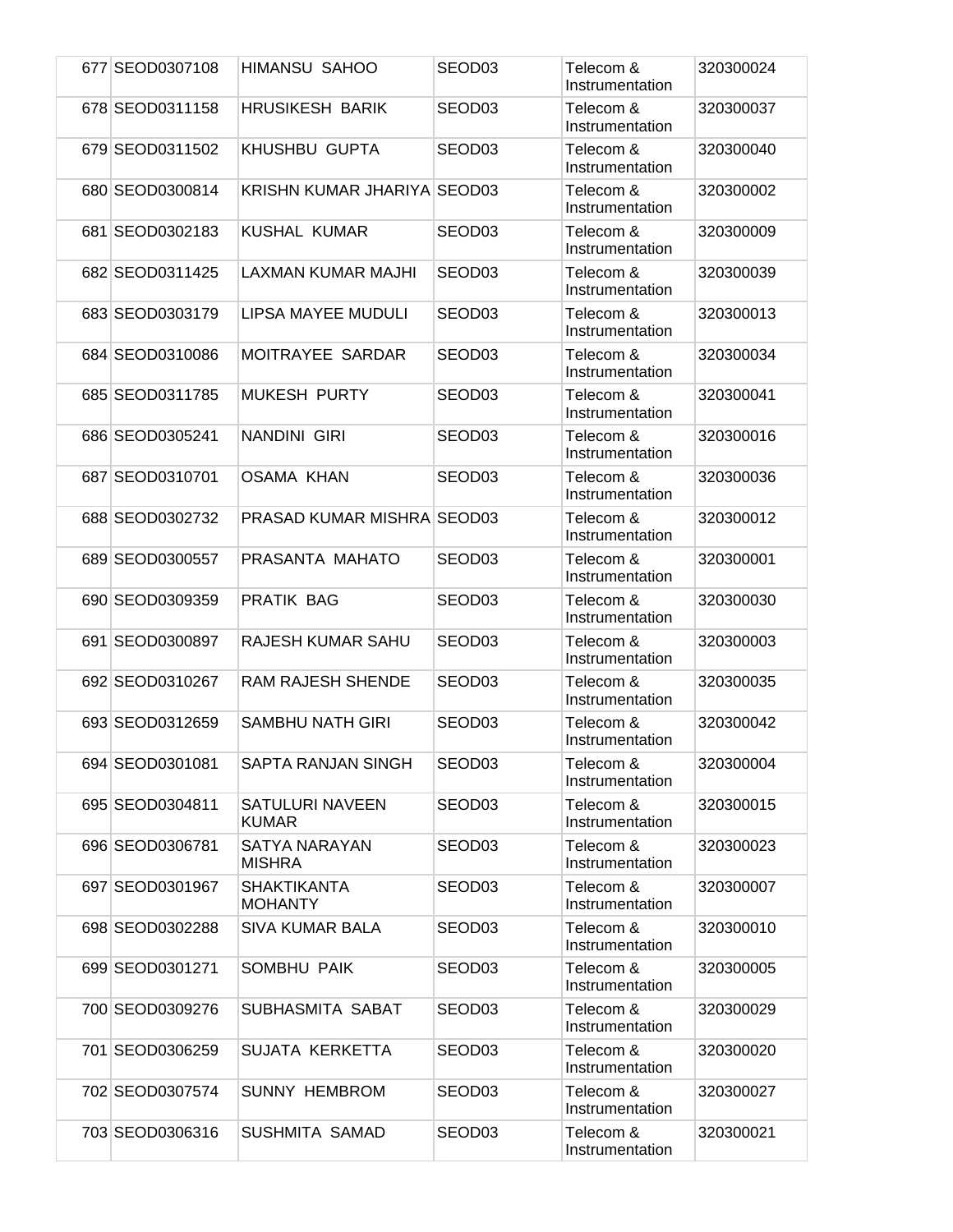| 704 SEOD0304787 | <b>SWAGATIKA</b><br><b>MOHAPATRA</b> | SEOD03             | Telecom &<br>Instrumentation | 320300014 |
|-----------------|--------------------------------------|--------------------|------------------------------|-----------|
| 705 SEOD0309955 | <b>SWETA MAITY</b>                   | SEOD <sub>03</sub> | Telecom &<br>Instrumentation | 320300033 |
| 706 SEOD0309816 | TURTAN TOPNO                         | SEOD <sub>03</sub> | Telecom &<br>Instrumentation | 320300031 |
| 707 SEOD0604082 | ABHIJIT SAMANTARAY                   | SEOD <sub>06</sub> | Assistant-Human<br>Resource  | 320600102 |
| 708 SEOD0609896 | <b>ABHILIPSA SWAIN</b>               | SEOD <sub>06</sub> | Assistant-Human<br>Resource  | 320600215 |
| 709 SEOD0602149 | <b>ABHISHEK PRUSTY</b>               | SEOD <sub>06</sub> | Assistant-Human<br>Resource  | 320600062 |
| 710 SEOD0609784 | ABINAS KANTHA                        | SEOD <sub>06</sub> | Assistant-Human<br>Resource  | 320600211 |
| 711 SEOD0601645 | ABINASH MISHRA                       | SEOD <sub>06</sub> | Assistant-Human<br>Resource  | 320600049 |
| 712 SEOD0600919 | ABINASH PRADHAN                      | SEOD <sub>06</sub> | Assistant-Human<br>Resource  | 320600017 |
| 713 SEOD0610176 | AJIT KUMAR OJHA                      | SEOD <sub>06</sub> | Assistant-Human<br>Resource  | 320600224 |
| 714 SEOD0604159 | <b>AJIT KUMAR SAHOO</b>              | SEOD <sub>06</sub> | Assistant-Human<br>Resource  | 320600103 |
| 715 SEOD0611150 | AJIT KUMAR SAHOO                     | SEOD06             | Assistant-Human<br>Resource  | 320600248 |
| 716 SEOD0612446 | AKASH NAYAK                          | SEOD <sub>06</sub> | Assistant-Human<br>Resource  | 320600267 |
| 717 SEOD0611025 | <b>AKASH KUMAR</b>                   | SEOD06             | Assistant-Human<br>Resource  | 320600245 |
| 718 SEOD0608456 | AKASH KUMAR PANDA                    | SEOD <sub>06</sub> | Assistant-Human<br>Resource  | 320600191 |
| 719 SEOD0610333 | <b>AKASH KUMAR</b><br><b>PRADHAN</b> | SEOD <sub>06</sub> | Assistant-Human<br>Resource  | 320600226 |
| 720 SEOD0610719 | AKSHAYA KUMAR<br><b>BEHERA</b>       | SEOD <sub>06</sub> | Assistant-Human<br>Resource  | 320600238 |
| 721 SEOD0604208 | AMARJIT MISHRA                       | SEOD06             | Assistant-Human<br>Resource  | 320600105 |
| 722 SEOD0606378 | <b>AMIT KUMAR</b>                    | SEOD06             | Assistant-Human<br>Resource  | 320600150 |
| 723 SEOD0606271 | <b>AMIT PADHI</b>                    | SEOD <sub>06</sub> | Assistant-Human<br>Resource  | 320600148 |
| 724 SEOD0601995 | AMRUTENDU PATI                       | SEOD06             | Assistant-Human<br>Resource  | 320600060 |
| 725 SEOD0603831 | ANANTA SASMAL                        | SEOD06             | Assistant-Human<br>Resource  | 320600097 |
| 726 SEOD0610626 | ANIL KUMAR BEHERA                    | SEOD06             | Assistant-Human<br>Resource  | 320600233 |
| 727 SEOD0605560 | ANITYA ROUT                          | SEOD <sub>06</sub> | Assistant-Human<br>Resource  | 320600125 |
| 728 SEOD0603329 | <b>ANKIT SOREN</b>                   | SEOD <sub>06</sub> | Assistant-Human<br>Resource  | 320600082 |
| 729 SEOD0605679 | ARCHANA NAYAK                        | SEOD06             | Assistant-Human<br>Resource  | 320600131 |
| 730 SEOD0601413 | <b>ASHIS BARIK</b>                   | SEOD06             | Assistant-Human<br>Resource  | 320600045 |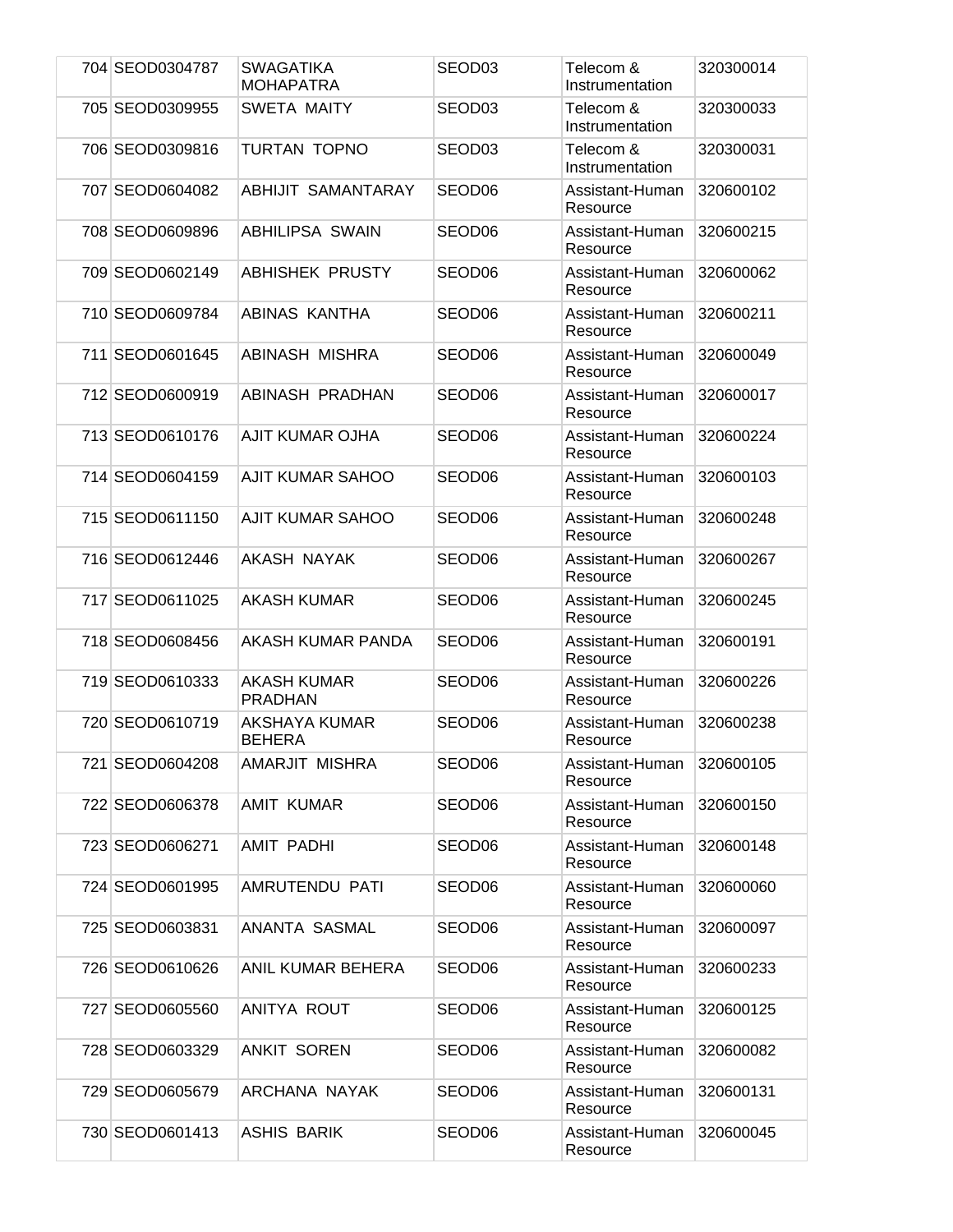| 731 SEOD0605760 | ASHIS KUMAR DASH                        | SEOD06             | Assistant-Human<br>Resource | 320600132 |
|-----------------|-----------------------------------------|--------------------|-----------------------------|-----------|
| 732 SEOD0611064 | <b>ASHOK KUMAR SWAIN</b>                | SEOD <sub>06</sub> | Assistant-Human<br>Resource | 320600246 |
| 733 SEOD0601317 | <b>ASISH KHUNTIA</b>                    | SEOD <sub>06</sub> | Assistant-Human<br>Resource | 320600040 |
| 734 SEOD0600671 | ASUTOSH POTHAL                          | SEOD <sub>06</sub> | Assistant-Human<br>Resource | 320600012 |
| 735 SEOD0601285 | <b>ASWONI BEHERA</b>                    | SEOD <sub>06</sub> | Assistant-Human<br>Resource | 320600039 |
| 736 SEOD0606251 | ATISH KUMAR SWAIN                       | SEOD <sub>06</sub> | Assistant-Human<br>Resource | 320600146 |
| 737 SEOD0610928 | <b>AVARANI SAHOO</b>                    | SEOD <sub>06</sub> | Assistant-Human<br>Resource | 320600242 |
| 738 SEOD0610489 | <b>AZAD KUMAR SINGH</b>                 | SEOD06             | Assistant-Human<br>Resource | 320600229 |
| 739 SEOD0612104 | <b>BABUL KUMAR DAS</b>                  | SEOD <sub>06</sub> | Assistant-Human<br>Resource | 320600263 |
| 740 SEOD0610041 | <b>BAGUN CHANDRA NAIK</b>               | SEOD <sub>06</sub> | Assistant-Human<br>Resource | 320600220 |
| 741 SEOD0607324 | <b>BAHADUR MURMU</b>                    | SEOD <sub>06</sub> | Assistant-Human<br>Resource | 320600165 |
| 742 SEOD0608371 | <b>BARKHA DAS</b>                       | SEOD <sub>06</sub> | Assistant-Human<br>Resource | 320600190 |
| 743 SEOD0612301 | <b>BARSARANI PANDA</b>                  | SEOD <sub>06</sub> | Assistant-Human<br>Resource | 320600265 |
| 744 SEOD0606525 | <b>BASANTA BHUE</b>                     | SEOD <sub>06</sub> | Assistant-Human<br>Resource | 320600151 |
| 745 SEOD0601148 | <b>BEBINA DASH</b>                      | SEOD <sub>06</sub> | Assistant-Human<br>Resource | 320600030 |
| 746 SEOD0611926 | <b>BELALASEN SAHOO</b>                  | SEOD06             | Assistant-Human<br>Resource | 320600259 |
| 747 SEOD0605893 | <b>BHABANI SANKAR</b><br><b>BEHERA</b>  | SEOD06             | Assistant-Human<br>Resource | 320600135 |
| 748 SEOD0610153 | <b>BHAKTA PRAKASH</b><br><b>PANDA</b>   | SEOD <sub>06</sub> | Assistant-Human<br>Resource | 320600223 |
| 749 SEOD0600424 | BIBHUDATTA CHOUHAN                      | SEOD <sub>06</sub> | Assistant-Human<br>Resource | 320600007 |
| 750 SEOD0601927 | <b>BIBHUTI BHUSHANA</b><br><b>NAYAK</b> | SEOD <sub>06</sub> | Assistant-Human<br>Resource | 320600056 |
| 751 SEOD0601262 | <b>BIBHUTI KUMAR</b><br><b>PRADHAN</b>  | SEOD06             | Assistant-Human<br>Resource | 320600037 |
| 752 SEOD0607997 | <b>BIJAY KUMAR PALEI</b>                | SEOD <sub>06</sub> | Assistant-Human<br>Resource | 320600180 |
| 753 SEOD0604464 | <b>BIJAY KUMAR PRADHAN</b>              | SEOD <sub>06</sub> | Assistant-Human<br>Resource | 320600108 |
| 754 SEOD0607291 | <b>BIJAYLAXMI PALEI</b>                 | SEOD <sub>06</sub> | Assistant-Human<br>Resource | 320600163 |
| 755 SEOD0608507 | <b>BIKAS KUMAR SAHOO</b>                | SEOD <sub>06</sub> | Assistant-Human<br>Resource | 320600192 |
| 756 SEOD0606077 | <b>BIKASH BULIULI</b>                   | SEOD06             | Assistant-Human<br>Resource | 320600139 |
| 757 SEOD0601084 | <b>BIKASH DALAI</b>                     | SEOD06             | Assistant-Human<br>Resource | 320600025 |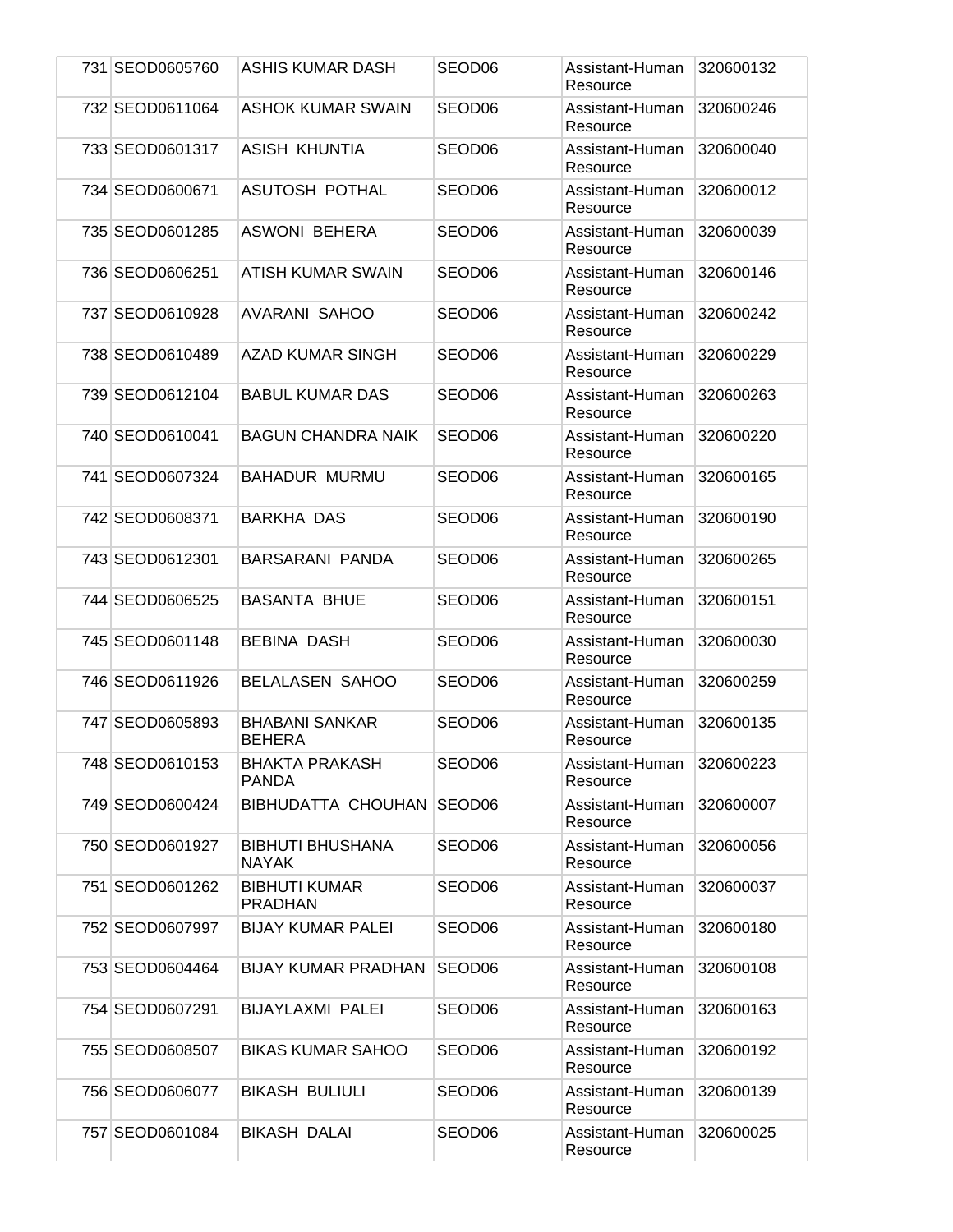| 758 SEOD0607937 | <b>BIKRAM BARIK</b>                      | SEOD06             | Assistant-Human<br>Resource | 320600177 |
|-----------------|------------------------------------------|--------------------|-----------------------------|-----------|
| 759 SEOD0606138 | <b>BIKRAM BISOYI</b>                     | SEOD <sub>06</sub> | Assistant-Human<br>Resource | 320600141 |
| 760 SEOD0609560 | <b>BIKRAM MALI</b>                       | SEOD <sub>06</sub> | Assistant-Human<br>Resource | 320600206 |
| 761 SEOD0609941 | <b>BINU BESRA</b>                        | SEOD <sub>06</sub> | Assistant-Human<br>Resource | 320600217 |
| 762 SEOD0612647 | <b>BIPLAB KUMAR PALAI</b>                | SEOD <sub>06</sub> | Assistant-Human<br>Resource | 320600270 |
| 763 SEOD0608044 | <b>BIRANCHI NARAYAN</b><br><b>PRUSTY</b> | SEOD <sub>06</sub> | Assistant-Human<br>Resource | 320600184 |
| 764 SEOD0603405 | <b>BISHNU PRASAD SAHOO</b>               | SEOD <sub>06</sub> | Assistant-Human<br>Resource | 320600085 |
| 765 SEOD0604389 | <b>BISHNU PRASAD SWAIN</b>               | SEOD06             | Assistant-Human<br>Resource | 320600106 |
| 766 SEOD0610535 | <b>BISIKESHAN DAS</b>                    | SEOD <sub>06</sub> | Assistant-Human<br>Resource | 320600230 |
| 767 SEOD0608150 | <b>BISWAJIT BEHERA</b>                   | SEOD <sub>06</sub> | Assistant-Human<br>Resource | 320600186 |
| 768 SEOD0612614 | <b>BISWAJITA SWAIN</b>                   | SEOD <sub>06</sub> | Assistant-Human<br>Resource | 320600269 |
| 769 SEOD0607445 | <b>BISWAMBAR PARIDA</b>                  | SEOD <sub>06</sub> | Assistant-Human<br>Resource | 320600168 |
| 770 SEOD0603961 | <b>BISWARANJAN LENKA</b>                 | SEOD <sub>06</sub> | Assistant-Human<br>Resource | 320600100 |
| 771 SEOD0610064 | <b>BISWASHREE</b><br>SHAKTIPRASAD BISWAL | SEOD <sub>06</sub> | Assistant-Human<br>Resource | 320600221 |
| 772 SEOD0600901 | <b>CH NARESH KUMAR</b>                   | SEOD <sub>06</sub> | Assistant-Human<br>Resource | 320600016 |
| 773 SEOD0601090 | <b>CHAITAN SOREN</b>                     | SEOD06             | Assistant-Human<br>Resource | 320600027 |
| 774 SEOD0606368 | CHANDAN BEHERA                           | SEOD <sub>06</sub> | Assistant-Human<br>Resource | 320600149 |
| 775 SEOD0610634 | CHANDRABHANU PALAI                       | SEOD <sub>06</sub> | Assistant-Human<br>Resource | 320600234 |
| 776 SEOD0601045 | CHINMAYA BEHERA                          | SEOD <sub>06</sub> | Assistant-Human<br>Resource | 320600024 |
| 777 SEOD0600641 | CHINMAYEE BEHERA                         | SEOD <sub>06</sub> | Assistant-Human<br>Resource | 320600010 |
| 778 SEOD0602640 | CHINMAYEE PANI                           | SEOD06             | Assistant-Human<br>Resource | 320600071 |
| 779 SEOD0610657 | CHIRANJIBI MAHALI                        | SEOD <sub>06</sub> | Assistant-Human<br>Resource | 320600235 |
| 780 SEOD0604189 | CHITTA RANJAN SAHOO                      | SEOD <sub>06</sub> | Assistant-Human<br>Resource | 320600104 |
| 781 SEOD0602195 | DAMAYANTI TUBID                          | SEOD06             | Assistant-Human<br>Resource | 320600063 |
| 782 SEOD0610340 | DAMBARUDHAR SAHU                         | SEOD06             | Assistant-Human<br>Resource | 320600227 |
| 783 SEOD0601722 | DASMAT BESHRA                            | SEOD06             | Assistant-Human<br>Resource | 320600055 |
| 784 SEOD0609623 | <b>DEBA PRASAD SWAIN</b>                 | SEOD06             | Assistant-Human<br>Resource | 320600208 |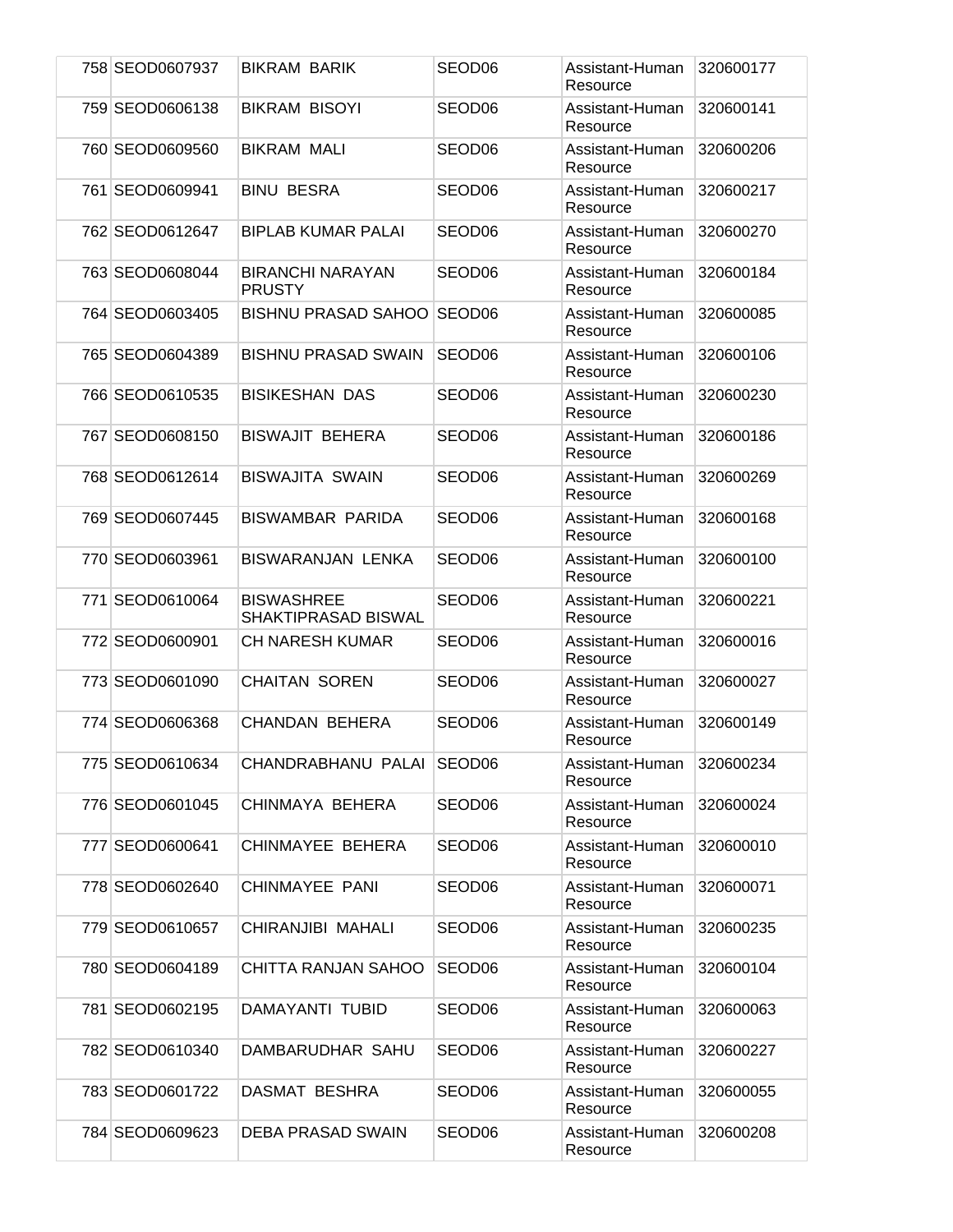| 785 SEOD0601009 | <b>DEBAPRASAD</b><br>ACHARYA              | SEOD06             | Assistant-Human<br>Resource | 320600022 |
|-----------------|-------------------------------------------|--------------------|-----------------------------|-----------|
| 786 SEOD0611308 | <b>DEBASHIS SWAIN</b>                     | SEOD <sub>06</sub> | Assistant-Human<br>Resource | 320600249 |
| 787 SEOD0609478 | <b>DEBASHISH LENKA</b>                    | SEOD <sub>06</sub> | Assistant-Human<br>Resource | 320600205 |
| 788 SEOD0605123 | <b>DEBASIS MOHANTY</b>                    | SEOD <sub>06</sub> | Assistant-Human<br>Resource | 320600118 |
| 789 SEOD0603250 | <b>DEBASISH GIRI</b>                      | SEOD06             | Assistant-Human<br>Resource | 320600080 |
| 790 SEOD0607432 | <b>DEBESH MAHAKUR</b>                     | SEOD <sub>06</sub> | Assistant-Human<br>Resource | 320600167 |
| 791 SEOD0600979 | <b>DEBI PRASAD SAHOO</b>                  | SEOD <sub>06</sub> | Assistant-Human<br>Resource | 320600019 |
| 792 SEOD0600504 | <b>DEBJIT HANSDA</b>                      | SEOD <sub>06</sub> | Assistant-Human<br>Resource | 320600008 |
| 793 SEOD0600703 | <b>DEEPAK KUMAR</b><br>ABHIRAM PARIDA     | SEOD06             | Assistant-Human<br>Resource | 320600014 |
| 794 SEOD0608912 | DEEPAK KUMAR JENA                         | SEOD <sub>06</sub> | Assistant-Human<br>Resource | 320600194 |
| 795 SEOD0603773 | <b>DEEPAK KUMAR SAHU</b>                  | SEOD <sub>06</sub> | Assistant-Human<br>Resource | 320600094 |
| 796 SEOD0607135 | DHANVANTRI MEENA                          | SEOD <sub>06</sub> | Assistant-Human<br>Resource | 320600159 |
| 797 SEOD0607221 | DHARMENDRA PANDIT                         | SEOD <sub>06</sub> | Assistant-Human<br>Resource | 320600160 |
| 798 SEOD0606026 | DHIRAJ KUMAR                              | SEOD06             | Assistant-Human<br>Resource | 320600137 |
| 799 SEOD0609122 | DIBYA RANJAN PANDA                        | SEOD <sub>06</sub> | Assistant-Human<br>Resource | 320600201 |
| 800 SEOD0608143 | DIGBIJAYA PANDA                           | SEOD06             | Assistant-Human<br>Resource | 320600185 |
| 801 SEOD0606139 | DILLIP KUMAR PRADHAN SEOD06               |                    | Assistant-Human<br>Resource | 320600142 |
| 802 SEOD0607500 | DIPTI RANJAN PARIDA                       | SEOD <sub>06</sub> | Assistant-Human<br>Resource | 320600170 |
| 803 SEOD0609957 | <b>DURGESHNANDINI</b><br><b>MOHAPATRA</b> | SEOD <sub>06</sub> | Assistant-Human<br>Resource | 320600218 |
| 804 SEOD0601257 | <b>GANESH CHANDRA</b><br>SAHU             | SEOD <sub>06</sub> | Assistant-Human<br>Resource | 320600035 |
| 805 SEOD0601506 | <b>GAUTAM MAHENDRA</b><br>JADHAV          | SEOD06             | Assistant-Human<br>Resource | 320600048 |
| 806 SEOD0610658 | <b>GAYATRI BEHERA</b>                     | SEOD06             | Assistant-Human<br>Resource | 320600236 |
| 807 SEOD0607009 | <b>GORACHAND BISWAL</b>                   | SEOD06             | Assistant-Human<br>Resource | 320600156 |
| 808 SEOD0601252 | <b>HEMANT SAHOO</b>                       | SEOD <sub>06</sub> | Assistant-Human<br>Resource | 320600034 |
| 809 SEOD0601403 | <b>HIMANSU SAMAL</b>                      | SEOD06             | Assistant-Human<br>Resource | 320600044 |
| 810 SEOD0603140 | JAGANNATH JANA                            | SEOD <sub>06</sub> | Assistant-Human<br>Resource | 320600076 |
| 811 SEOD0609644 | JAGANNATH PRASAD<br>SWAIN                 | SEOD06             | Assistant-Human<br>Resource | 320600209 |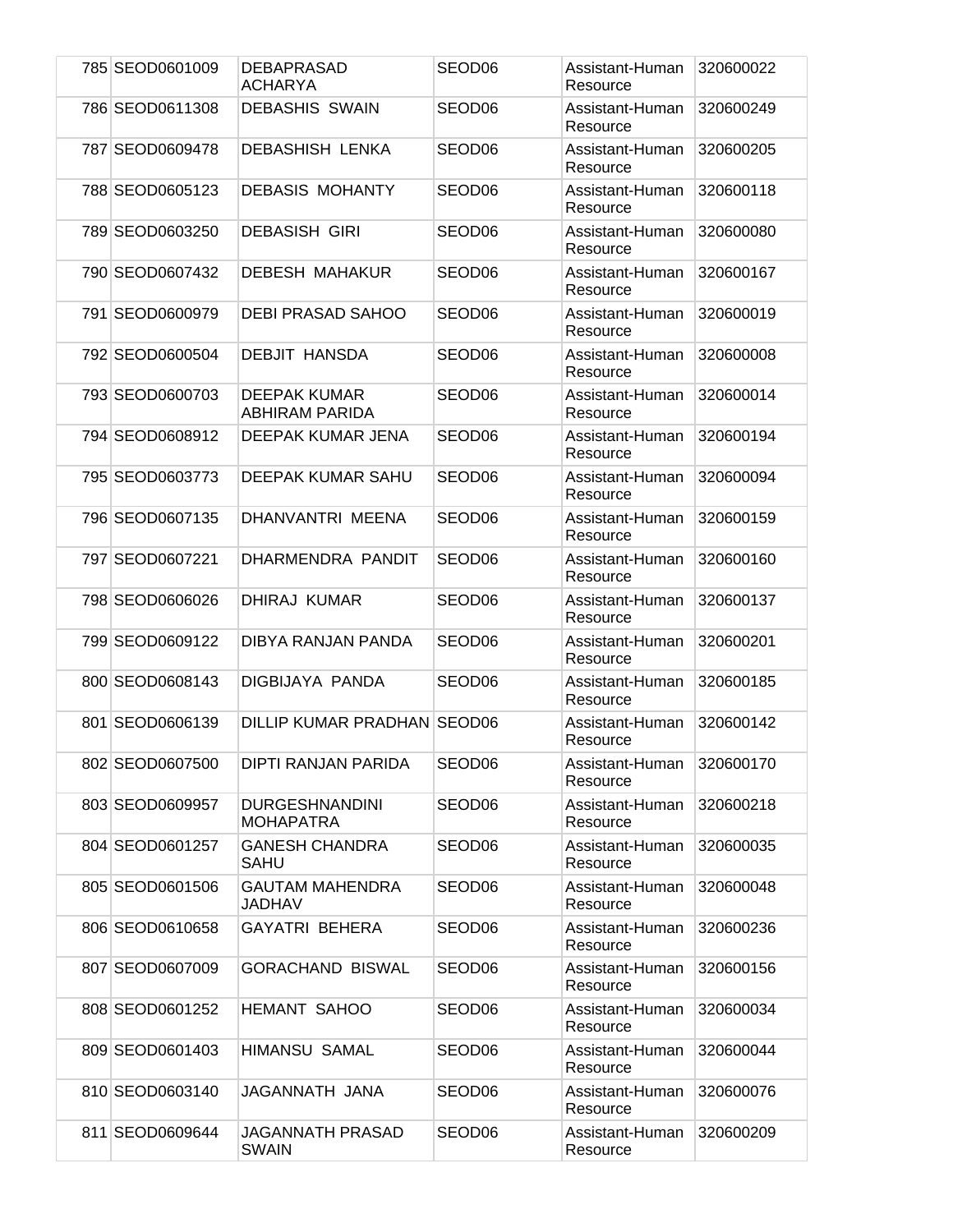|  | 812 SEOD0607601 | JANMEJAYA ADHIKARI                      | SEOD <sub>06</sub> | Assistant-Human<br>Resource | 320600171 |
|--|-----------------|-----------------------------------------|--------------------|-----------------------------|-----------|
|  | 813 SEOD0604515 | <b>JASOBANTA BEHERA</b>                 | SEOD <sub>06</sub> | Assistant-Human<br>Resource | 320600110 |
|  | 814 SEOD0601988 | <b>JIBAN ROUL</b>                       | SEOD <sub>06</sub> | Assistant-Human<br>Resource | 320600059 |
|  | 815 SEOD0602953 | JITENDRA BEHERA                         | SEOD <sub>06</sub> | Assistant-Human<br>Resource | 320600074 |
|  | 816 SEOD0610184 | <b>JITENDRA KUMAR</b><br><b>ACHARYA</b> | SEOD <sub>06</sub> | Assistant-Human<br>Resource | 320600225 |
|  | 817 SEOD0608831 | <b>JITENDRA KUMAR</b><br><b>BEHERA</b>  | SEOD <sub>06</sub> | Assistant-Human<br>Resource | 320600193 |
|  | 818 SEOD0601480 | <b>JYOTISH KUMAR BARIK</b>              | SEOD <sub>06</sub> | Assistant-Human<br>Resource | 320600047 |
|  | 819 SEOD0601128 | KALIA KANHU HOTA                        | SEOD <sub>06</sub> | Assistant-Human<br>Resource | 320600029 |
|  | 820 SEOD0607463 | <b>KALU RAM MEENA</b>                   | SEOD <sub>06</sub> | Assistant-Human<br>Resource | 320600169 |
|  | 821 SEOD0603714 | KIRANBALA DALAI                         | SEOD <sub>06</sub> | Assistant-Human<br>Resource | 320600091 |
|  | 822 SEOD0608007 | <b>KISHORE KUMAR</b><br><b>MUDULI</b>   | SEOD <sub>06</sub> | Assistant-Human<br>Resource | 320600181 |
|  | 823 SEOD0605290 | KOSURU NIKHIL KUMAR                     | SEOD <sub>06</sub> | Assistant-Human<br>Resource | 320600121 |
|  | 824 SEOD0609850 | <b>KRISHAN KUMAR MEENA SEOD06</b>       |                    | Assistant-Human<br>Resource | 320600212 |
|  | 825 SEOD0601106 | <b>KRISHNA PRASAD</b><br><b>SAMAL</b>   | SEOD <sub>06</sub> | Assistant-Human<br>Resource | 320600028 |
|  | 826 SEOD0606055 | KRUPANIDHI PATRA                        | SEOD <sub>06</sub> | Assistant-Human<br>Resource | 320600138 |
|  | 827 SEOD0600988 | <b>KRUSHNA CHANDRA</b><br><b>SWAIN</b>  | SEOD <sub>06</sub> | Assistant-Human<br>Resource | 320600021 |
|  | 828 SEOD0603932 | KSHYAMASHISA DASH                       | SEOD <sub>06</sub> | Assistant-Human<br>Resource | 320600098 |
|  | 829 SEOD0612049 | <b>LOKESH SINGH DHRUW</b>               | SEOD06             | Assistant-Human<br>Resource | 320600262 |
|  | 830 SEOD0605630 | <b>MADHUSUDAN SAHU</b>                  | SEOD <sub>06</sub> | Assistant-Human<br>Resource | 320600130 |
|  | 831 SEOD0603706 | MAHESH<br><b>CHAKRABARTY</b>            | SEOD06             | Assistant-Human<br>Resource | 320600090 |
|  | 832 SEOD0607131 | <b>MAHESWAR NAYAK</b>                   | SEOD06             | Assistant-Human<br>Resource | 320600158 |
|  | 833 SEOD0601938 | <b>MAMATA</b><br><b>BALIYARSINGH</b>    | SEOD06             | Assistant-Human<br>Resource | 320600057 |
|  | 834 SEOD0601260 | <b>MANAS KUMAR PATRI</b>                | SEOD <sub>06</sub> | Assistant-Human<br>Resource | 320600036 |
|  | 835 SEOD0605989 | <b>MANASI NAYAK</b>                     | SEOD <sub>06</sub> | Assistant-Human<br>Resource | 320600136 |
|  | 836 SEOD0602008 | <b>MANGARA SURENDRA</b>                 | SEOD <sub>06</sub> | Assistant-Human<br>Resource | 320600061 |
|  | 837 SEOD0603441 | <b>MANISHA LAKRA</b>                    | SEOD06             | Assistant-Human<br>Resource | 320600087 |
|  | 838 SEOD0608249 | <b>MANORANJAN BEHERA</b>                | SEOD06             | Assistant-Human<br>Resource | 320600188 |
|  |                 |                                         |                    |                             |           |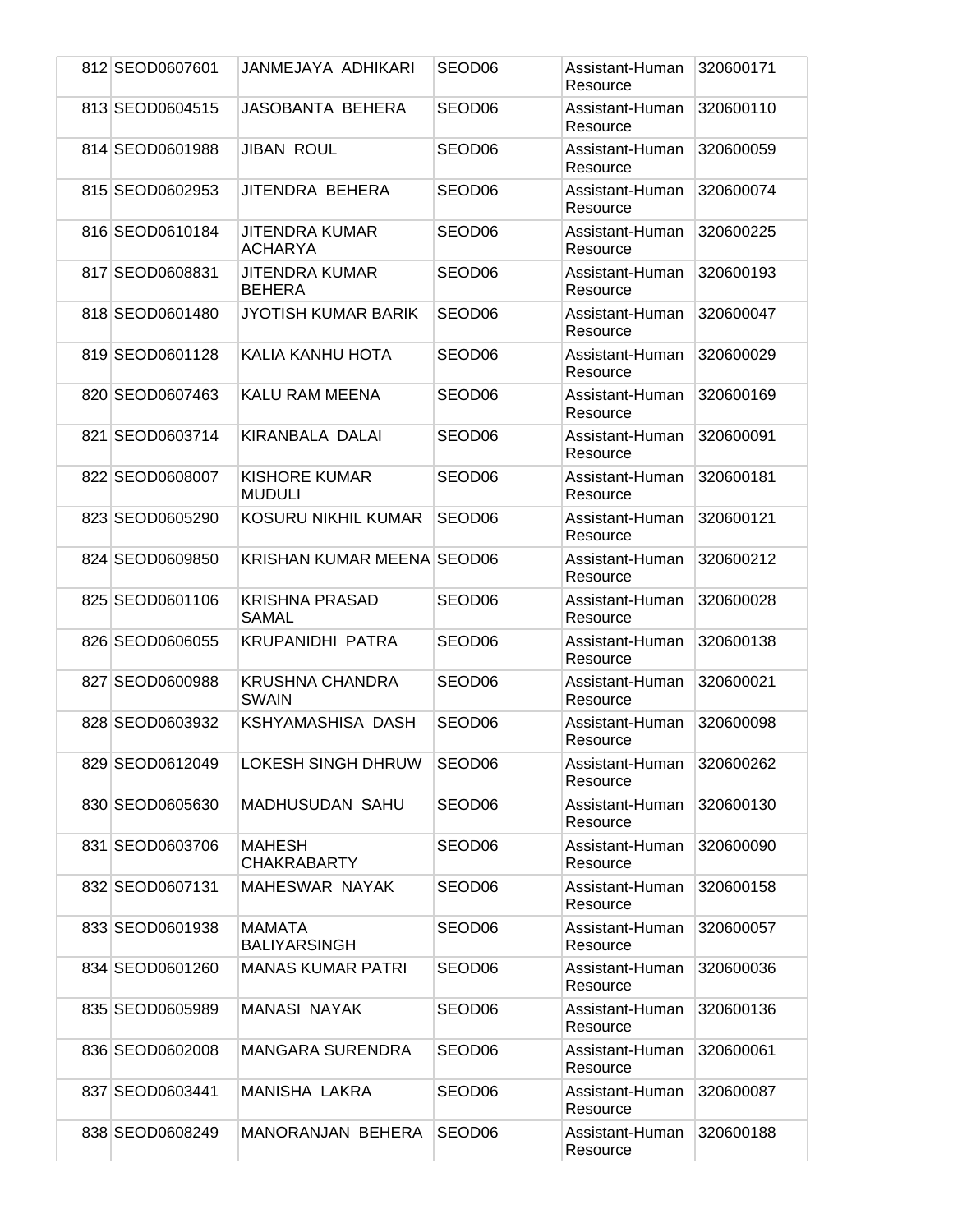| 839 SEOD0601704 | <b>MANORANJAN BEHERA</b>                | SEOD <sub>06</sub> | Assistant-Human<br>Resource | 320600054 |
|-----------------|-----------------------------------------|--------------------|-----------------------------|-----------|
| 840 SEOD0604525 | <b>MD SAMIR ALAM</b>                    | SEOD <sub>06</sub> | Assistant-Human<br>Resource | 320600111 |
| 841 SEOD0600985 | <b>MOHNEESH KUMAR</b>                   | SEOD <sub>06</sub> | Assistant-Human<br>Resource | 320600020 |
| 842 SEOD0612043 | <b>MUKESH KUMAR</b><br><b>BEHERA</b>    | SEOD <sub>06</sub> | Assistant-Human<br>Resource | 320600261 |
| 843 SEOD0603202 | <b>MUNISETTY SUNEEL</b><br><b>KUMAR</b> | SEOD <sub>06</sub> | Assistant-Human<br>Resource | 320600079 |
| 844 SEOD0610693 | NABANITA SAHOO                          | SEOD <sub>06</sub> | Assistant-Human<br>Resource | 320600237 |
| 845 SEOD0606834 | NAMA MURMU                              | SEOD <sub>06</sub> | Assistant-Human<br>Resource | 320600153 |
| 846 SEOD0611130 | NATA MAHAKUD                            | SEOD06             | Assistant-Human<br>Resource | 320600247 |
| 847 SEOD0601451 | NEWTON BEHERA                           | SEOD <sub>06</sub> | Assistant-Human<br>Resource | 320600046 |
| 848 SEOD0601962 | NIHAR RANJAN SWAIN                      | SEOD <sub>06</sub> | Assistant-Human<br>Resource | 320600058 |
| 849 SEOD0611974 | NIKETAN KUMAR                           | SEOD <sub>06</sub> | Assistant-Human<br>Resource | 320600260 |
| 850 SEOD0606799 | NILESH KUMAR SAHOO                      | SEOD <sub>06</sub> | Assistant-Human<br>Resource | 320600152 |
| 851 SEOD0609033 | NIRAJ KUMAR SINGH                       | SEOD06             | Assistant-Human<br>Resource | 320600197 |
| 852 SEOD0607625 | NIRVAY KUMAR                            | SEOD <sub>06</sub> | Assistant-Human<br>Resource | 320600172 |
| 853 SEOD0602558 | PALTAN JAMUDA                           | SEOD <sub>06</sub> | Assistant-Human<br>Resource | 320600068 |
| 854 SEOD0609078 | PAMA MARNDI                             | SEOD <sub>06</sub> | Assistant-Human<br>Resource | 320600198 |
| 855 SEOD0603395 | PAPU PATTASANI                          | SEOD <sub>06</sub> | Assistant-Human<br>Resource | 320600084 |
| 856 SEOD0600668 | PINAKI PRASAD BEHERA SEOD06             |                    | Assistant-Human<br>Resource | 320600011 |
| 857 SEOD0603348 | <b>PRABHUDATTA</b><br><b>TARENIA</b>    | SEOD <sub>06</sub> | Assistant-Human<br>Resource | 320600083 |
| 858 SEOD0603442 | PRADEEP RANJAN PANI                     | SEOD <sub>06</sub> | Assistant-Human<br>Resource | 320600088 |
| 859 SEOD0608043 | PRANAB SUTAR                            | SEOD06             | Assistant-Human<br>Resource | 320600183 |
| 860 SEOD0609090 | PRANATI BISWAL                          | SEOD06             | Assistant-Human<br>Resource | 320600199 |
| 861 SEOD0600193 | PRANAY KUMAR PATRA                      | SEOD <sub>06</sub> | Assistant-Human<br>Resource | 320600002 |
| 862 SEOD0600974 | PRASANNA KUMAR<br><b>PRADHAN</b>        | SEOD <sub>06</sub> | Assistant-Human<br>Resource | 320600018 |
| 863 SEOD0609886 | <b>PRASHANT KUMAR</b><br>DALEI          | SEOD06             | Assistant-Human<br>Resource | 320600214 |
| 864 SEOD0610879 | PRATAP KUMAR<br><b>BEHERA</b>           | SEOD06             | Assistant-Human<br>Resource | 320600241 |
| 865 SEOD0603718 | PRATIMA SAHOO                           | SEOD06             | Assistant-Human<br>Resource | 320600092 |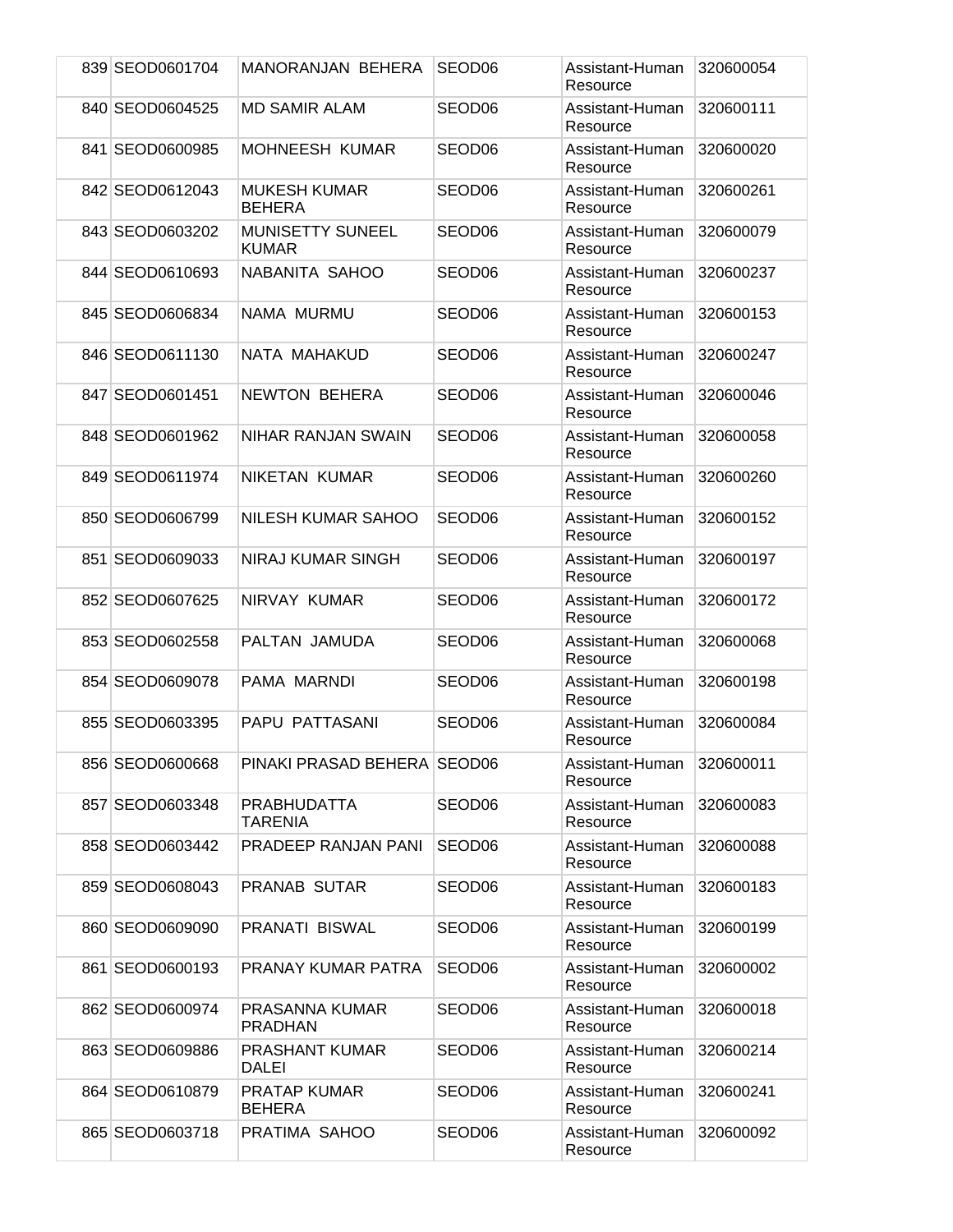| 866 SEOD0606166 | PRATYUSMAN SUTAR                            | SEOD <sub>06</sub> | Assistant-Human<br>Resource | 320600143 |
|-----------------|---------------------------------------------|--------------------|-----------------------------|-----------|
| 867 SEOD0603160 | PRAYAG RANJAN DETHI                         | SEOD <sub>06</sub> | Assistant-Human<br>Resource | 320600077 |
| 868 SEOD0611835 | PRITAM KUMAR JENA                           | SEOD <sub>06</sub> | Assistant-Human<br>Resource | 320600256 |
| 869 SEOD0601689 | <b>PRIYANKA</b><br>PRIYADARSINI BASTIA      | SEOD <sub>06</sub> | Assistant-Human<br>Resource | 320600052 |
| 870 SEOD0612545 | PRUTHIVIRAJ BARIK                           | SEOD <sub>06</sub> | Assistant-Human<br>Resource | 320600268 |
| 871 SEOD0601667 | PUJA KUMARI MOHANTY                         | SEOD <sub>06</sub> | Assistant-Human<br>Resource | 320600051 |
| 872 SEOD0605243 | PUSPITA DASPUJARI                           | SEOD <sub>06</sub> | Assistant-Human<br>Resource | 320600119 |
| 873 SEOD0606874 | R P BALKRISHNAN                             | SEOD06             | Assistant-Human<br>Resource | 320600154 |
| 874 SEOD0611004 | RAGHUNATH PADIARI                           | SEOD <sub>06</sub> | Assistant-Human<br>Resource | 320600244 |
| 875 SEOD0609300 | RAHULA MOHANTY                              | SEOD <sub>06</sub> | Assistant-Human<br>Resource | 320600203 |
| 876 SEOD0605525 | RAJENDRA SETHY                              | SEOD <sub>06</sub> | Assistant-Human<br>Resource | 320600123 |
| 877 SEOD0607427 | RAJENDRA PRASAD KAR SEOD06                  |                    | Assistant-Human<br>Resource | 320600166 |
| 878 SEOD0609162 | RAJESH PRADHAN                              | SEOD <sub>06</sub> | Assistant-Human<br>Resource | 320600202 |
| 879 SEOD0606261 | RAJESH ROUT                                 | SEOD <sub>06</sub> | Assistant-Human<br>Resource | 320600147 |
| 880 SEOD0603826 | <b>RAJESH KUMAR</b><br>PATTANAYAK           | SEOD <sub>06</sub> | Assistant-Human<br>Resource | 320600096 |
| 881 SEOD0605268 | <b>RAJIV LOCHAN</b><br><b>SAMANTASINHAR</b> | SEOD06             | Assistant-Human<br>Resource | 320600120 |
| 882 SEOD0608185 | RAKESH DAS                                  | SEOD <sub>06</sub> | Assistant-Human<br>Resource | 320600187 |
| 883 SEOD0600211 | RAKESH KUMAR PANI                           | SEOD <sub>06</sub> | Assistant-Human<br>Resource | 320600004 |
| 884 SEOD0605396 | RAKESH KUMAR RANA                           | SEOD <sub>06</sub> | Assistant-Human<br>Resource | 320600122 |
| 885 SEOD0608940 | <b>RAMESH KUMAR</b><br><b>BEHERA</b>        | SEOD <sub>06</sub> | Assistant-Human<br>Resource | 320600195 |
| 886 SEOD0611395 | RAMYA RANJAN PARIDA                         | SEOD06             | Assistant-Human<br>Resource | 320600251 |
| 887 SEOD0610140 | RANJAN PRADHAN                              | SEOD06             | Assistant-Human<br>Resource | 320600222 |
| 888 SEOD0600567 | RANJAN RANA                                 | SEOD06             | Assistant-Human<br>Resource | 320600009 |
| 889 SEOD0610030 | RANJAN KUMAR<br><b>PRADHAN</b>              | SEOD06             | Assistant-Human<br>Resource | 320600219 |
| 890 SEOD0601178 | RANJIT SASMAL                               | SEOD06             | Assistant-Human<br>Resource | 320600031 |
| 891 SEOD0610765 | <b>RANJIT KUMAR BISWAL</b>                  | SEOD <sub>06</sub> | Assistant-Human<br>Resource | 320600239 |
| 892 SEOD0607677 | RANJIT KUMAR SAHOO                          | SEOD06             | Assistant-Human<br>Resource | 320600174 |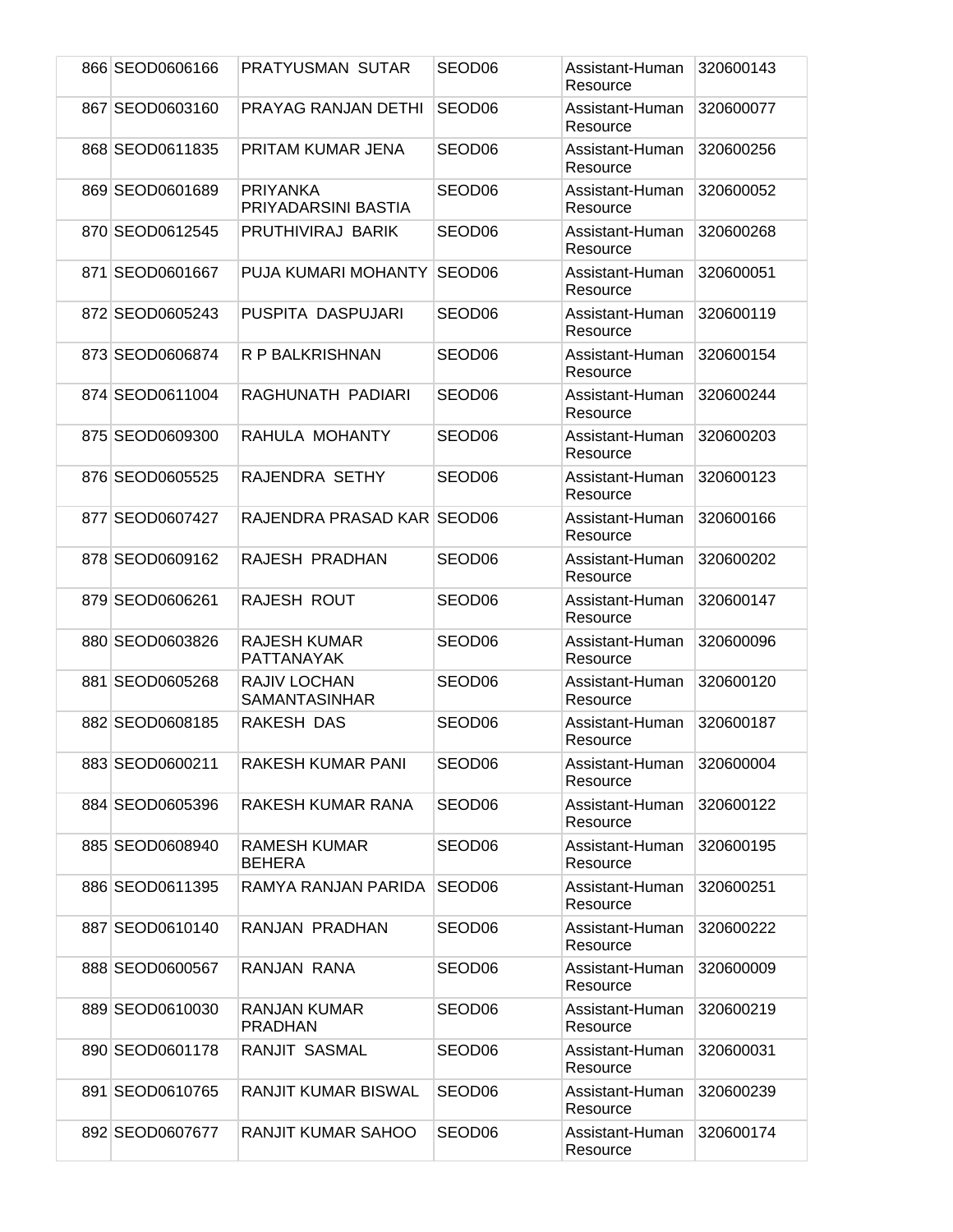| 893 SEOD0605624 | RANJITA MAITY                    | SEOD06             | Assistant-Human<br>Resource | 320600129 |
|-----------------|----------------------------------|--------------------|-----------------------------|-----------|
| 894 SEOD0602476 | RATNAKAR BEHERA                  | SEOD06             | Assistant-Human<br>Resource | 320600067 |
| 895 SEOD0601086 | RAUSHAN RAJ                      | SEOD <sub>06</sub> | Assistant-Human<br>Resource | 320600026 |
| 896 SEOD0608352 | <b>REESAB RAY</b>                | SEOD <sub>06</sub> | Assistant-Human<br>Resource | 320600189 |
| 897 SEOD0604753 | RENUKA TANDI                     | SEOD <sub>06</sub> | Assistant-Human<br>Resource | 320600113 |
| 898 SEOD0610953 | ROHIT KUMAR MUNDA                | SEOD <sub>06</sub> | Assistant-Human<br>Resource | 320600243 |
| 899 SEOD0603320 | ROSHNI NANDA                     | SEOD <sub>06</sub> | Assistant-Human<br>Resource | 320600081 |
| 900 SEOD0605885 | RUDRANARAYAN<br><b>PANIGRAHI</b> | SEOD06             | Assistant-Human<br>Resource | 320600134 |
| 901 SEOD0607666 | RUPASHREE BEHERA                 | SEOD <sub>06</sub> | Assistant-Human<br>Resource | 320600173 |
| 902 SEOD0604743 | RUTUPARNA MISHRA                 | SEOD <sub>06</sub> | Assistant-Human<br>Resource | 320600112 |
| 903 SEOD0612841 | <b>SAGAR SWAIN</b>               | SEOD <sub>06</sub> | Assistant-Human<br>Resource | 320600271 |
| 904 SEOD0601026 | SAGAR KUMAR JENA                 | SEOD <sub>06</sub> | Assistant-Human<br>Resource | 320600023 |
| 905 SEOD0605803 | SAKTIMAYEE BEHERA                | SEOD <sub>06</sub> | Assistant-Human<br>Resource | 320600133 |
| 906 SEOD0605070 | SAMBIT KUMAR DAS                 | SEOD06             | Assistant-Human<br>Resource | 320600117 |
| 907 SEOD0605529 | SAMEER RANJAN<br><b>BHUYAN</b>   | SEOD <sub>06</sub> | Assistant-Human<br>Resource | 320600124 |
| 908 SEOD0612862 | SAMYAK SAHOO                     | SEOD06             | Assistant-Human<br>Resource | 320600272 |
| 909 SEOD0601350 | SANAT KUMAR MALLIK               | SEOD <sub>06</sub> | Assistant-Human<br>Resource | 320600042 |
| 910 SEOD0602428 | <b>SANDEEP KUMAR</b><br>SAMAL    | SEOD06             | Assistant-Human<br>Resource | 320600065 |
| 911 SEOD0601248 | SANGAMESH                        | SEOD06             | Assistant-Human<br>Resource | 320600033 |
| 912 SEOD0610798 | SANGITA KARJEE                   | SEOD <sub>06</sub> | Assistant-Human<br>Resource | 320600240 |
| 913 SEOD0608011 | SANGRAM BEHERA                   | SEOD06             | Assistant-Human<br>Resource | 320600182 |
| 914 SEOD0604438 | SANGRAM KUMAR<br><b>BEHERA</b>   | SEOD <sub>06</sub> | Assistant-Human<br>Resource | 320600107 |
| 915 SEOD0605601 | SANJAY KUMAR PANDEY SEOD06       |                    | Assistant-Human<br>Resource | 320600128 |
| 916 SEOD0601369 | SANMAT KUMAR JALI                | SEOD <sub>06</sub> | Assistant-Human<br>Resource | 320600043 |
| 917 SEOD0604483 | SANTANU KUMAR<br><b>PRADHAN</b>  | SEOD <sub>06</sub> | Assistant-Human<br>Resource | 320600109 |
| 918 SEOD0607313 | SANTOSH MEHENA                   | SEOD06             | Assistant-Human<br>Resource | 320600164 |
| 919 SEOD0610585 | SANTOSH KUMAR DASH               | SEOD <sub>06</sub> | Assistant-Human<br>Resource | 320600231 |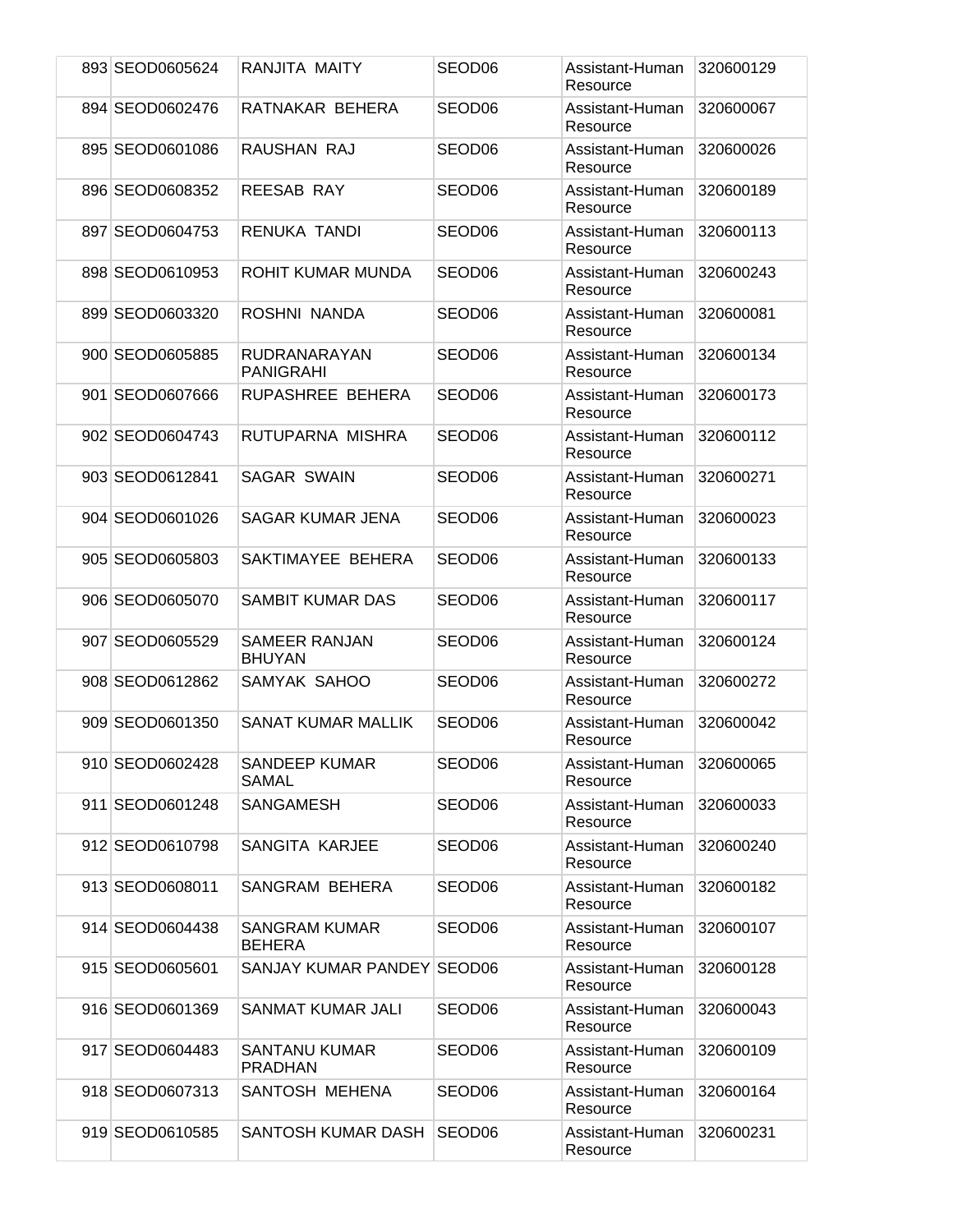| 920 SEOD0602573 | <b>SANTOSH KUMAR</b><br><b>PRADHAN</b>    | SEOD06             | Assistant-Human<br>Resource | 320600069 |
|-----------------|-------------------------------------------|--------------------|-----------------------------|-----------|
| 921 SEOD0607287 | <b>SANUN BISHOYI</b>                      | SEOD <sub>06</sub> | Assistant-Human<br>Resource | 320600162 |
| 922 SEOD0609915 | SAROJ KUMAR SAHOO                         | SEOD <sub>06</sub> | Assistant-Human<br>Resource | 320600216 |
| 923 SEOD0611360 | SATYABADI GARNAIK                         | SEOD <sub>06</sub> | Assistant-Human<br>Resource | 320600250 |
| 924 SEOD0601348 | SATYABRAT DASH                            | SEOD <sub>06</sub> | Assistant-Human<br>Resource | 320600041 |
| 925 SEOD0600155 | SATYAJIT MAL                              | SEOD <sub>06</sub> | Assistant-Human<br>Resource | 320600001 |
| 926 SEOD0606192 | SAURAV PADHIHARY                          | SEOD <sub>06</sub> | Assistant-Human<br>Resource | 320600144 |
| 927 SEOD0612389 | SHIBABRATA PRUSTY                         | SEOD06             | Assistant-Human<br>Resource | 320600266 |
| 928 SEOD0607965 | SHIPRA BHAGABATI<br><b>PRADHAN</b>        | SEOD <sub>06</sub> | Assistant-Human<br>Resource | 320600179 |
| 929 SEOD0610367 | SHIVANANDA GOPE DEV                       | SEOD <sub>06</sub> | Assistant-Human<br>Resource | 320600228 |
| 930 SEOD0602468 | SIBANANDA SWAIN                           | SEOD <sub>06</sub> | Assistant-Human<br>Resource | 320600066 |
| 931 SEOD0601692 | SIBANI GOUDA                              | SEOD <sub>06</sub> | Assistant-Human<br>Resource | 320600053 |
| 932 SEOD0609414 | SIBUDATTA SAHOO                           | SEOD06             | Assistant-Human<br>Resource | 320600204 |
| 933 SEOD0611396 | SIDHANTA PADHIARY                         | SEOD <sub>06</sub> | Assistant-Human<br>Resource | 320600252 |
| 934 SEOD0604860 | SIDHARTH PANDA                            | SEOD <sub>06</sub> | Assistant-Human<br>Resource | 320600114 |
| 935 SEOD0607872 | SIPRA SACHI DASH                          | SEOD06             | Assistant-Human<br>Resource | 320600175 |
| 936 SEOD0609109 | SIPUN KUMAR SWAIN                         | SEOD <sub>06</sub> | Assistant-Human<br>Resource | 320600200 |
| 937 SEOD0603412 | <b>SIRSANANDA</b><br><b>MOHAPATRA</b>     | SEOD06             | Assistant-Human<br>Resource | 320600086 |
| 938 SEOD0601659 | SITAKANTA BADAJENA                        | SEOD <sub>06</sub> | Assistant-Human<br>Resource | 320600050 |
| 939 SEOD0600310 | SITAKANTA DASH                            | SEOD <sub>06</sub> | Assistant-Human<br>Resource | 320600005 |
| 940 SEOD0600854 | <b>SMRUTI RANJAN</b><br><b>SRICHANDAN</b> | SEOD06             | Assistant-Human<br>Resource | 320600015 |
| 941 SEOD0604924 | SNIGDHA MOHANTY                           | SEOD <sub>06</sub> | Assistant-Human<br>Resource | 320600116 |
| 942 SEOD0609724 | SONALI JENA                               | SEOD06             | Assistant-Human<br>Resource | 320600210 |
| 943 SEOD0606232 | SOUMYA SASWATI                            | SEOD <sub>06</sub> | Assistant-Human<br>Resource | 320600145 |
| 944 SEOD0612132 | SOUMYARANJAN MAJHI                        | SEOD <sub>06</sub> | Assistant-Human<br>Resource | 320600264 |
| 945 SEOD0610594 | SOURABH PATI                              | SEOD06             | Assistant-Human<br>Resource | 320600232 |
| 946 SEOD0604897 | <b>SRIMANT SEKHAR</b><br><b>PAITAL</b>    | SEOD06             | Assistant-Human<br>Resource | 320600115 |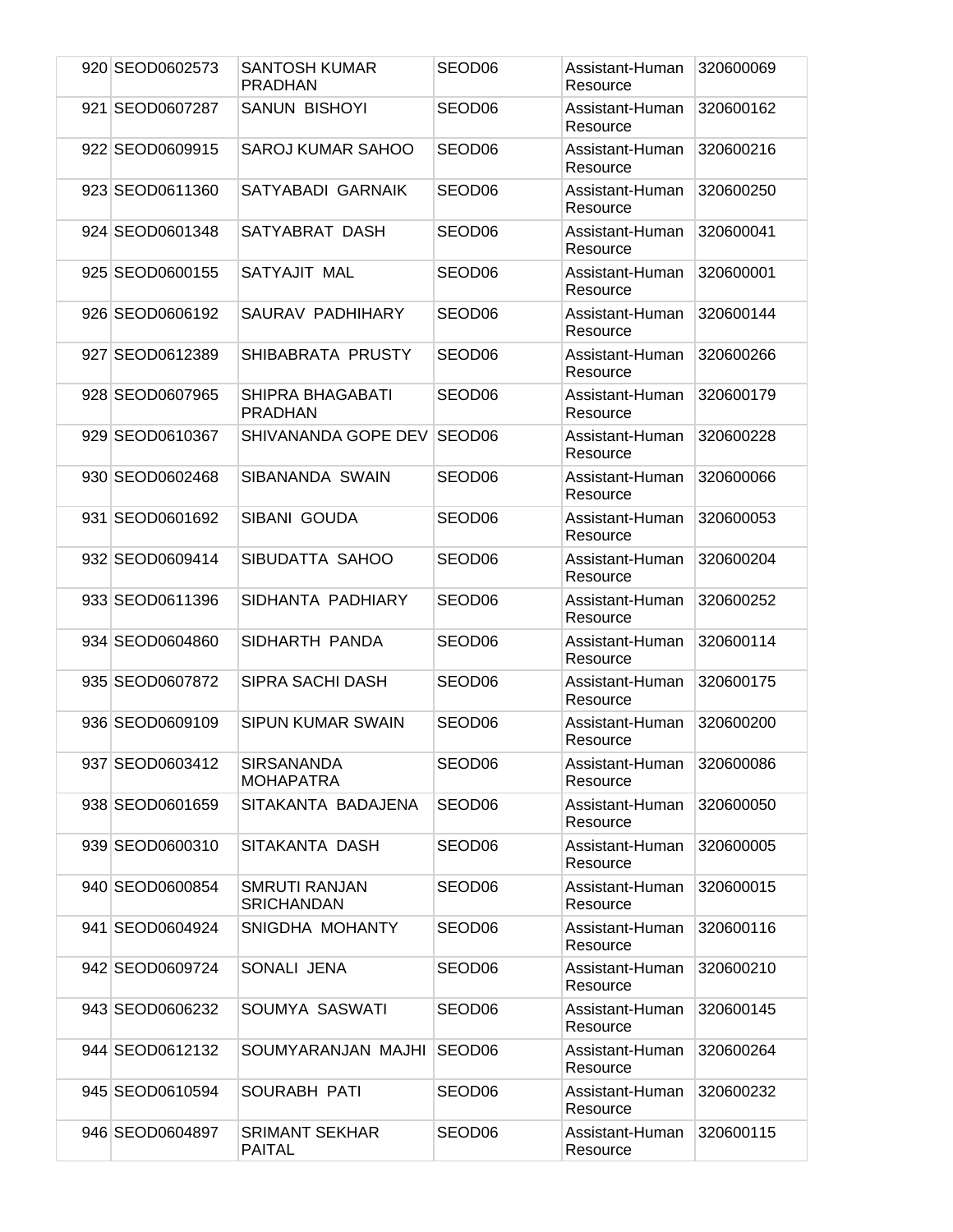| 947 SEOD0602663 | SUBHAJIT PRADHAN                      | SEOD <sub>06</sub> | Assistant-Human<br>Resource | 320600072 |
|-----------------|---------------------------------------|--------------------|-----------------------------|-----------|
| 948 SEOD0603792 | SUBHALAXMI LENKA                      | SEOD <sub>06</sub> | Assistant-Human<br>Resource | 320600095 |
| 949 SEOD0609581 | SUBHASMITA DAS                        | SEOD <sub>06</sub> | Assistant-Human<br>Resource | 320600207 |
| 950 SEOD0609857 | SUBHASMITA LENKA                      | SEOD <sub>06</sub> | Assistant-Human<br>Resource | 320600213 |
| 951 SEOD0605589 | SUBHASMITA RATH                       | SEOD <sub>06</sub> | Assistant-Human<br>Resource | 320600127 |
| 952 SEOD0607943 | <b>SUBHENDU KUMAR</b><br><b>SAHOO</b> | SEOD <sub>06</sub> | Assistant-Human<br>Resource | 320600178 |
| 953 SEOD0603173 | <b>SUBHRAKANT</b><br><b>MOHANTY</b>   | SEOD <sub>06</sub> | Assistant-Human<br>Resource | 320600078 |
| 954 SEOD0611872 | SUDARSAN DASH                         | SEOD <sub>06</sub> | Assistant-Human<br>Resource | 320600258 |
| 955 SEOD0606880 | SUDIPTA GHOSE                         | SEOD <sub>06</sub> | Assistant-Human<br>Resource | 320600155 |
| 956 SEOD0602308 | <b>SUMIT KUMAR MURMU</b>              | SEOD <sub>06</sub> | Assistant-Human<br>Resource | 320600064 |
| 957 SEOD0607023 | <b>SUMITA BERA</b>                    | SEOD <sub>06</sub> | Assistant-Human<br>Resource | 320600157 |
| 958 SEOD0600701 | SUNITA HAIT                           | SEOD06             | Assistant-Human<br>Resource | 320600013 |
| 959 SEOD0607271 | SUPRAVA BIDANTA                       | SEOD06             | Assistant-Human<br>Resource | 320600161 |
| 960 SEOD0601238 | <b>SURAI HEMBRAM</b>                  | SEOD <sub>06</sub> | Assistant-Human<br>Resource | 320600032 |
| 961 SEOD0611547 | SURAJA KUMAR PATI                     | SEOD <sub>06</sub> | Assistant-Human<br>Resource | 320600254 |
| 962 SEOD0611457 | <b>SURESH KUMAR SAHU</b>              | SEOD <sub>06</sub> | Assistant-Human<br>Resource | 320600253 |
| 963 SEOD0608955 | SURYAKANTA SAHOO                      | SEOD <sub>06</sub> | Assistant-Human<br>Resource | 320600196 |
| 964 SEOD0602799 | <b>SUSIL KUMAR PATRA</b>              | SEOD06             | Assistant-Human<br>Resource | 320600073 |
| 965 SEOD0603934 | SWAGATIKA KHANDAI                     | SEOD06             | Assistant-Human<br>Resource | 320600099 |
| 966 SEOD0605581 | SWETA SINHA                           | SEOD <sub>06</sub> | Assistant-Human<br>Resource | 320600126 |
| 967 SEOD0603979 | SYED IRFAN ALI                        | SEOD06             | Assistant-Human<br>Resource | 320600101 |
| 968 SEOD0603480 | <b>TAPAN KUMAR KHUNTIA</b>            | SEOD <sub>06</sub> | Assistant-Human<br>Resource | 320600089 |
| 969 SEOD0611844 | TRILOCHAN BEHERA                      | SEOD <sub>06</sub> | Assistant-Human<br>Resource | 320600257 |
| 970 SEOD0606133 | TRILOCHAN SAHOO                       | SEOD <sub>06</sub> | Assistant-Human<br>Resource | 320600140 |
| 971 SEOD0607877 | <b>TRILOCHAN TUDU</b>                 | SEOD06             | Assistant-Human<br>Resource | 320600176 |
| 972 SEOD0611650 | <b>TUSHAR BANSAL</b>                  | SEOD06             | Assistant-Human<br>Resource | 320600255 |
| 973 SEOD0602612 | UJJWALA PRATAP<br><b>BISWAL</b>       | SEOD06             | Assistant-Human<br>Resource | 320600070 |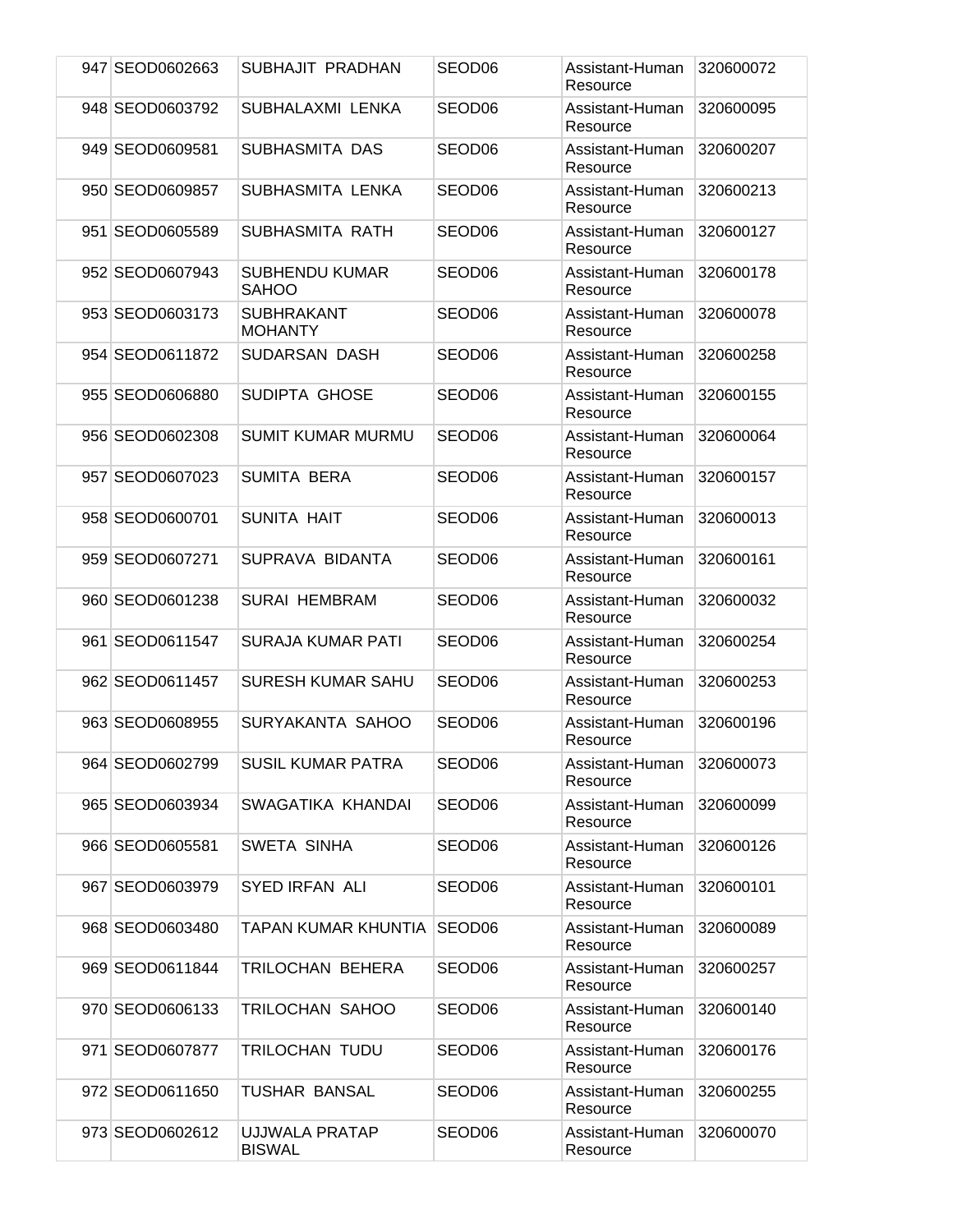| 974 SEOD0603132  | <b>UPENDRA SAHU</b>                     | SEOD06             | Assistant-Human<br>Resource | 320600075 |
|------------------|-----------------------------------------|--------------------|-----------------------------|-----------|
| 975 SEOD0603761  | UPENDRA KANDA DORA                      | SEOD <sub>06</sub> | Assistant-Human<br>Resource | 320600093 |
| 976 SEOD0601284  | <b>VIKAS MOHAPATRA</b>                  | SEOD <sub>06</sub> | Assistant-Human<br>Resource | 320600038 |
| 977 SEOD0600375  | YAMINI PRIYANKA<br><b>POLISETTI</b>     | SEOD <sub>06</sub> | Assistant-Human<br>Resource | 320600006 |
| 978 SEOD0600196  | YEKULA VIJAY KUMAR                      | SEOD <sub>06</sub> | Assistant-Human<br>Resource | 320600003 |
| 979 SEOD0705161  | <b>ABHAY SINGH</b>                      | SEOD07             | Accountant                  | 320700034 |
| 980 SEOD0703340  | ABINASH SAHU                            | SEOD07             | Accountant                  | 320700022 |
| 981 SEOD0707391  | AJIT DASH                               | SEOD07             | Accountant                  | 320700048 |
| 982 SEOD0706884  | ASHISH SA                               | SEOD07             | Accountant                  | 320700047 |
| 983 SEOD0702614  | ASHISH KUMAR PANDA                      | SEOD07             | Accountant                  | 320700016 |
| 984 SEOD0709420  | <b>AVIJIT BEHERA</b>                    | SEOD07             | Accountant                  | 320700062 |
| 985 SEOD0706160  | AYAS KANTA SAHOO                        | SEOD07             | Accountant                  | 320700041 |
| 986 SEOD0706448  | <b>BADAL KUMAR RAY</b>                  | SEOD07             | Accountant                  | 320700043 |
| 987 SEOD0703305  | <b>BALARAM SAHOO</b>                    | SEOD07             | Accountant                  | 320700021 |
| 988 SEOD0709044  | <b>BASUMATI LENKA</b>                   | SEOD07             | Accountant                  | 320700060 |
| 989 SEOD0705770  | <b>BINOD KUMAR SAHOO</b>                | SEOD07             | Accountant                  | 320700039 |
| 990 SEOD0710891  | <b>BIPIN DAS</b>                        | SEOD07             | Accountant                  | 320700066 |
| 991 SEOD0712177  | <b>BISHNU RANJAN</b><br><b>KHATUA</b>   | SEOD07             | Accountant                  | 320700071 |
| 992 SEOD0705044  | <b>BISHNUPRIYA ROUT</b>                 | SEOD07             | Accountant                  | 320700032 |
| 993 SEOD0702412  | BODDEDA NARESH                          | SEOD07             | Accountant                  | 320700014 |
| 994 SEOD0702939  | <b>BRIJESH KUMAR DASH</b>               | SEOD07             | Accountant                  | 320700018 |
| 995 SEOD0707425  | CHITTARANJAN DALEI                      | SEOD07             | Accountant                  | 320700050 |
| 996 SEOD0708630  | GOBINDA KHANDAYATA SEOD07<br><b>RAY</b> |                    | Accountant                  | 320700058 |
| 997 SEOD0701297  | <b>GYAN RANJAN SAHOO</b>                | SEOD07             | Accountant                  | 320700004 |
| 998 SEOD0712651  | <b>JIBAN KUMAR PRADHAN</b>              | SEOD07             | Accountant                  | 320700073 |
| 999 SEOD0701216  | <b>JYOTI PRAVA PUJARI</b>               | SEOD07             | Accountant                  | 320700003 |
| 1000 SEOD0701386 | JYOTIRANJAN BEHERA                      | SEOD07             | Accountant                  | 320700006 |
| 1001 SEOD0703587 | KALPANA DASH                            | SEOD07             | Accountant                  | 320700025 |
| 1002 SEOD0702173 | KATRAVATH SANTHOSH                      | SEOD07             | Accountant                  | 320700012 |
| 1003 SEOD0708536 | <b>KEDAR BEHERA</b>                     | SEOD07             | Accountant                  | 320700057 |
| 1004 SEOD0702245 | KHIROD KUMAR BEHERA SEOD07              |                    | Accountant                  | 320700013 |
| 1005 SEOD0710789 | KINTADA KUMAR                           | SEOD07             | Accountant                  | 320700065 |
| 1006 SEOD0701134 | KIRTIRANJAN BISWAL                      | SEOD07             | Accountant                  | 320700002 |
| 1007 SEOD0702813 | LAXMIDHAR DAS                           | SEOD07             | Accountant                  | 320700017 |
| 1008 SEOD0704779 | LAXMIDHAR MOHARANA SEOD07               |                    | Accountant                  | 320700031 |
| 1009 SEOD0708018 | LAXMINARAYAN<br><b>PANIGRAHI</b>        | SEOD07             | Accountant                  | 320700054 |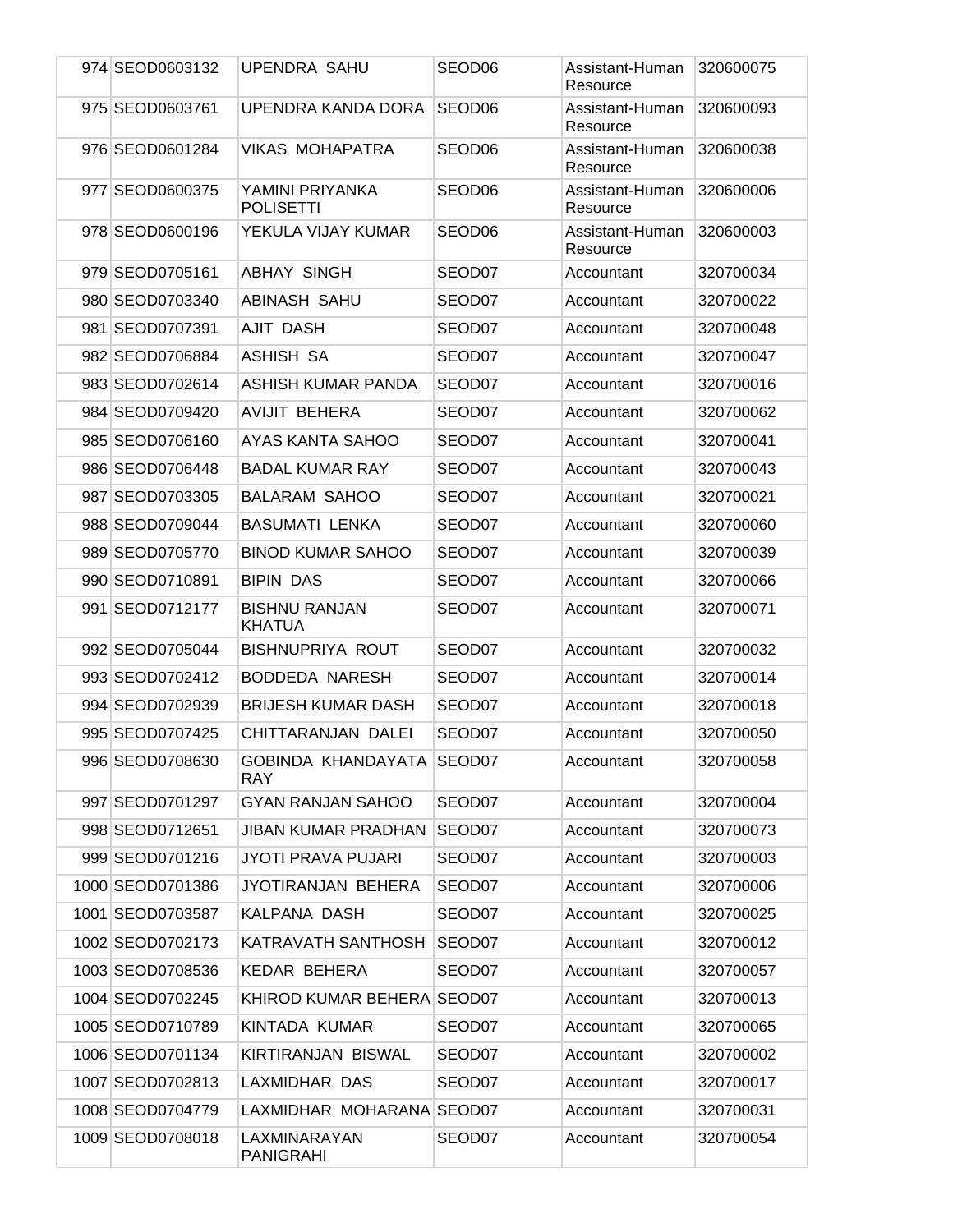| 1010 SEOD0707531 | <b>LELIN DAS</b>                          | SEOD07 | Accountant | 320700051 |
|------------------|-------------------------------------------|--------|------------|-----------|
| 1011 SEOD0704337 | <b>MANAS KUMAR JENA</b>                   | SEOD07 | Accountant | 320700028 |
| 1012 SEOD0705673 | MANORANJAN PANDA                          | SEOD07 | Accountant | 320700037 |
| 1013 SEOD0705937 | MOTIKANTA BEHERA                          | SEOD07 | Accountant | 320700040 |
| 1014 SEOD0703457 | <b>MRUTYUNJAYA</b><br><b>PRADHAN</b>      | SEOD07 | Accountant | 320700023 |
| 1015 SEOD0704715 | <b>NARAMSETTI</b><br><b>GANAPATHI</b>     | SEOD07 | Accountant | 320700030 |
| 1016 SEOD0712725 | <b>NARENDRA KUMAR</b><br><b>PATRA</b>     | SEOD07 | Accountant | 320700075 |
| 1017 SEOD0708253 | NIRUPAMA SAHOO                            | SEOD07 | Accountant | 320700056 |
| 1018 SEOD0701322 | <b>PARIKSHIT RAJESH</b><br><b>CHAWANE</b> | SEOD07 | Accountant | 320700005 |
| 1019 SEOD0706363 | PRADOSHA BEHERA                           | SEOD07 | Accountant | 320700042 |
| 1020 SEOD0702973 | PRANGYASHREE<br><b>MISHRA</b>             | SEOD07 | Accountant | 320700019 |
| 1021 SEOD0703301 | PRAVANJAN PATRA                           | SEOD07 | Accountant | 320700020 |
| 1022 SEOD0705385 | PRITAM DAS                                | SEOD07 | Accountant | 320700035 |
| 1023 SEOD0706823 | RAKESH MOHAPATRA                          | SEOD07 | Accountant | 320700046 |
| 1024 SEOD0700928 | RANJAN KUMAR<br><b>BEHERA</b>             | SEOD07 | Accountant | 320700001 |
| 1025 SEOD0712181 | RASHMI RANJAN SAHOO                       | SEOD07 | Accountant | 320700072 |
| 1026 SEOD0701634 | RASMI RANJAN BARIK                        | SEOD07 | Accountant | 320700007 |
| 1027 SEOD0709178 | RITURANJAN NAYAK                          | SEOD07 | Accountant | 320700061 |
| 1028 SEOD0707395 | ROSHAN KUMAR KOIRI                        | SEOD07 | Accountant | 320700049 |
| 1029 SEOD0711065 | <b>RUPAK KUMAR</b><br><b>PATTNAYAK</b>    | SEOD07 | Accountant | 320700068 |
| 1030 SEOD0711932 | <b>RUPHEL DAS</b>                         | SEOD07 | Accountant | 320700070 |
| 1031 SEOD0707570 | S MUKESH PATRO                            | SEOD07 | Accountant | 320700053 |
| 1032 SEOD0706505 | SAGAR SENAPATI                            | SEOD07 | Accountant | 320700045 |
| 1033 SEOD0706464 | SAGAR RANJAN BEHERA SEOD07                |        | Accountant | 320700044 |
| 1034 SEOD0703735 | SAMARJEET SAHOO                           | SEOD07 | Accountant | 320700026 |
| 1035 SEOD0709826 | SAMIR BISWAL                              | SEOD07 | Accountant | 320700064 |
| 1036 SEOD0705759 | SANUJA MEGHAMALA<br>DASH                  | SEOD07 | Accountant | 320700038 |
| 1037 SEOD0705533 | SASWATI<br>PRIYADARSANI PANDA             | SEOD07 | Accountant | 320700036 |
| 1038 SEOD0701926 | SATYA PRAKASH SETHY                       | SEOD07 | Accountant | 320700009 |
| 1039 SEOD0703489 | SATYABAN SAHOO                            | SEOD07 | Accountant | 320700024 |
| 1040 SEOD0701992 | SATYAJIT MOHARANA                         | SEOD07 | Accountant | 320700010 |
| 1041 SEOD0702441 | SATYAJIT SAHOO                            | SEOD07 | Accountant | 320700015 |
| 1042 SEOD0708183 | SHAHARUKH KHAN                            | SEOD07 | Accountant | 320700055 |
| 1043 SEOD0712715 | SIPRA BHARATKAR                           | SEOD07 | Accountant | 320700074 |
| 1044 SEOD0709682 | SOUDAMINI RATHA                           | SEOD07 | Accountant | 320700063 |